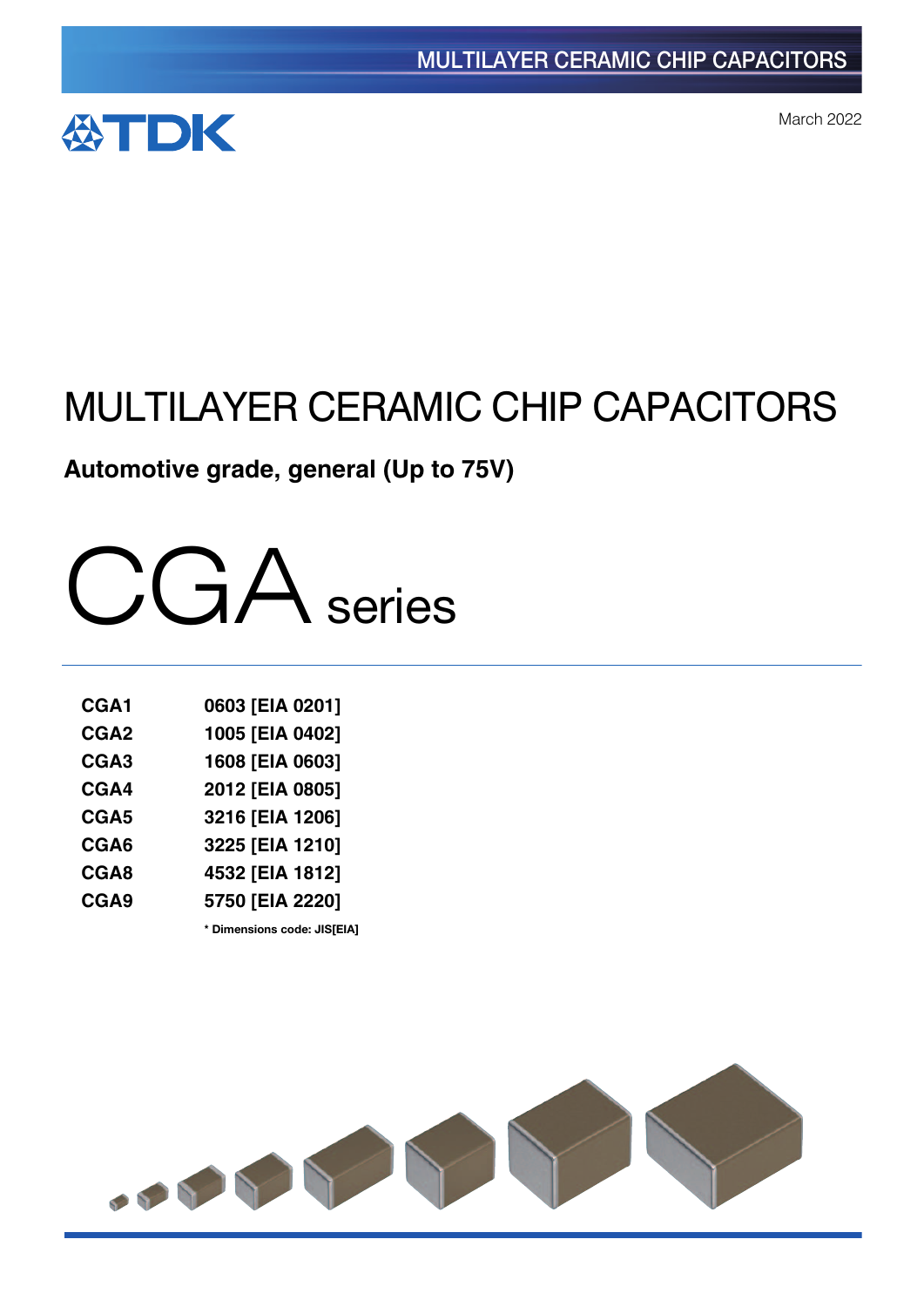# **REMINDERS FOR USING THESE PRODUCTS**

Before using these products, be sure to request the delivery specifications.

# **SAFETY REMINDERS**

Please pay sufficient attention to the warnings for safe designing when using this products.

# **A** REMINDERS

1. The products listed in this specification are intended for use in automotive applications under normal operation and usage conditions. The products are not designed or warranted to meet the requirements of the applications listed below, whose performance and/or quality requires a more stringent level of safety or reliability, or whose failure, malfunction or defect could cause serious damage to society, person or property.

Please understand that we are not responsible for any damage or liability caused by use of the products in any of the applications below or for any other use exceeding the range or conditions set forth in this specification sheet. If you intend to use the products in the applications listed below or if you have special requirements exceeding the range or conditions set forth in this specification, please contact us.

- (1) Aerospace/aviation equipment
- (2) Transportation equipment (electric trains, ships, etc.)
- (3) Medical equipment (excepting Pharmaceutical Affairs Law classification Class1,2)
- (4) Power-generation control equipment
- (5) Atomic energy-related equipment
- (6) Seabed equipment
- (7) Transportation control equipment
- (8) Public information-processing equipment
- (9) Military equipment
- (10) Electric heating apparatus, burning equipment
- (11) Disaster prevention/crime prevention equipment
- (12) Safety equipment
- (13) Other applications that are not considered general-purpose applications

When designing your equipment even for general-purpose applications, you are kindly requested to take into consideration securing protection circuit/device or providing backup circuits in your equipment.

In addition, although the products listed in this specification are intended for use in automotive applications as described above, they are not prohibited to use in general electronic equipment, whose performance and/or quality doesn't require a more stringent level of safety or reliability, or whose failure, malfunction or defect could not cause serious damage to society, person or property. Therefore, the description of this caution will be applied, when the products are used in general electronic equipment under a normal operation and usage conditions.

- 2. We may modify products or discontinue production of a product listed in this catalog without prior notification.
- 3. We provide "Delivery Specification" that explain precautions for the specifications and safety of each product listed in this catalog. We strongly recommend that you exchange these delivery specifications with customers that use one of these products.
- 4. If you plan to export a product listed in this catalog, keep in mind that it may be a restricted item according to the "Foreign Exchange and Foreign Trade Control Law". In such cases, it is necessary to acquire export permission in harmony with this law.
- 5. Any reproduction or transferring of the contents of this catalog is prohibited without prior permission from our company.
- 6. We are not responsible for problems that occur related to the intellectual property rights or other rights of our company or a third party when you use a product listed in this catalog. We do not grant license of these rights.
- 7. This catalog only applies to products purchased through our company or one of our company's official agencies. This catalog does not apply to products that are purchased through other third parties.

Notice: Effective January 2013, TDK will use a new catalog number which adds product thickness and packaging specification detail. This new catalog number should be referenced on all catalog orders going forward, and is not applicable for OEM part number orders.

Please be aware the last five digits of the catalog number will differ from the item description (internal control number) on the product label.

Contact your local TDK Sales representative for more information.

(Example)

| Catalog issued date    | Catalog number        | Item description (on delivery label) |
|------------------------|-----------------------|--------------------------------------|
| Prior to January 2013  | C1608C0G1E103J(080AA) | C1608C0G1E103JT000N                  |
| January 2013 and later | C1608C0G1E103J080AA   | C1608C0G1E103JT000N                  |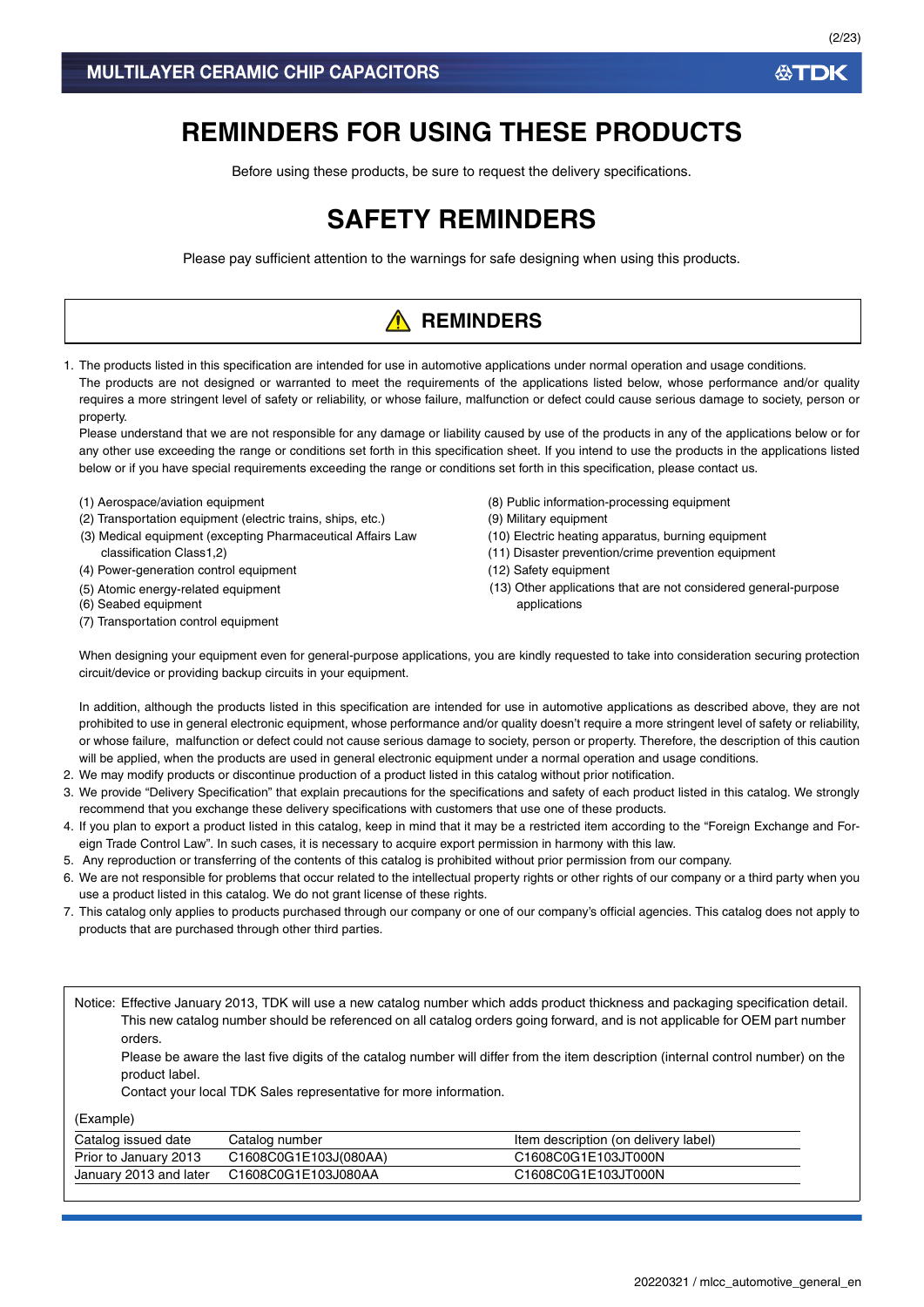# **CGA** series

# General (Up to 75V)

Type: CGA1/0603 [EIA 0201], CGA2/1005 [EIA 0402], CGA3/1608 [EIA 0603], CGA4/2012 [EIA 0805], CGA5/3216 [EIA 1206], CGA6/3225 [EIA 1210], CGA8/4532 [EIA 1812], CGA9/5750 [EIA 2220]

### **■SERIES OVERVIEW**

General type CGA series, automotive grade of TDK's multilayer ceramic chip capacitor, is a surface-mounted component, which multilayer dielectrics and inner electrodes are stacked alternately. The monolithic structure ensures superior mechanical strength and high reliability. Also, outstanding frequency characteristics such as low ESR and low ESL are provided owing to the simpler structure than other capacitors. The capacitance range is up to 100 $\mu$ F and the lineup has been expanding to a range of the film capacitor and electrolytic capacitor.

### **■FEATURES**

- Superior mechanical strength and high reliability due to the monolithic structure
- Outstanding frequency characteristics such as low ESR and low ESL by the simple structure
- Low self-heating value and high resistance to ripple on account of the low ESR
- No polarity
- AEC-Q200 compliant



|   | Body length           |
|---|-----------------------|
| W | Body width            |
| т | Body height           |
| B | <b>Terminal width</b> |
| G | Terminal spacing      |

### **■APPLICATIONS**

• Smoothing and decoupling use in power lines for automotive applications such as ADAS, autonomous driving system ECU

**REACH SVHC-Free**

RoHS SVHC-Free Free Free

**Halogen Free**

**Br Cl**

- LC resonance circuit (C0G type)
- Applications requiring high reliability

### **■SHAPE & DIMENSIONS ■PRODUCT STRUCTURE**



The structure which multilayer dielectrics and inner electrodes are stacked alternately. The monolithic and simple structure contributes to superior mechanical strength and excellent frequency characteristics.

| Dimensions in mm |                                            |                 |                 |             |             |
|------------------|--------------------------------------------|-----------------|-----------------|-------------|-------------|
| <b>Type</b>      |                                            | W               |                 | в           | G           |
| CGA <sub>1</sub> | $0.60 + 0.03$                              | $0.30+0.03$     | $0.30+0.03$     | $0.10$ min. | $0.20$ min. |
| CGA <sub>2</sub> | 1.00±0.05                                  | $0.50 + 0.05$   | $0.50+0.05$     | $0.10$ min. | $0.30$ min. |
| CGA <sub>3</sub> | 1.60±0.10                                  | $0.80 + 0.10$   | $0.80 + 0.10$   | 0.20 min.   | $0.30$ min. |
| CGA4             | $2.00+0.20$                                | $1.25 \pm 0.20$ | $1.25 \pm 0.20$ | 0.20 min.   | $0.50$ min. |
| CGA5             | $3.20+0.20$                                | $1.60 + 0.20$   | $1.60 + 0.20$   | $0.20$ min. | 1.00 min.   |
| CGA6             | $3.20 \pm 0.40$                            | $2.50+0.30$     | $2.50+0.30$     | $0.20$ min. |             |
| CGA8             | $4.50 \pm 0.40$                            | $3.20 \pm 0.40$ | $2.50+0.30$     | $0.20$ min. |             |
| CGA9             | $5.70 \pm 0.40$                            | $5.00+0.40$     | $2.50+0.30$     | $0.20$ min. |             |
|                  | "Dimanaianal talerangea ara tunigal values |                 |                 |             |             |

Dimensional tolerances are typical values.

A Please be sure to request delivery specifications that provide further details on the features and specifications of the products for proper and safe use. Please note that the contents may change without any prior notice due to reasons such as upgrading.

**Lead**

**Pb**

∰TDK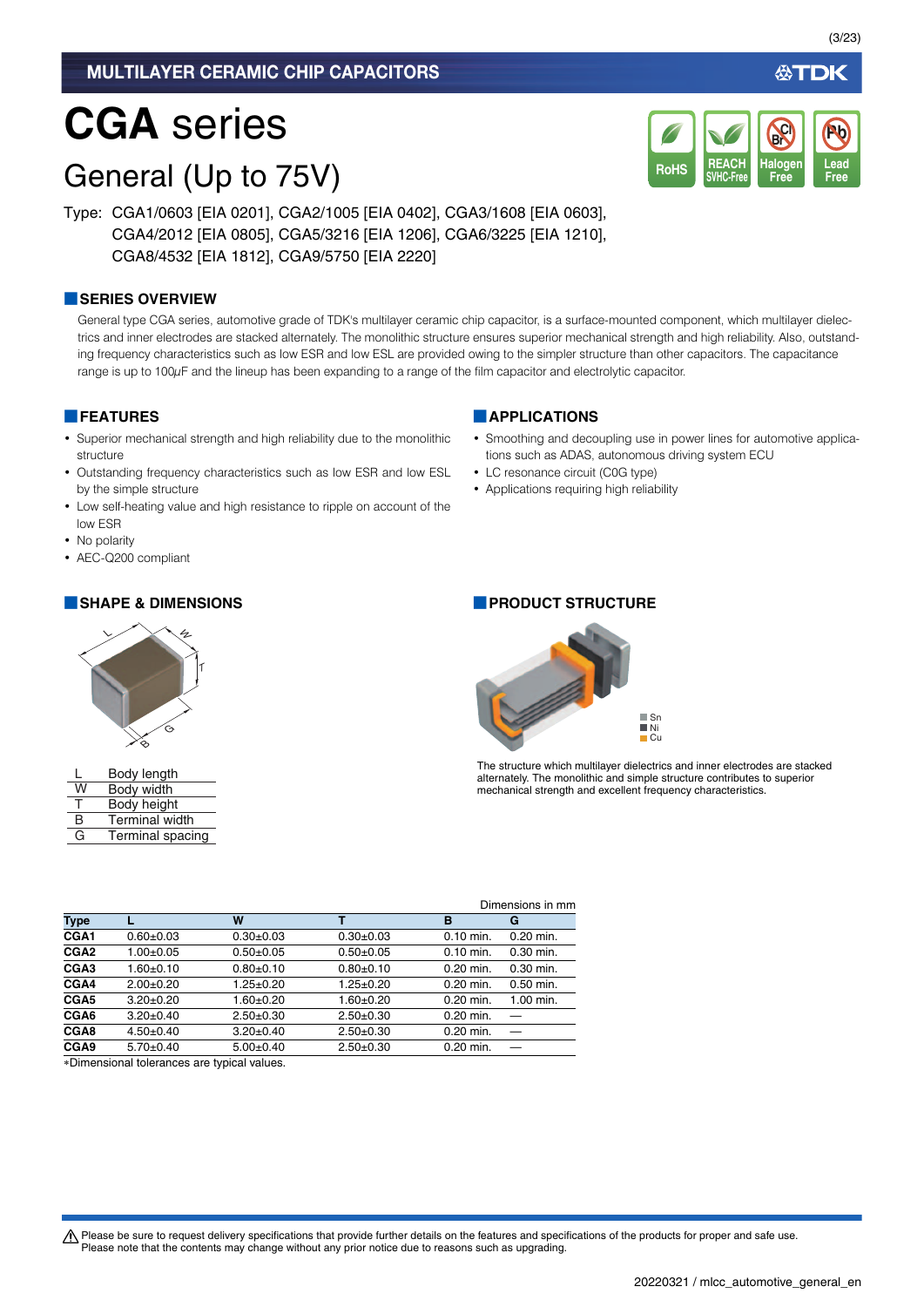### **■CATALOG NUMBER CONSTRUCTION**



(1) Series

### (2) Dimensions L x W (mm)

| Code           | <b>EIA</b> | Length | Width | <b>Terminal width</b> |
|----------------|------------|--------|-------|-----------------------|
| 1              | 0201       | 0.60   | 0.30  | 0.10                  |
| 2              | 0402       | 1.00   | 0.50  | 0.10                  |
| 3              | 0603       | 1.60   | 0.80  | 0.20                  |
| $\overline{4}$ | 0805       | 2.00   | 1.25  | 0.20                  |
| 5              | 1206       | 3.20   | 1.60  | 0.20                  |
| 6              | 1210       | 3.20   | 2.50  | 0.20                  |
| 8              | 1812       | 4.50   | 3.20  | 0.20                  |
| 9              | 2220       | 5.70   | 5.00  | 0.20                  |

### (6) Rated voltage (DC)

| Code           | Voltage (DC) |  |
|----------------|--------------|--|
| 0Е             | 2.5V         |  |
| 0G             | 4V           |  |
| 0J             | 6.3V         |  |
| 1A             | 10V          |  |
| 1C             | 16V          |  |
| 1E             | 25V          |  |
| 1V             | 35V          |  |
| 1H             | 50V          |  |
| 1 <sub>N</sub> | 75V          |  |

### (3) Thickness code

| Code                              | <b>Thickness</b>  |  |
|-----------------------------------|-------------------|--|
| A                                 | $0.30$ mm         |  |
| B                                 | $0.50$ mm         |  |
| $\overline{\texttt{C}}$           | $0.60$ mm         |  |
| $rac{\overline{E}}{\overline{F}}$ | $0.80$ mm         |  |
|                                   | $0.85$ mm         |  |
| $\overline{H}$                    | $1.15 \text{ mm}$ |  |
| J                                 | 1.25 mm           |  |
| ī                                 | $1.60$ mm         |  |
| M                                 | 2.00 mm           |  |
| N                                 | 2.30 mm           |  |
| $\overline{P}$                    | 2.50 mm           |  |
| $\overline{\mathtt{o}}$           | 2.80 mm           |  |
| R                                 | $3.20$ mm         |  |

### (4) Voltage condition for life test

| Symbol | Condition         |  |
|--------|-------------------|--|
|        | $1 \times R$ V    |  |
| 2      | $2 \times R$ V    |  |
| з      | $1.5 \times R$ V. |  |

### (5) Temperature characteristics

| Temperature<br>characteristics | Temperature coefficient<br>or capacitance change | Temperature range         |
|--------------------------------|--------------------------------------------------|---------------------------|
| C <sub>0</sub> G               | $0\pm 30$ ppm/ $\degree$ C                       | $-55$ to $+125^{\circ}$ C |
| X <sub>5</sub> R               | ±15%                                             | $-55$ to $+85^{\circ}$ C  |
| X7R                            | ±15%                                             | $-55$ to $+125^{\circ}$ C |
| X7S                            | ±22%                                             | $-55$ to $+125^{\circ}$ C |
| X7T                            | $+22,-33%$                                       | $-55$ to $+125^{\circ}$ C |

### (7) Nominal capacitance (pF)

The capacitance is expressed in three digit codes and in units of pico Farads (pF). The first and second digits identify the first and second significant figures of the capacitance. The third digit identifies the multiplier. R designates a decimal point.

### $(Example)$ OR5 = 0.5pF

 $101 = 100pF$  $225 = 2,200,000pF = 2.2\mu F$ 

### (8) Capacitance tolerance

| Code                    | Tolerance     |  |
|-------------------------|---------------|--|
| C                       | ±0.25pF       |  |
| D                       | $\pm 0.50$ pF |  |
|                         | ±5%           |  |
| $\overline{\mathsf{k}}$ | ±10%          |  |
| M                       | ±20%          |  |

### (9) Thickness

| Code | <b>Thickness</b>  |
|------|-------------------|
| 030  | $0.30$ mm         |
| 050  | $0.50$ mm         |
| 060  | $0.60$ mm         |
| 080  | $0.80$ mm         |
| 085  | $0.85$ mm         |
| 115  | $1.15 \text{ mm}$ |
| 125  | 1.25 mm           |
| 160  | $1.60$ mm         |
| 200  | $2.00$ mm         |
| 230  | 2.30 mm           |
| 250  | $2.50$ mm         |
| 280  | 2.80 mm           |
| 320  | $3.20$ mm         |

### (10) Packaging style

| <b>Style</b>          |  |
|-----------------------|--|
| 178mm reel, 4mm pitch |  |
| 178mm reel, 2mm pitch |  |
| 178mm reel, 8mm pitch |  |
|                       |  |

### (11) Special reserved code

| Code  | Description       |  |
|-------|-------------------|--|
| A,B,C | TDK internal code |  |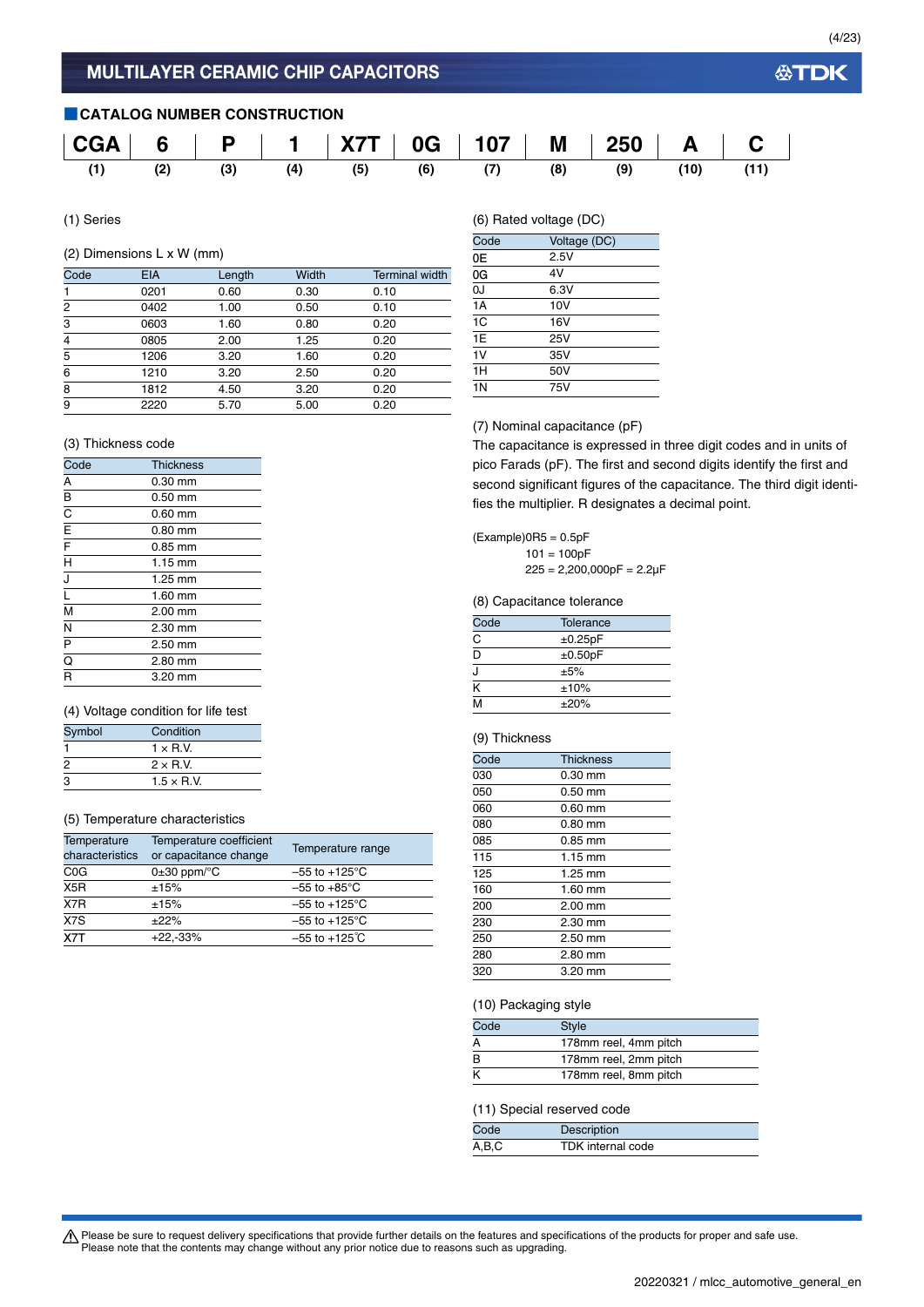# **Capacitance range chart CGA1/0603** [EIA 0201]

| COG<br>Capacitance |                  |             |             |             | X7T         |             |             |              |            |
|--------------------|------------------|-------------|-------------|-------------|-------------|-------------|-------------|--------------|------------|
| (pF)               | Code             | 1H<br>(50V) | 1E<br>(25V) | 1H<br>(50V) | 1E<br>(25V) | 1C<br>(16V) | 1A<br>(10V) | 0J<br>(6.3V) | 0G<br>(4V) |
| 1                  | 010              |             |             |             |             |             |             |              |            |
| 1.5                | 1R5              |             |             |             |             |             |             |              |            |
| $\mathbf 2$        | 020              |             |             |             |             |             |             |              |            |
| 2.2                | 2R2              |             |             |             |             |             |             |              |            |
| 3                  | 030              |             |             |             |             |             |             |              |            |
| 3.3                | 3R3              |             |             |             |             |             |             |              |            |
| 4                  | 040              |             |             |             |             |             |             |              |            |
| 4.7                | 4R7              |             |             |             |             |             |             |              |            |
| 5                  | 050              |             |             |             |             |             |             |              |            |
| 6                  | 060              |             |             |             |             |             |             |              |            |
| 6.8                | 6R8              |             |             |             |             |             |             |              |            |
| 7                  | 070              |             |             |             |             |             |             |              |            |
| 8                  | 080              |             |             |             |             |             |             |              |            |
| 9                  | 090              |             |             |             |             |             |             |              |            |
| $\overline{10}$    | 100              |             |             |             |             |             |             |              |            |
| 12                 | 120              |             |             |             |             |             |             |              |            |
| 15                 | 150              |             |             |             |             |             |             |              |            |
| 18                 | 180              |             |             |             |             |             |             |              |            |
| $\overline{22}$    | 220              |             |             |             |             |             |             |              |            |
| $\overline{27}$    | 270              |             |             |             |             |             |             |              |            |
| 33                 | 330              |             |             |             |             |             |             |              |            |
| 39                 | 390              |             |             |             |             |             |             |              |            |
| 47                 | 470              |             |             |             |             |             |             |              |            |
| 56                 | 560              |             |             |             |             |             |             |              |            |
| 68                 | 680              |             |             |             |             |             |             |              |            |
| 82                 | 820              |             |             |             |             |             |             |              |            |
| 100<br>150         | 101<br>151       |             |             |             |             |             |             |              |            |
|                    | $\overline{221}$ |             |             |             |             |             |             |              |            |
| 220<br>330         | 331              |             |             |             |             |             |             |              |            |
| 470                | 471              |             |             |             |             |             |             |              |            |
| 680                | 681              |             |             |             |             |             |             |              |            |
| 1,000              | 102              |             |             |             |             |             |             |              |            |
| 1,500              | 152              |             |             |             |             |             |             |              |            |
| 2,200              | 222              |             |             |             |             |             |             |              |            |
| 3,300              | 332              |             |             |             |             |             |             |              |            |
| 4,700              | 472              |             |             |             |             |             |             |              |            |
| 6,800              | 682              |             |             |             |             |             |             |              |            |
| 10,000             | 103              |             |             |             |             |             |             |              |            |
| 100,000            | 104              |             |             |             |             |             |             |              |            |
| Otampland this los |                  |             | 0.22        |             |             |             |             |              |            |

Standard thickness **1997** 0.30mm

■ For details such as the catalog numbers, please refer to the capacitance range table on page 12 and after.

Please be sure to request delivery specifications that provide further details on the features and specifications of the products for proper and safe use.<br>Please note that the contents may change without any prior notice d

(5/23)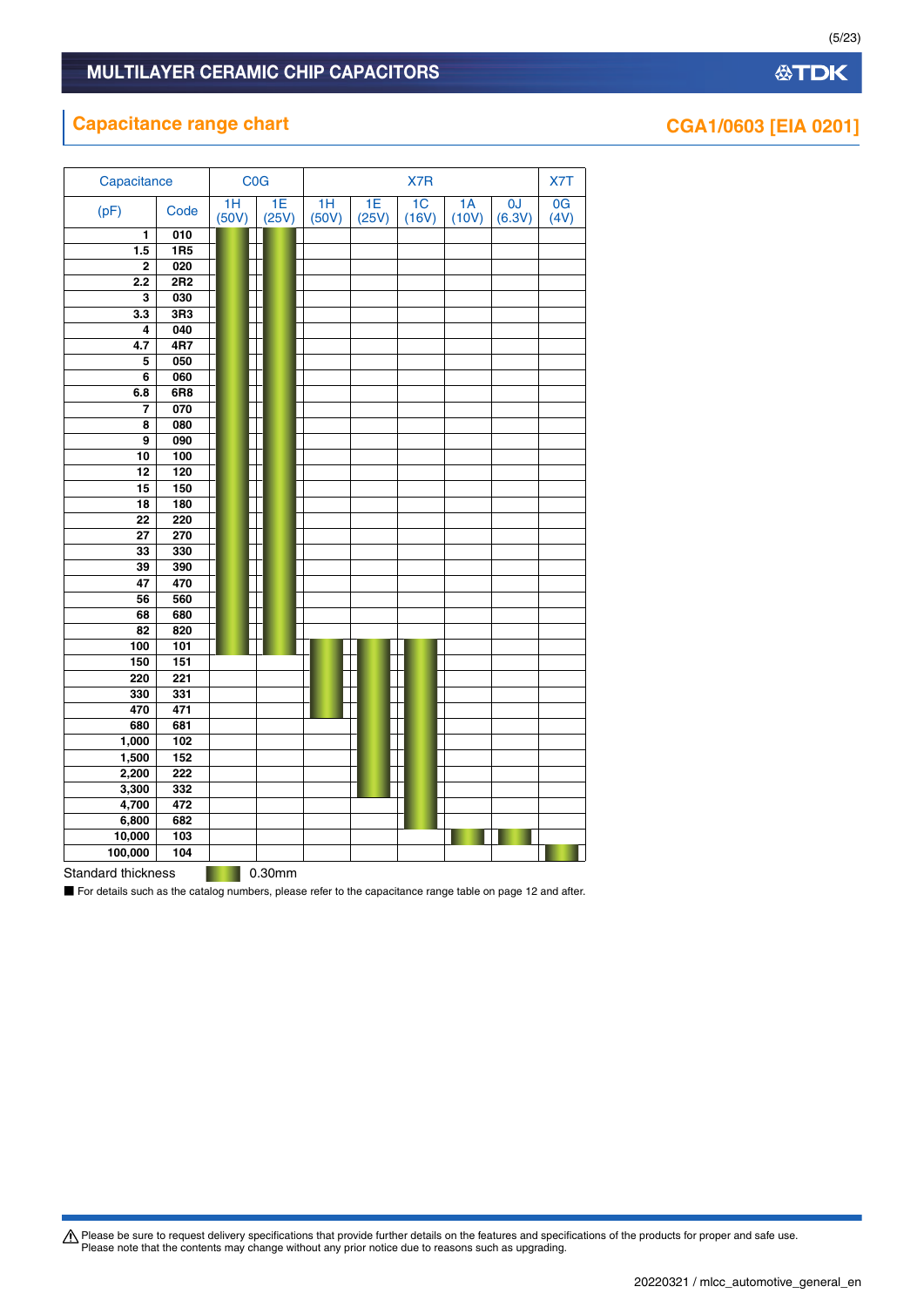| <b>Capacitance range chart</b> |      |             |  |     |  |     |  | CGA2/1005 [EIA 0402] |  |  |
|--------------------------------|------|-------------|--|-----|--|-----|--|----------------------|--|--|
|                                |      |             |  |     |  |     |  |                      |  |  |
| Capacitance                    | COG  | X5R         |  |     |  | X7R |  | X7S                  |  |  |
|                                | ____ | ___<br>____ |  | ___ |  |     |  |                      |  |  |

| $\mathbf{1}$<br>1R5<br>1.5<br>$\overline{\mathbf{2}}$<br>020<br>2R2<br>2.2<br>$\overline{\mathbf{3}}$<br>030<br>3R3<br>3.3<br>040<br>$\pmb{4}$<br>4R7<br>4.7<br>$\overline{\mathbf{5}}$<br>050<br>060<br>$\bf 6$<br>6R8<br>$\bf 6.8$<br>$\overline{7}$<br>070<br>080<br>8<br>$\overline{\mathbf{9}}$<br>090<br>100<br>10<br>$\frac{1}{120}$<br>12<br>150<br>15<br>180<br>18<br>220<br>$\overline{22}$<br>270<br>${\bf 27}$<br>33<br>330<br>390<br>39<br>47<br>470<br>560<br>56<br>680<br>68<br>$\overline{82}$<br>820<br>100<br>101<br>121<br>120<br>150<br>$\frac{151}{151}$<br>181<br>180<br>220<br>$\overline{221}$<br>270<br>271<br>331<br>330<br>391<br>390<br>470<br>471<br>560<br>561<br>681<br>680<br>820<br>821<br>102<br>1,000<br>1,500<br>152<br>222<br>2,200<br>3,300<br>332<br>4,700<br>472<br>6,800<br>682<br> <br> <br> <br> <br> <br> <br>10,000<br>103<br>15,000<br>153<br>22,000<br>223<br>┼┼<br>33,000<br>333<br>$\overline{\phantom{a}}$<br>$\frac{1}{1}$<br>$\top$<br>47,000<br>473<br>68,000<br>683<br>104<br>100,000<br>⊺<br>150,000<br>$\mathbf{I}$<br>154<br>220,000<br>224<br>330,000<br>334<br>470,000<br>474 | (pF)      | Code | $1H$<br>(50V) | 1H<br>(50V) | 1 <sup>V</sup><br>(35V) | 1E<br>(25V) | 1 <sup>C</sup><br>(16V) | 1A<br>(10V) | 1H<br>(50V) | 1 <sub>V</sub><br>(35V) | 1E<br>(25V) | 1 <sup>C</sup><br>(16V) | 1A<br>(10V) | 0J<br>(6.3V) | 1 <sup>C</sup><br>(16V) | 1A<br>(10V) | 0G<br>(4V) |
|------------------------------------------------------------------------------------------------------------------------------------------------------------------------------------------------------------------------------------------------------------------------------------------------------------------------------------------------------------------------------------------------------------------------------------------------------------------------------------------------------------------------------------------------------------------------------------------------------------------------------------------------------------------------------------------------------------------------------------------------------------------------------------------------------------------------------------------------------------------------------------------------------------------------------------------------------------------------------------------------------------------------------------------------------------------------------------------------------------------------------------------|-----------|------|---------------|-------------|-------------------------|-------------|-------------------------|-------------|-------------|-------------------------|-------------|-------------------------|-------------|--------------|-------------------------|-------------|------------|
|                                                                                                                                                                                                                                                                                                                                                                                                                                                                                                                                                                                                                                                                                                                                                                                                                                                                                                                                                                                                                                                                                                                                          |           | 010  |               |             |                         |             |                         |             |             |                         |             |                         |             |              |                         |             |            |
|                                                                                                                                                                                                                                                                                                                                                                                                                                                                                                                                                                                                                                                                                                                                                                                                                                                                                                                                                                                                                                                                                                                                          |           |      |               |             |                         |             |                         |             |             |                         |             |                         |             |              |                         |             |            |
|                                                                                                                                                                                                                                                                                                                                                                                                                                                                                                                                                                                                                                                                                                                                                                                                                                                                                                                                                                                                                                                                                                                                          |           |      |               |             |                         |             |                         |             |             |                         |             |                         |             |              |                         |             |            |
|                                                                                                                                                                                                                                                                                                                                                                                                                                                                                                                                                                                                                                                                                                                                                                                                                                                                                                                                                                                                                                                                                                                                          |           |      |               |             |                         |             |                         |             |             |                         |             |                         |             |              |                         |             |            |
|                                                                                                                                                                                                                                                                                                                                                                                                                                                                                                                                                                                                                                                                                                                                                                                                                                                                                                                                                                                                                                                                                                                                          |           |      |               |             |                         |             |                         |             |             |                         |             |                         |             |              |                         |             |            |
|                                                                                                                                                                                                                                                                                                                                                                                                                                                                                                                                                                                                                                                                                                                                                                                                                                                                                                                                                                                                                                                                                                                                          |           |      |               |             |                         |             |                         |             |             |                         |             |                         |             |              |                         |             |            |
|                                                                                                                                                                                                                                                                                                                                                                                                                                                                                                                                                                                                                                                                                                                                                                                                                                                                                                                                                                                                                                                                                                                                          |           |      |               |             |                         |             |                         |             |             |                         |             |                         |             |              |                         |             |            |
|                                                                                                                                                                                                                                                                                                                                                                                                                                                                                                                                                                                                                                                                                                                                                                                                                                                                                                                                                                                                                                                                                                                                          |           |      |               |             |                         |             |                         |             |             |                         |             |                         |             |              |                         |             |            |
|                                                                                                                                                                                                                                                                                                                                                                                                                                                                                                                                                                                                                                                                                                                                                                                                                                                                                                                                                                                                                                                                                                                                          |           |      |               |             |                         |             |                         |             |             |                         |             |                         |             |              |                         |             |            |
|                                                                                                                                                                                                                                                                                                                                                                                                                                                                                                                                                                                                                                                                                                                                                                                                                                                                                                                                                                                                                                                                                                                                          |           |      |               |             |                         |             |                         |             |             |                         |             |                         |             |              |                         |             |            |
|                                                                                                                                                                                                                                                                                                                                                                                                                                                                                                                                                                                                                                                                                                                                                                                                                                                                                                                                                                                                                                                                                                                                          |           |      |               |             |                         |             |                         |             |             |                         |             |                         |             |              |                         |             |            |
|                                                                                                                                                                                                                                                                                                                                                                                                                                                                                                                                                                                                                                                                                                                                                                                                                                                                                                                                                                                                                                                                                                                                          |           |      |               |             |                         |             |                         |             |             |                         |             |                         |             |              |                         |             |            |
|                                                                                                                                                                                                                                                                                                                                                                                                                                                                                                                                                                                                                                                                                                                                                                                                                                                                                                                                                                                                                                                                                                                                          |           |      |               |             |                         |             |                         |             |             |                         |             |                         |             |              |                         |             |            |
|                                                                                                                                                                                                                                                                                                                                                                                                                                                                                                                                                                                                                                                                                                                                                                                                                                                                                                                                                                                                                                                                                                                                          |           |      |               |             |                         |             |                         |             |             |                         |             |                         |             |              |                         |             |            |
|                                                                                                                                                                                                                                                                                                                                                                                                                                                                                                                                                                                                                                                                                                                                                                                                                                                                                                                                                                                                                                                                                                                                          |           |      |               |             |                         |             |                         |             |             |                         |             |                         |             |              |                         |             |            |
|                                                                                                                                                                                                                                                                                                                                                                                                                                                                                                                                                                                                                                                                                                                                                                                                                                                                                                                                                                                                                                                                                                                                          |           |      |               |             |                         |             |                         |             |             |                         |             |                         |             |              |                         |             |            |
|                                                                                                                                                                                                                                                                                                                                                                                                                                                                                                                                                                                                                                                                                                                                                                                                                                                                                                                                                                                                                                                                                                                                          |           |      |               |             |                         |             |                         |             |             |                         |             |                         |             |              |                         |             |            |
|                                                                                                                                                                                                                                                                                                                                                                                                                                                                                                                                                                                                                                                                                                                                                                                                                                                                                                                                                                                                                                                                                                                                          |           |      |               |             |                         |             |                         |             |             |                         |             |                         |             |              |                         |             |            |
|                                                                                                                                                                                                                                                                                                                                                                                                                                                                                                                                                                                                                                                                                                                                                                                                                                                                                                                                                                                                                                                                                                                                          |           |      |               |             |                         |             |                         |             |             |                         |             |                         |             |              |                         |             |            |
|                                                                                                                                                                                                                                                                                                                                                                                                                                                                                                                                                                                                                                                                                                                                                                                                                                                                                                                                                                                                                                                                                                                                          |           |      |               |             |                         |             |                         |             |             |                         |             |                         |             |              |                         |             |            |
|                                                                                                                                                                                                                                                                                                                                                                                                                                                                                                                                                                                                                                                                                                                                                                                                                                                                                                                                                                                                                                                                                                                                          |           |      |               |             |                         |             |                         |             |             |                         |             |                         |             |              |                         |             |            |
|                                                                                                                                                                                                                                                                                                                                                                                                                                                                                                                                                                                                                                                                                                                                                                                                                                                                                                                                                                                                                                                                                                                                          |           |      |               |             |                         |             |                         |             |             |                         |             |                         |             |              |                         |             |            |
|                                                                                                                                                                                                                                                                                                                                                                                                                                                                                                                                                                                                                                                                                                                                                                                                                                                                                                                                                                                                                                                                                                                                          |           |      |               |             |                         |             |                         |             |             |                         |             |                         |             |              |                         |             |            |
|                                                                                                                                                                                                                                                                                                                                                                                                                                                                                                                                                                                                                                                                                                                                                                                                                                                                                                                                                                                                                                                                                                                                          |           |      |               |             |                         |             |                         |             |             |                         |             |                         |             |              |                         |             |            |
|                                                                                                                                                                                                                                                                                                                                                                                                                                                                                                                                                                                                                                                                                                                                                                                                                                                                                                                                                                                                                                                                                                                                          |           |      |               |             |                         |             |                         |             |             |                         |             |                         |             |              |                         |             |            |
|                                                                                                                                                                                                                                                                                                                                                                                                                                                                                                                                                                                                                                                                                                                                                                                                                                                                                                                                                                                                                                                                                                                                          |           |      |               |             |                         |             |                         |             |             |                         |             |                         |             |              |                         |             |            |
|                                                                                                                                                                                                                                                                                                                                                                                                                                                                                                                                                                                                                                                                                                                                                                                                                                                                                                                                                                                                                                                                                                                                          |           |      |               |             |                         |             |                         |             |             |                         |             |                         |             |              |                         |             |            |
|                                                                                                                                                                                                                                                                                                                                                                                                                                                                                                                                                                                                                                                                                                                                                                                                                                                                                                                                                                                                                                                                                                                                          |           |      |               |             |                         |             |                         |             |             |                         |             |                         |             |              |                         |             |            |
|                                                                                                                                                                                                                                                                                                                                                                                                                                                                                                                                                                                                                                                                                                                                                                                                                                                                                                                                                                                                                                                                                                                                          |           |      |               |             |                         |             |                         |             |             |                         |             |                         |             |              |                         |             |            |
|                                                                                                                                                                                                                                                                                                                                                                                                                                                                                                                                                                                                                                                                                                                                                                                                                                                                                                                                                                                                                                                                                                                                          |           |      |               |             |                         |             |                         |             |             |                         |             |                         |             |              |                         |             |            |
|                                                                                                                                                                                                                                                                                                                                                                                                                                                                                                                                                                                                                                                                                                                                                                                                                                                                                                                                                                                                                                                                                                                                          |           |      |               |             |                         |             |                         |             |             |                         |             |                         |             |              |                         |             |            |
|                                                                                                                                                                                                                                                                                                                                                                                                                                                                                                                                                                                                                                                                                                                                                                                                                                                                                                                                                                                                                                                                                                                                          |           |      |               |             |                         |             |                         |             |             |                         |             |                         |             |              |                         |             |            |
|                                                                                                                                                                                                                                                                                                                                                                                                                                                                                                                                                                                                                                                                                                                                                                                                                                                                                                                                                                                                                                                                                                                                          |           |      |               |             |                         |             |                         |             |             |                         |             |                         |             |              |                         |             |            |
|                                                                                                                                                                                                                                                                                                                                                                                                                                                                                                                                                                                                                                                                                                                                                                                                                                                                                                                                                                                                                                                                                                                                          |           |      |               |             |                         |             |                         |             |             |                         |             |                         |             |              |                         |             |            |
|                                                                                                                                                                                                                                                                                                                                                                                                                                                                                                                                                                                                                                                                                                                                                                                                                                                                                                                                                                                                                                                                                                                                          |           |      |               |             |                         |             |                         |             |             |                         |             |                         |             |              |                         |             |            |
|                                                                                                                                                                                                                                                                                                                                                                                                                                                                                                                                                                                                                                                                                                                                                                                                                                                                                                                                                                                                                                                                                                                                          |           |      |               |             |                         |             |                         |             |             |                         |             |                         |             |              |                         |             |            |
|                                                                                                                                                                                                                                                                                                                                                                                                                                                                                                                                                                                                                                                                                                                                                                                                                                                                                                                                                                                                                                                                                                                                          |           |      |               |             |                         |             |                         |             |             |                         |             |                         |             |              |                         |             |            |
|                                                                                                                                                                                                                                                                                                                                                                                                                                                                                                                                                                                                                                                                                                                                                                                                                                                                                                                                                                                                                                                                                                                                          |           |      |               |             |                         |             |                         |             |             |                         |             |                         |             |              |                         |             |            |
|                                                                                                                                                                                                                                                                                                                                                                                                                                                                                                                                                                                                                                                                                                                                                                                                                                                                                                                                                                                                                                                                                                                                          |           |      |               |             |                         |             |                         |             |             |                         |             |                         |             |              |                         |             |            |
|                                                                                                                                                                                                                                                                                                                                                                                                                                                                                                                                                                                                                                                                                                                                                                                                                                                                                                                                                                                                                                                                                                                                          |           |      |               |             |                         |             |                         |             |             |                         |             |                         |             |              |                         |             |            |
|                                                                                                                                                                                                                                                                                                                                                                                                                                                                                                                                                                                                                                                                                                                                                                                                                                                                                                                                                                                                                                                                                                                                          |           |      |               |             |                         |             |                         |             |             |                         |             |                         |             |              |                         |             |            |
|                                                                                                                                                                                                                                                                                                                                                                                                                                                                                                                                                                                                                                                                                                                                                                                                                                                                                                                                                                                                                                                                                                                                          |           |      |               |             |                         |             |                         |             |             |                         |             |                         |             |              |                         |             |            |
|                                                                                                                                                                                                                                                                                                                                                                                                                                                                                                                                                                                                                                                                                                                                                                                                                                                                                                                                                                                                                                                                                                                                          |           |      |               |             |                         |             |                         |             |             |                         |             |                         |             |              |                         |             |            |
|                                                                                                                                                                                                                                                                                                                                                                                                                                                                                                                                                                                                                                                                                                                                                                                                                                                                                                                                                                                                                                                                                                                                          |           |      |               |             |                         |             |                         |             |             |                         |             |                         |             |              |                         |             |            |
|                                                                                                                                                                                                                                                                                                                                                                                                                                                                                                                                                                                                                                                                                                                                                                                                                                                                                                                                                                                                                                                                                                                                          |           |      |               |             |                         |             |                         |             |             |                         |             |                         |             |              |                         |             |            |
|                                                                                                                                                                                                                                                                                                                                                                                                                                                                                                                                                                                                                                                                                                                                                                                                                                                                                                                                                                                                                                                                                                                                          |           |      |               |             |                         |             |                         |             |             |                         |             |                         |             |              |                         |             |            |
|                                                                                                                                                                                                                                                                                                                                                                                                                                                                                                                                                                                                                                                                                                                                                                                                                                                                                                                                                                                                                                                                                                                                          |           |      |               |             |                         |             |                         |             |             |                         |             |                         |             |              |                         |             |            |
|                                                                                                                                                                                                                                                                                                                                                                                                                                                                                                                                                                                                                                                                                                                                                                                                                                                                                                                                                                                                                                                                                                                                          |           |      |               |             |                         |             |                         |             |             |                         |             |                         |             |              |                         |             |            |
|                                                                                                                                                                                                                                                                                                                                                                                                                                                                                                                                                                                                                                                                                                                                                                                                                                                                                                                                                                                                                                                                                                                                          |           |      |               |             |                         |             |                         |             |             |                         |             |                         |             |              |                         |             |            |
|                                                                                                                                                                                                                                                                                                                                                                                                                                                                                                                                                                                                                                                                                                                                                                                                                                                                                                                                                                                                                                                                                                                                          |           |      |               |             |                         |             |                         |             |             |                         |             |                         |             |              |                         |             |            |
|                                                                                                                                                                                                                                                                                                                                                                                                                                                                                                                                                                                                                                                                                                                                                                                                                                                                                                                                                                                                                                                                                                                                          |           |      |               |             |                         |             |                         |             |             |                         |             |                         |             |              |                         |             |            |
|                                                                                                                                                                                                                                                                                                                                                                                                                                                                                                                                                                                                                                                                                                                                                                                                                                                                                                                                                                                                                                                                                                                                          |           |      |               |             |                         |             |                         |             |             |                         |             |                         |             |              |                         |             |            |
|                                                                                                                                                                                                                                                                                                                                                                                                                                                                                                                                                                                                                                                                                                                                                                                                                                                                                                                                                                                                                                                                                                                                          |           |      |               |             |                         |             |                         |             |             |                         |             |                         |             |              |                         |             |            |
|                                                                                                                                                                                                                                                                                                                                                                                                                                                                                                                                                                                                                                                                                                                                                                                                                                                                                                                                                                                                                                                                                                                                          | 1,000,000 | 105  |               |             |                         |             |                         |             |             |                         |             |                         |             |              |                         |             |            |
| 0.50mm<br>Standard thickness                                                                                                                                                                                                                                                                                                                                                                                                                                                                                                                                                                                                                                                                                                                                                                                                                                                                                                                                                                                                                                                                                                             |           |      |               |             |                         |             |                         |             |             |                         |             |                         |             |              |                         |             |            |

Background gray: These products are not recommended for new designs.

ш

■ For details such as the catalog numbers, please refer to the capacitance range table on page 12 and after.

Please be sure to request delivery specifications that provide further details on the features and specifications of the products for proper and safe use.<br>Please note that the contents may change without any prior notice d

(6/23)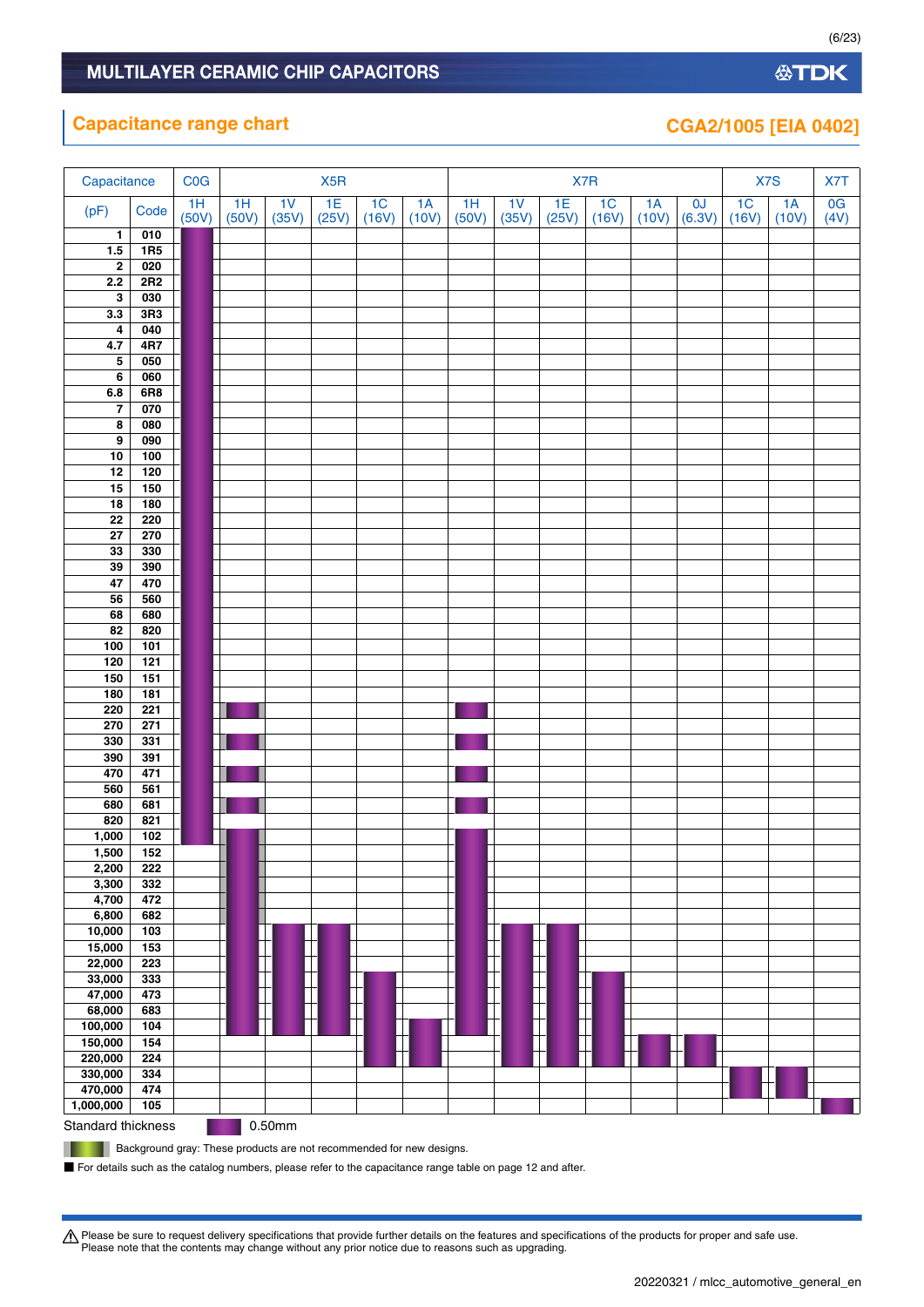# MULTILAYER CERAMIC CHIP CAPACITORS

# **Capacitance range chart CGA3/1608 [EIA 0603]**

| Capacitance        |                 | C <sub>0</sub> G | X <sub>5</sub> R | X7R         |
|--------------------|-----------------|------------------|------------------|-------------|
| (pF)               | Code            | 1H<br>(50V)      | 1H<br>(50V)      | 1H<br>(50V) |
| 1                  | 010             |                  |                  |             |
| 1.5                | 1R <sub>5</sub> |                  |                  |             |
| 2                  | 020             |                  |                  |             |
| 2.2                | 2R2             |                  |                  |             |
| 3                  | 030             |                  |                  |             |
| 3.3                | 3R3             |                  |                  |             |
| 4                  | 040             |                  |                  |             |
| 4.7                | 4R7             |                  |                  |             |
| 5                  | 050             |                  |                  |             |
| 6                  | 060             |                  |                  |             |
| 6.8                | 6R8             |                  |                  |             |
| 7                  | 070             |                  |                  |             |
| 8                  | 080             |                  |                  |             |
| 9                  | 090             |                  |                  |             |
| 10                 | 100             |                  |                  |             |
| 12                 | 120             |                  |                  |             |
| 15                 | 150             |                  |                  |             |
| 18                 | 180             |                  |                  |             |
| 22                 | 220             |                  |                  |             |
| 27                 | 270             |                  |                  |             |
| 33                 | 330             |                  |                  |             |
| 39                 | 390             |                  |                  |             |
| 47                 | 470             |                  |                  |             |
| 56                 | 560             |                  |                  |             |
| 68                 | 680             |                  |                  |             |
| 82                 | 820             |                  |                  |             |
| 100                | 101             |                  |                  |             |
| 120                | 121             |                  |                  |             |
| 150                | 151             |                  |                  |             |
| 180                | 181             |                  |                  |             |
| 220                | 221             |                  |                  |             |
| 270                | 271             |                  |                  |             |
| 330                | 331             |                  |                  |             |
| 390                | 391             |                  |                  |             |
| 470                | 471             |                  |                  |             |
| 560                | 561             |                  |                  |             |
| 680                | 681             |                  |                  |             |
| 820                | 821             |                  |                  |             |
| 1,000              | 102             |                  |                  |             |
| 1,200              | 122             |                  |                  |             |
| 1,500              | 152             |                  |                  |             |
| 1,800              | 182             |                  |                  |             |
| 2,200              | 222             |                  |                  |             |
| 2,700              | 272             |                  |                  |             |
| 3,300              | 332             |                  |                  |             |
| 3,900              | 392             |                  |                  |             |
| 4,700              | 472             |                  |                  |             |
| 5,600              | 562             |                  |                  |             |
| 6,800              | 682             |                  |                  |             |
| 8,200              | 822             |                  |                  |             |
| 10,000             | 103             |                  |                  |             |
| 15,000             | 153             |                  |                  |             |
| 22,000             | 223             |                  |                  |             |
| 33,000             | 333             |                  |                  |             |
| 47,000             | 473             |                  |                  |             |
| 68,000             | 683             |                  |                  |             |
|                    |                 |                  |                  |             |
| Standard thickness |                 |                  | 0.80mm           |             |

**Background gray: These products are not recommended for new designs.** 

■ For details such as the catalog numbers, please refer to the capacitance range table on page 12 and after.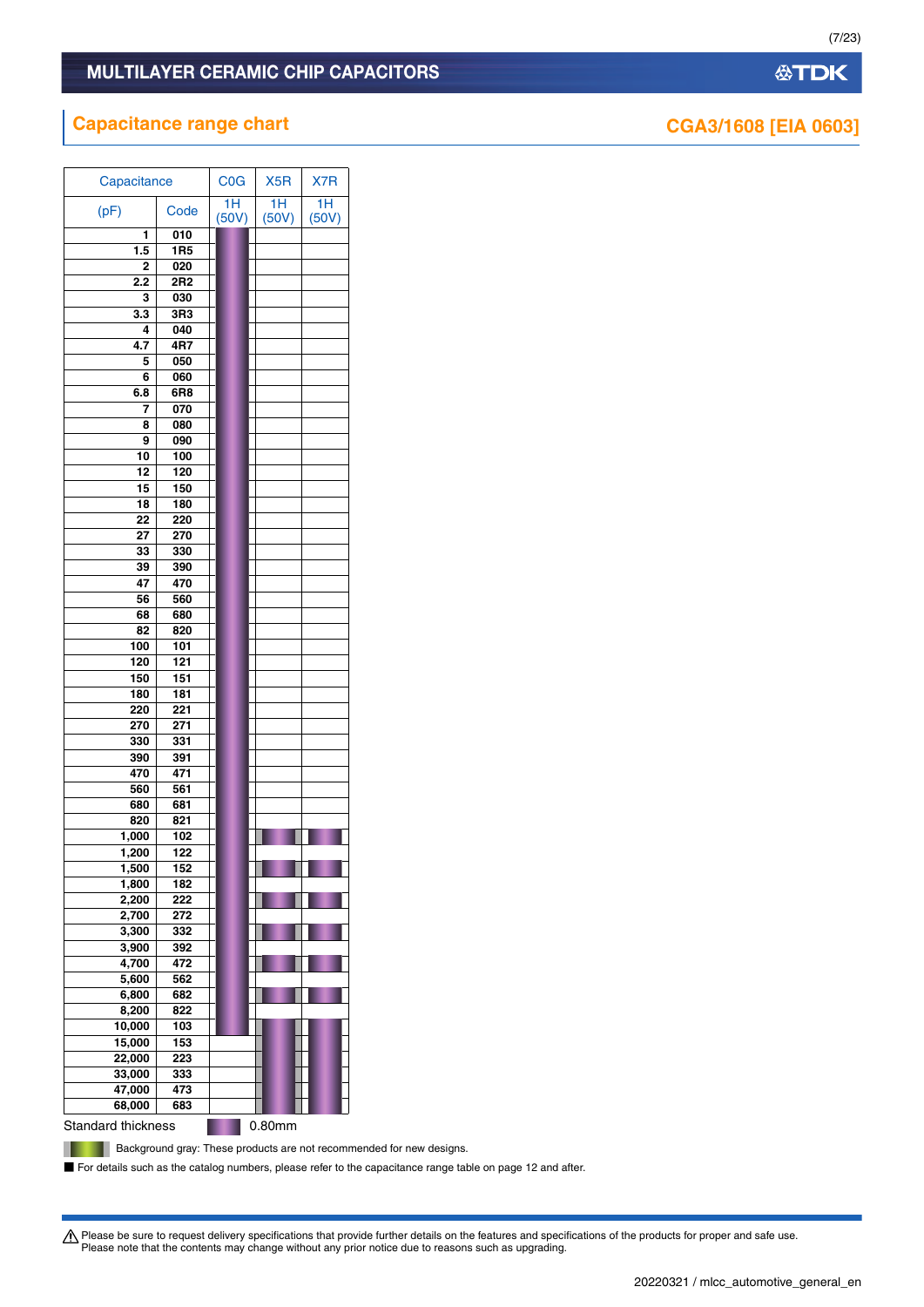# **公TDK**

# **Capacitance range chart CGA3/1608 [EIA 0603]**

| Capacitance        |      | X <sub>5</sub> R |                         |             |                         |              | X7R                    |             |             |             | X <sub>7</sub> S |                                    |                         | X7T         |                        |            |              |                        |
|--------------------|------|------------------|-------------------------|-------------|-------------------------|--------------|------------------------|-------------|-------------|-------------|------------------|------------------------------------|-------------------------|-------------|------------------------|------------|--------------|------------------------|
| (pF)               | Code | 1H<br>(50V)      | 1 <sub>V</sub><br>(35V) | 1E<br>(25V) | 1 <sup>C</sup><br>(16V) | 1А           | 0J<br>$(10V)$ $(6.3V)$ | 1H<br>(50V) | 1V<br>(35V) | ۱E<br>(25V) | 1 <sup>C</sup>   | <sub>0</sub> J<br>$(16V)$ $(6.3V)$ | 1 <sup>C</sup><br>(16V) | 1A<br>(10V) | 0 <sub>G</sub><br>(4V) | 1A<br>10V) | 0J<br>(6.3V) | 0 <sub>G</sub><br>(4V) |
| 100,000            | 104  |                  |                         |             |                         |              |                        |             |             |             |                  |                                    |                         |             |                        |            |              |                        |
| 150,000            | 154  |                  |                         |             |                         |              |                        |             |             |             |                  |                                    |                         |             |                        |            |              |                        |
| 220,000            | 224  |                  | m                       |             |                         |              |                        |             | ┞<br>Ш      |             |                  |                                    |                         |             |                        |            |              |                        |
| 330,000            | 334  |                  | ╫                       |             | П                       |              |                        |             | ┯           | ╫           | н                |                                    |                         |             |                        |            |              |                        |
| 470,000            | 474  |                  | m                       |             | H                       |              |                        |             |             |             |                  |                                    |                         |             |                        |            |              |                        |
| 680,000            | 684  |                  | ┭                       |             | ┯                       |              |                        |             | ┯           |             | ┯                |                                    |                         |             |                        |            |              |                        |
| 1,000,000          | 105  |                  |                         |             |                         | <br> -<br> - |                        |             |             |             |                  |                                    |                         |             |                        |            |              |                        |
| 1,500,000          | 155  |                  |                         |             |                         |              |                        |             |             |             |                  |                                    |                         |             |                        |            |              |                        |
| 2,200,000          | 225  |                  |                         |             |                         |              |                        |             |             |             |                  |                                    |                         |             |                        |            |              |                        |
| 3,300,000          | 335  |                  |                         |             |                         |              |                        |             |             |             |                  |                                    |                         |             |                        |            |              |                        |
| 4,700,000          | 475  |                  |                         |             |                         |              |                        |             |             |             |                  |                                    |                         |             |                        |            |              |                        |
| 10,000,000         | 106  |                  |                         |             |                         |              |                        |             |             |             |                  |                                    |                         |             |                        |            |              |                        |
| Standard thickness |      |                  |                         | 0.80mm      |                         |              |                        |             |             |             |                  |                                    |                         |             |                        |            |              |                        |

**Background gray: These products are not recommended for new designs.** 

■ For details such as the catalog numbers, please refer to the capacitance range table on page 12 and after.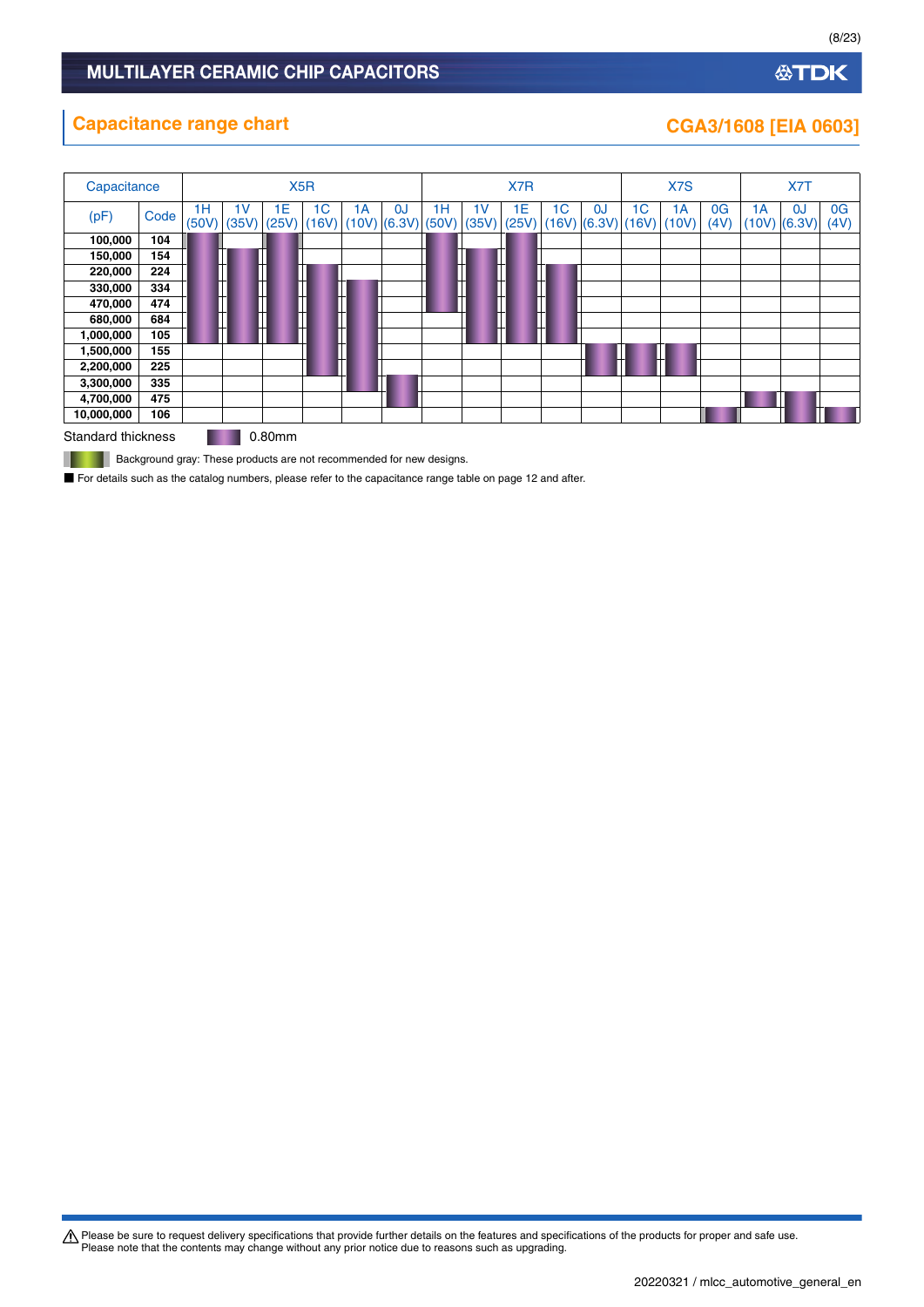# **Capacitance range chart CGA4/2012 [EIA 0805]**

| Capacitance               |      | <b>C<sub>O</sub></b> G |             |                         | X <sub>5</sub> R |                         |             |             |             | X7R         |                         |             |              |             | X7S                     |             | X7T          |
|---------------------------|------|------------------------|-------------|-------------------------|------------------|-------------------------|-------------|-------------|-------------|-------------|-------------------------|-------------|--------------|-------------|-------------------------|-------------|--------------|
| (pF)                      | Code | 1H<br>(50V)            | 1H<br>(50V) | 1 <sub>V</sub><br>(35V) | 1E<br>(25V)      | 1 <sub>C</sub><br>(16V) | 1A<br>(10V) | 1H<br>(50V) | 1V<br>(35V) | 1E<br>(25V) | 1 <sub>C</sub><br>(16V) | 1A<br>(10V) | 0J<br>(6.3V) | 1E<br>(25V) | 1 <sub>C</sub><br>(16V) | 1A<br>(10V) | 0J<br>(6.3V) |
| 1,000                     | 102  |                        |             |                         |                  |                         |             |             |             |             |                         |             |              |             |                         |             |              |
| 1,200                     | 122  |                        |             |                         |                  |                         |             |             |             |             |                         |             |              |             |                         |             |              |
| 1,500                     | 152  |                        |             |                         |                  |                         |             |             |             |             |                         |             |              |             |                         |             |              |
| 1,800                     | 182  |                        |             |                         |                  |                         |             |             |             |             |                         |             |              |             |                         |             |              |
| 2,200                     | 222  |                        |             |                         |                  |                         |             |             |             |             |                         |             |              |             |                         |             |              |
| 2,700                     | 272  |                        |             |                         |                  |                         |             |             |             |             |                         |             |              |             |                         |             |              |
| 3,300                     | 332  |                        |             |                         |                  |                         |             |             |             |             |                         |             |              |             |                         |             |              |
| 3,900                     | 392  |                        |             |                         |                  |                         |             |             |             |             |                         |             |              |             |                         |             |              |
| 4,700                     | 472  |                        |             |                         |                  |                         |             |             |             |             |                         |             |              |             |                         |             |              |
| 5,600                     | 562  |                        |             |                         |                  |                         |             |             |             |             |                         |             |              |             |                         |             |              |
| 6,800                     | 682  |                        |             |                         |                  |                         |             |             |             |             |                         |             |              |             |                         |             |              |
| 8,200                     | 822  |                        |             |                         |                  |                         |             |             |             |             |                         |             |              |             |                         |             |              |
| 10,000                    | 103  |                        |             |                         |                  |                         |             |             |             |             |                         |             |              |             |                         |             |              |
| 15,000                    | 153  |                        |             |                         |                  |                         |             |             |             |             |                         |             |              |             |                         |             |              |
| 22,000                    | 223  |                        |             |                         |                  |                         |             |             |             |             |                         |             |              |             |                         |             |              |
| 33,000                    | 333  |                        |             |                         |                  |                         |             |             |             |             |                         |             |              |             |                         |             |              |
| 100,000                   | 104  |                        |             |                         |                  |                         |             |             |             |             |                         |             |              |             |                         |             |              |
| 150,000                   | 154  |                        |             |                         |                  |                         |             |             |             |             |                         |             |              |             |                         |             |              |
| 220,000                   | 224  |                        |             |                         |                  |                         |             |             |             |             |                         |             |              |             |                         |             |              |
| 330,000                   | 334  |                        |             |                         |                  |                         |             |             |             |             |                         |             |              |             |                         |             |              |
| 470,000                   | 474  |                        |             |                         |                  |                         |             |             |             |             |                         |             |              |             |                         |             |              |
| 680,000                   | 684  |                        |             |                         |                  |                         |             |             |             |             |                         |             |              |             |                         |             |              |
| 1,000,000                 | 105  |                        |             |                         |                  |                         |             |             |             |             |                         |             |              |             |                         |             |              |
| 1,500,000                 | 155  |                        |             |                         |                  |                         |             |             |             |             |                         |             |              |             |                         |             |              |
| 2,200,000                 | 225  |                        |             |                         |                  |                         |             |             |             |             |                         |             |              |             |                         |             |              |
| 3,300,000                 | 335  |                        |             |                         |                  |                         |             |             |             |             |                         |             |              |             |                         |             |              |
| 4,700,000                 | 475  |                        |             |                         |                  |                         |             |             |             |             |                         |             |              |             |                         |             |              |
| 6,800,000                 | 685  |                        |             |                         |                  |                         |             |             |             |             |                         |             |              |             |                         |             |              |
| 10,000,000                | 106  |                        |             |                         |                  |                         |             |             |             |             |                         |             |              |             |                         |             |              |
| 22,000,000                | 226  |                        |             |                         |                  |                         |             |             |             |             |                         |             |              |             |                         |             |              |
| <b>Standard thickness</b> |      |                        |             | $0.60$ mm               |                  | 0.85 mm                 |             |             | 1.25 mm     |             |                         |             |              |             |                         |             |              |

**Background gray: These products are not recommended for new designs.** 

■ For details such as the catalog numbers, please refer to the capacitance range table on page 12 and after.

(9/23)

**公TDK**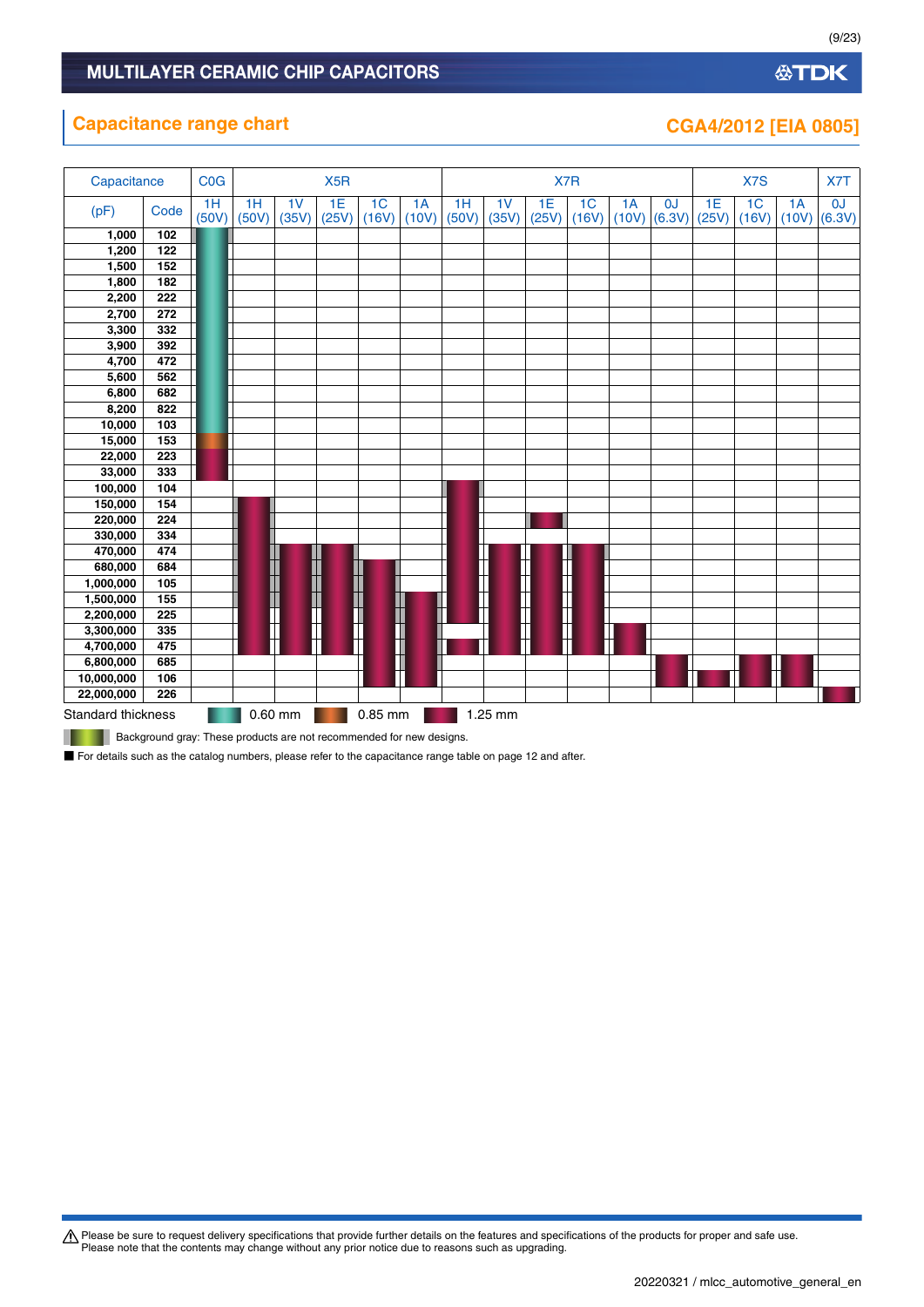# **Capacitance range chart CGA5/3216 [EIA 1206]**



٠ Background gray: These products are not recommended for new designs.

■ For details such as the catalog numbers, please refer to the capacitance range table on page 12 and after.

# **Capacitance range chart CGA6/3225 [EIA 1210]**

| Capacitance        |                                                                      | CO <sub>G</sub> |             |             | X7R         |                         |             | X7S         |              |            | X7T          |         |
|--------------------|----------------------------------------------------------------------|-----------------|-------------|-------------|-------------|-------------------------|-------------|-------------|--------------|------------|--------------|---------|
| (pF)               | Code                                                                 | 1H<br>(50V)     | 1N<br>(75V) | 1H<br>(50V) | 1E<br>(25V) | 1 <sub>C</sub><br>(16V) | 1H<br>(50V) | 1A<br>(10V) | 0J<br>(6.3V) | 0G<br>(4V) | 0E<br>(2.5V) |         |
| 22,000             | 223                                                                  |                 |             |             |             |                         |             |             |              |            |              |         |
| 33,000             | 333                                                                  |                 |             |             |             |                         |             |             |              |            |              |         |
| 47,000             | 473                                                                  |                 |             |             |             |                         |             |             |              |            |              |         |
| 68,000             | 683                                                                  |                 |             |             |             |                         |             |             |              |            |              |         |
| 100,000            | 104                                                                  |                 |             |             |             |                         |             |             |              |            |              |         |
| 1,000,000          | 105                                                                  |                 |             |             |             |                         |             |             |              |            |              |         |
| 1,500,000          | 155                                                                  |                 |             |             |             |                         |             |             |              |            |              |         |
| 2,200,000          | 225                                                                  |                 |             |             |             |                         |             |             |              |            |              |         |
| 3,300,000          | 335                                                                  |                 |             |             |             |                         |             |             |              |            |              |         |
| 4,700,000          | 475                                                                  |                 |             |             |             |                         |             |             |              |            |              |         |
| 6,800,000          | 685                                                                  |                 |             |             |             |                         |             |             |              |            |              |         |
| 10,000,000         | 106                                                                  |                 |             |             |             |                         |             |             |              |            |              |         |
| 15,000,000         | 156                                                                  |                 |             |             |             |                         |             |             |              |            |              |         |
| 22,000,000         | 226                                                                  |                 |             |             |             |                         |             |             |              |            |              |         |
| 33,000,000         | 336                                                                  |                 |             |             |             |                         |             |             |              |            |              |         |
| 47,000,000         | 476                                                                  |                 |             |             |             |                         |             |             |              |            |              |         |
| 100,000,000        | 107                                                                  |                 |             |             |             |                         |             |             |              |            |              |         |
| Standard thickness |                                                                      |                 | 1.25 mm     |             | 1.60 mm     |                         |             | 2.00 mm     |              | 2.30 mm    |              | 2.50 mm |
|                    | Background gray: These products are not recommended for new designs. |                 |             |             |             |                         |             |             |              |            |              |         |

**Background gray: These products are not recommended for new designs.** 

■ For details such as the catalog numbers, please refer to the capacitance range table on page 12 and after.

t Please be sure to request delivery specifications that provide further details on the features and specifications of the products for proper and safe use. Please note that the contents may change without any prior notice due to reasons such as upgrading.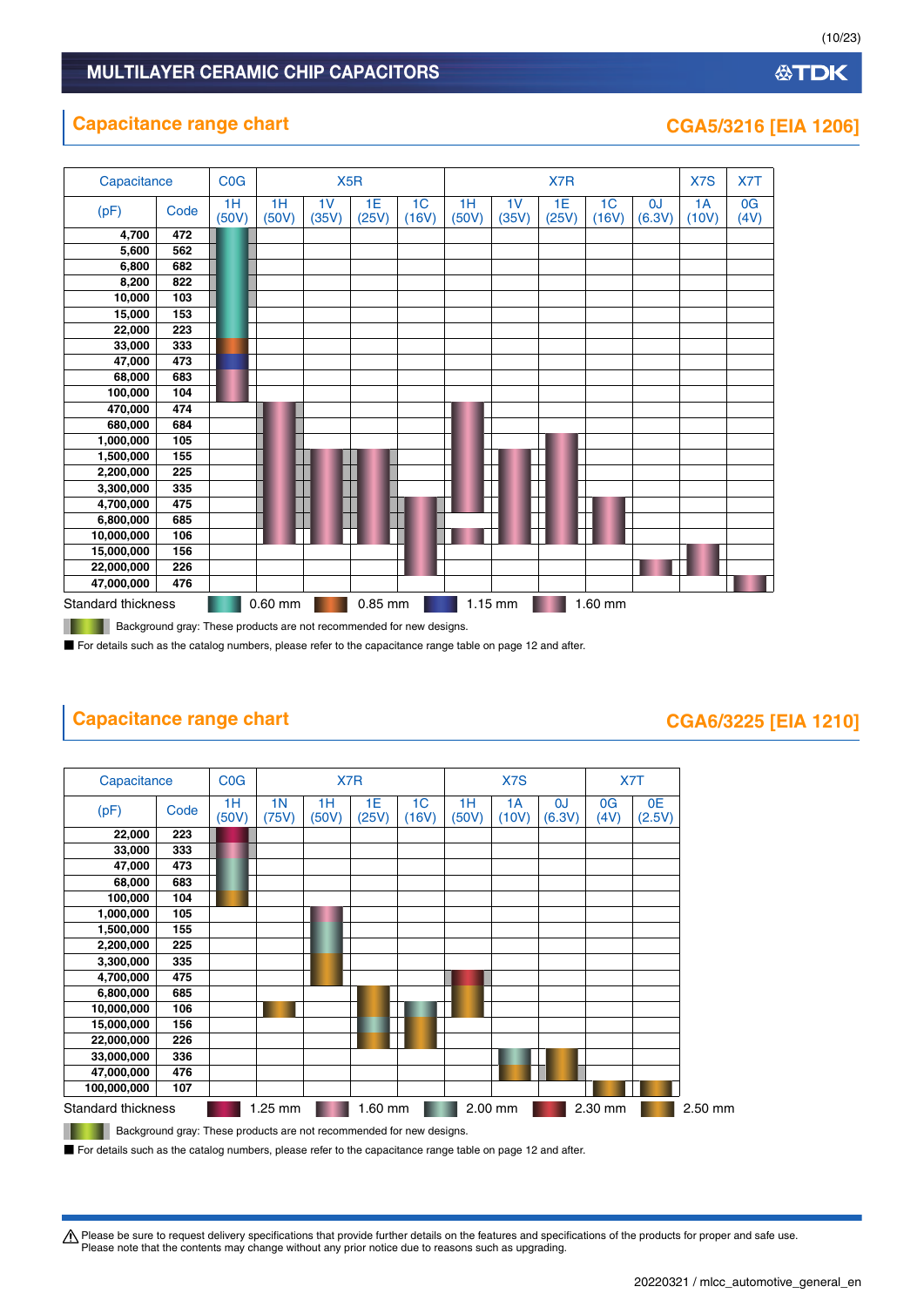# **公TDK**

(11/23)

# **Capacitance range chart CGA8/4532 [EIA 1812]**



■ For details such as the catalog numbers, please refer to the capacitance range table on page 12 and after.

# **Capacitance range chart CASE 100 CGA9/5750 [EIA 2220]**

| Capacitance        |      |             | X7R         |             |            |         |
|--------------------|------|-------------|-------------|-------------|------------|---------|
| (pF)               | Code | 1Н<br>(50V) | 1V<br>(35V) | 1E<br>(25V) | 1C<br>16V) |         |
| 4,700,000          | 475  |             |             |             |            |         |
| 6,800,000          | 685  |             |             |             |            |         |
| 10,000,000         | 106  |             |             |             |            |         |
| 15,000,000         | 156  |             |             |             |            |         |
| 22,000,000         | 226  |             |             |             |            |         |
| 47,000,000         | 476  |             |             |             |            |         |
| Standard thickness |      |             | 2.00 mm     |             | 2.30 mm    | 2.50 mm |

Background gray: These products are not recommended for new designs. ..

■ For details such as the catalog numbers, please refer to the capacitance range table on page 12 and after.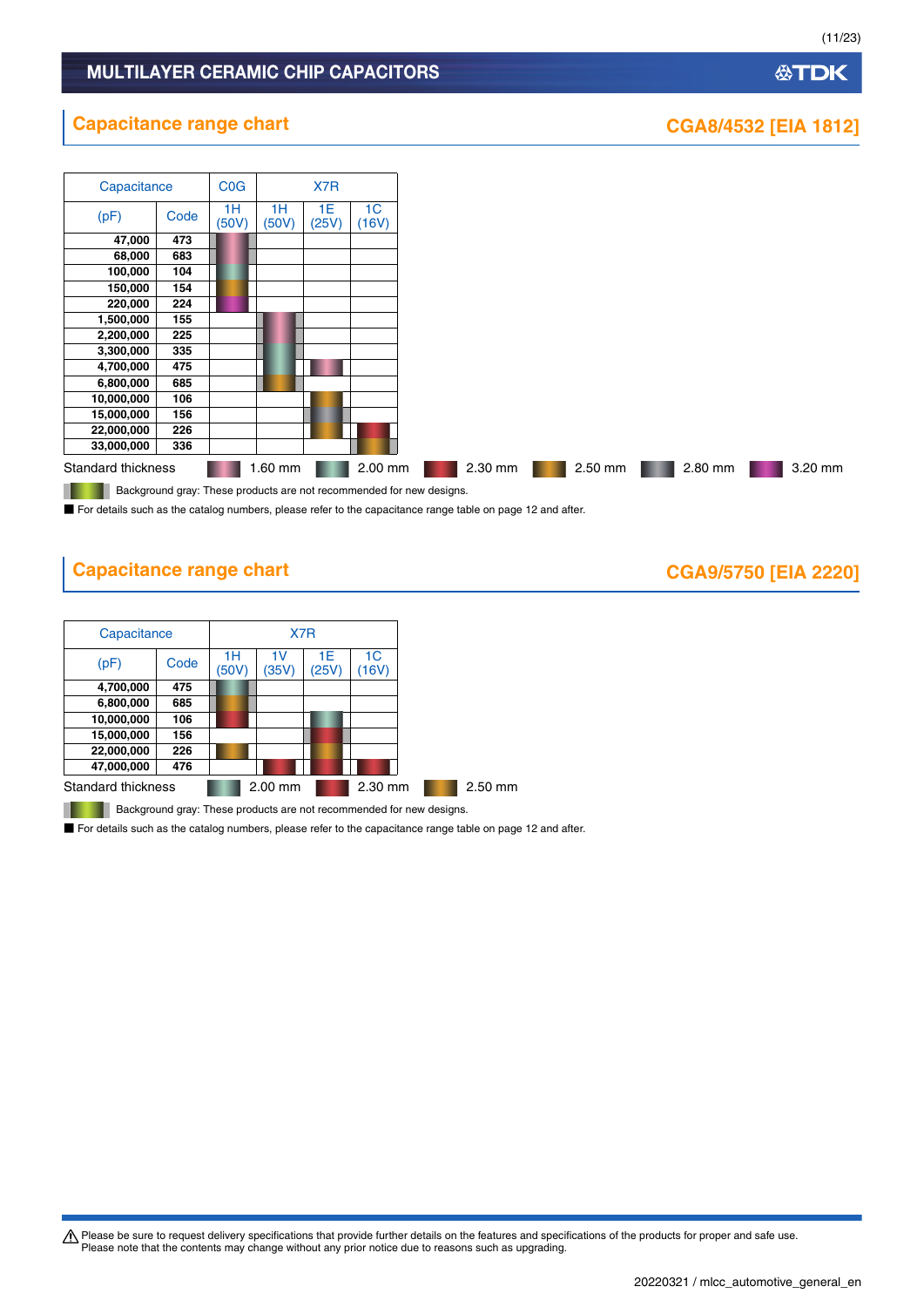# MULTILAYER CERAMIC CHIP CAPACITORS

# **Capacitance range table Temperature characteristic: C0G (–55 to +125°C, 0±30ppm/°C)**

|                        |              | Thickness                          | Capacitance              | Catalog number                               |                        |
|------------------------|--------------|------------------------------------|--------------------------|----------------------------------------------|------------------------|
| Capacitance Dimensions |              | (mm)                               | tolerance                | Rated voltage Edc: 50V                       | Rated voltage Edc: 25V |
|                        | 0603         | $0.30 + 0.03$                      | ±0.25pF                  | CGA1A2C0G1H010C030BA                         | CGA1A2C0G1E010C030BA   |
| 1pF                    | 1005         | $0.50 + 0.05$                      | $\pm 0.25$ pF            | CGA2B2C0G1H010C050BA                         |                        |
|                        | 1608         | $0.80 + 0.10$                      | ±0.25pF                  | CGA3E2C0G1H010C080AA                         |                        |
|                        | 0603         | $0.30 \pm 0.03$                    | ±0.25pF                  | CGA1A2C0G1H1R5C030BA                         | CGA1A2C0G1E1R5C030BA   |
| 1.5pF                  | 1005         | $0.50 + 0.05$                      | ±0.25pF                  | CGA2B2C0G1H1R5C050BA                         |                        |
|                        | 1608         | $0.80 + 0.10$                      | ±0.25pF                  | CGA3E2C0G1H1R5C080AA                         |                        |
|                        | 0603         | $0.30 \pm 0.03$                    | $\pm 0.25$ pF            | CGA1A2C0G1H020C030BA                         | CGA1A2C0G1E020C030BA   |
| 2pF                    | 1005<br>1608 | $0.50 \pm 0.05$<br>$0.80 \pm 0.10$ | $\pm 0.25$ pF<br>±0.25pF | CGA2B2C0G1H020C050BA<br>CGA3E2C0G1H020C080AA |                        |
|                        | 0603         | $0.30 \pm 0.03$                    | ±0.25pF                  | CGA1A2C0G1H2R2C030BA                         | CGA1A2C0G1E2R2C030BA   |
| 2.2pF                  | 1005         | $0.50 + 0.05$                      | ±0.25pF                  | CGA2B2C0G1H2R2C050BA                         |                        |
|                        | 1608         | $0.80 \pm 0.10$                    | $\pm 0.25$ pF            | CGA3E2C0G1H2R2C080AA                         |                        |
|                        | 0603         | $0.30 + 0.03$                      | ±0.25pF                  | CGA1A2C0G1H030C030BA                         | CGA1A2C0G1E030C030BA   |
| 3pF                    | 1005         | $0.50 + 0.05$                      | ±0.25pF                  | CGA2B2C0G1H030C050BA                         |                        |
|                        | 1608         | $0.80 + 0.10$                      | ±0.25pF                  | CGA3E2C0G1H030C080AA                         |                        |
|                        | 0603         | $0.30 \pm 0.03$                    | ±0.25pF                  | CGA1A2C0G1H3R3C030BA                         | CGA1A2C0G1E3R3C030BA   |
| 3.3pF                  | 1005         | $0.50 \pm 0.05$                    | $\pm 0.25$ pF            | CGA2B2C0G1H3R3C050BA                         |                        |
|                        | 1608         | $0.80 \pm 0.10$                    | ±0.25pF                  | CGA3E2C0G1H3R3C080AA                         |                        |
|                        | 0603         | $0.30 \pm 0.03$                    | ±0.25pF                  | CGA1A2C0G1H040C030BA                         | CGA1A2C0G1E040C030BA   |
| 4pF                    | 1005         | $0.50 + 0.05$                      | ±0.25pF                  | CGA2B2C0G1H040C050BA                         |                        |
|                        | 1608         | $0.80 + 0.10$                      | ±0.25pF                  | CGA3E2C0G1H040C080AA                         |                        |
|                        | 0603         | $0.30 + 0.03$                      | $\pm 0.25$ pF            | CGA1A2C0G1H4R7C030BA                         | CGA1A2C0G1E4R7C030BA   |
| 4.7pF                  | 1005         | $0.50 \pm 0.05$                    | ±0.25pF                  | CGA2B2C0G1H4R7C050BA                         |                        |
|                        | 1608         | $0.80 + 0.10$                      | ±0.25pF                  | CGA3E2C0G1H4R7C080AA                         |                        |
|                        | 0603         | $0.30 \pm 0.03$                    | ±0.25pF                  | CGA1A2C0G1H050C030BA                         | CGA1A2C0G1E050C030BA   |
| 5pF                    | 1005         | $0.50 + 0.05$                      | ±0.25pF                  | CGA2B2C0G1H050C050BA                         |                        |
|                        | 1608         | $0.80 \pm 0.10$                    | ±0.25pF                  | CGA3E2C0G1H050C080AA                         |                        |
| 6pF                    | 0603<br>1005 | $0.30 \pm 0.03$<br>$0.50 + 0.05$   | ±0.50pF<br>±0.50pF       | CGA1A2C0G1H060D030BA<br>CGA2B2C0G1H060D050BA | CGA1A2C0G1E060D030BA   |
|                        | 1608         | $0.80 \pm 0.10$                    | ±0.50pF                  | CGA3E2C0G1H060D080AA                         |                        |
|                        | 0603         | $0.30 \pm 0.03$                    | ±0.50pF                  | CGA1A2C0G1H6R8D030BA                         | CGA1A2C0G1E6R8D030BA   |
| 6.8pF                  | 1005         | $0.50 + 0.05$                      | ±0.50pF                  | CGA2B2C0G1H6R8D050BA                         |                        |
|                        | 1608         | $0.80 + 0.10$                      | ±0.50pF                  | CGA3E2C0G1H6R8D080AA                         |                        |
|                        | 0603         | $0.30 \pm 0.03$                    | ±0.50pF                  | CGA1A2C0G1H070D030BA                         | CGA1A2C0G1E070D030BA   |
| 7pF                    | 1005         | $0.50 \pm 0.05$                    | ±0.50pF                  | CGA2B2C0G1H070D050BA                         |                        |
|                        | 1608         | $0.80 + 0.10$                      | ±0.50pF                  | CGA3E2C0G1H070D080AA                         |                        |
|                        | 0603         | $0.30 \pm 0.03$                    | ±0.50pF                  | CGA1A2C0G1H080D030BA                         | CGA1A2C0G1E080D030BA   |
| 8pF                    | 1005         | $0.50 \pm 0.05$                    | ±0.50pF                  | CGA2B2C0G1H080D050BA                         |                        |
|                        | 1608         | $0.80 \pm 0.10$                    | ±0.50pF                  | CGA3E2C0G1H080D080AA                         |                        |
|                        | 0603         | $0.30 \pm 0.03$                    | ±0.50pF                  | CGA1A2C0G1H090D030BA                         | CGA1A2C0G1E090D030BA   |
| 9pF                    | 1005         | $0.50 + 0.05$                      | ±0.50pF                  | CGA2B2C0G1H090D050BA                         |                        |
|                        | 1608         | $0.80 + 0.10$                      | ±0.50pF                  | CGA3E2C0G1H090D080AA                         |                        |
|                        | 0603         | $0.30 + 0.03$                      | ±0.50pF                  | CGA1A2C0G1H100D030BA                         | CGA1A2C0G1E100D030BA   |
| 10pF                   | 1005         | $0.50 \pm 0.05$                    | ±0.50pF                  | CGA2B2C0G1H100D050BA                         |                        |
|                        | 1608<br>0603 | $0.80 \pm 0.10$<br>$0.30 \pm 0.03$ | ±0.50pF<br>±5%           | CGA3E2C0G1H100D080AA<br>CGA1A2C0G1H120J030BA | CGA1A2C0G1E120J030BA   |
| 12pF                   | 1005         | $0.50 + 0.05$                      | ±5%                      | CGA2B2C0G1H120J050BA                         |                        |
|                        | 1608         | $0.80 \pm 0.10$                    | ±5%                      | CGA3E2C0G1H120J080AA                         |                        |
|                        | 0603         | $0.30 + 0.03$                      | ±5%                      | CGA1A2C0G1H150J030BA                         | CGA1A2C0G1E150J030BA   |
| 15pF                   | 1005         | $0.50 \pm 0.05$                    | ±5%                      | CGA2B2C0G1H150J050BA                         |                        |
|                        | 1608         | $0.80 \pm 0.10$                    | ±5%                      | CGA3E2C0G1H150J080AA                         |                        |
|                        | 0603         | $0.30 \pm 0.03$                    | ±5%                      | CGA1A2C0G1H180J030BA                         | CGA1A2C0G1E180J030BA   |
| 18pF                   | 1005         | $0.50 + 0.05$                      | ±5%                      | CGA2B2C0G1H180J050BA                         |                        |
|                        | 1608         | $0.80 \pm 0.10$                    | ±5%                      | CGA3E2C0G1H180J080AA                         |                        |
|                        | 0603         | $0.30 \pm 0.03$                    | ±5%                      | CGA1A2C0G1H220J030BA                         | CGA1A2C0G1E220J030BA   |
| 22pF                   | 1005         | $0.50 \pm 0.05$                    | ±5%                      | CGA2B2C0G1H220J050BA                         |                        |
|                        | 1608         | $0.80 \pm 0.10$                    | ±5%                      | CGA3E2C0G1H220J080AA                         |                        |
|                        | 0603         | $0.30 \pm 0.03$                    | ±5%                      | CGA1A2C0G1H270J030BA                         | CGA1A2C0G1E270J030BA   |
| 27pF                   | 1005         | $0.50 \pm 0.05$                    | ±5%                      | CGA2B2C0G1H270J050BA                         |                        |
|                        | 1608         | $0.80 \pm 0.10$                    | ±5%                      | CGA3E2C0G1H270J080AA                         |                        |
|                        | 0603         | $0.30 \pm 0.03$                    | ±5%                      | CGA1A2C0G1H330J030BA                         | CGA1A2C0G1E330J030BA   |
| 33pF                   | 1005         | $0.50 \pm 0.05$                    | ±5%                      | CGA2B2C0G1H330J050BA                         |                        |
|                        | 1608         | $0.80 \pm 0.10$                    | ±5%                      | CGA3E2C0G1H330J080AA                         |                        |
|                        | 0603         | $0.30 + 0.03$                      | ±5%                      | CGA1A2C0G1H390J030BA                         | CGA1A2C0G1E390J030BA   |
| 39pF                   | 1005         | $0.50 \pm 0.05$                    | ±5%                      | CGA2B2C0G1H390J050BA                         |                        |
|                        | 1608         | $0.80 \pm 0.10$                    | ±5%                      | CGA3E2C0G1H390J080AA                         |                        |
|                        | 0603         | $0.30 \pm 0.03$                    | ±5%                      | CGA1A2C0G1H470J030BA                         | CGA1A2C0G1E470J030BA   |
| 47pF                   | 1005<br>1608 | $0.50 \pm 0.05$                    | ±5%<br>±5%               | CGA2B2C0G1H470J050BA<br>CGA3E2C0G1H470J080AA |                        |
|                        |              | $0.80 \pm 0.10$                    |                          |                                              |                        |

Click the part numbers for details.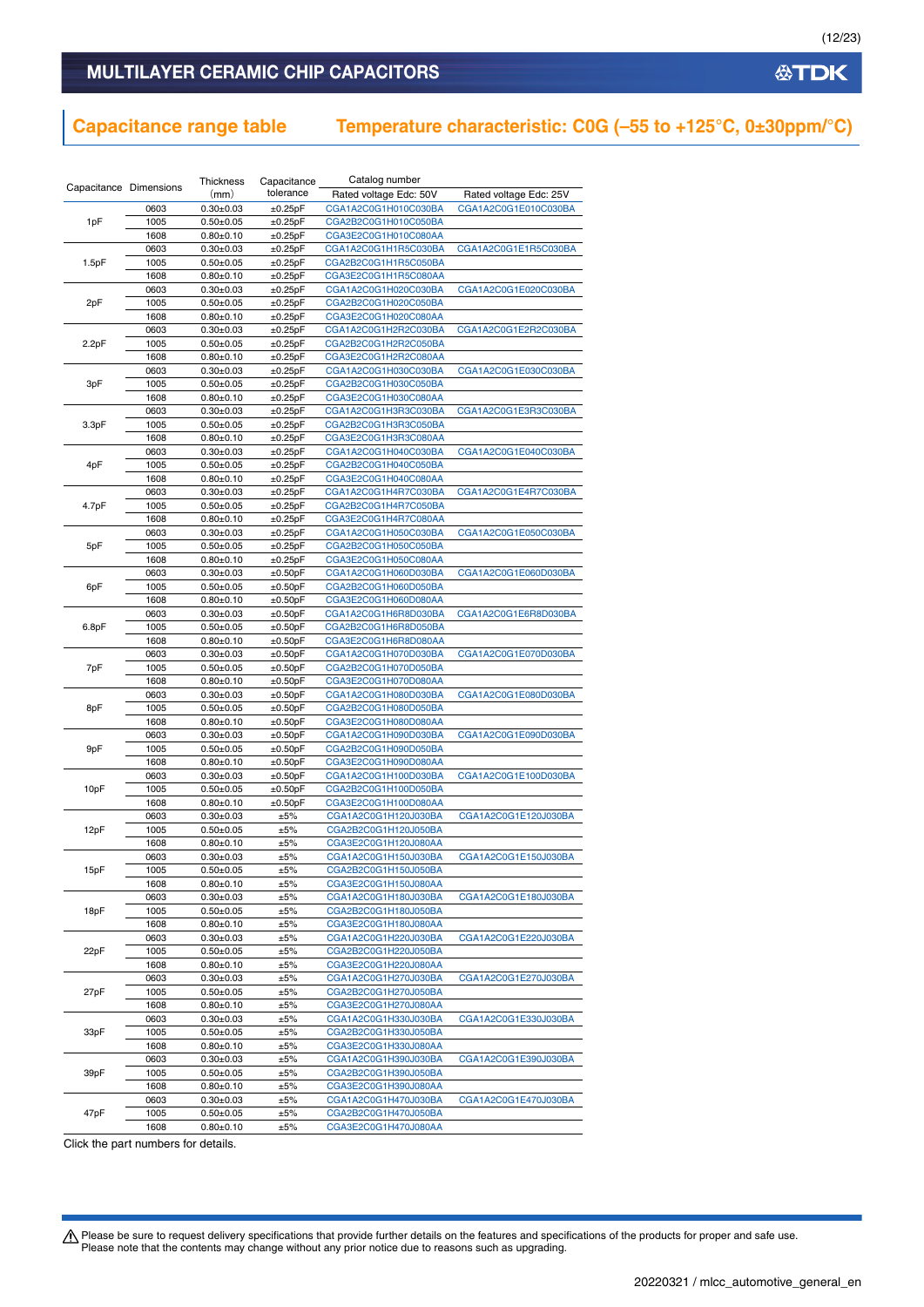# MULTILAYER CERAMIC CHIP CAPACITORS

# **Capacitance range table Temperature characteristic: C0G (–55 to +125°C, 0±30ppm/°C)**

| Capacitance Dimensions |              | Thickness                      | Capacitance | Catalog number                               |                        |
|------------------------|--------------|--------------------------------|-------------|----------------------------------------------|------------------------|
|                        |              | (mm)                           | tolerance   | Rated voltage Edc: 50V                       | Rated voltage Edc: 25V |
|                        | 0603         | $0.30 \pm 0.03$                | ±5%         | CGA1A2C0G1H560J030BA                         | CGA1A2C0G1E560J030BA   |
| 56pF                   | 1005         | $0.50 \pm 0.05$                | ±5%         | CGA2B2C0G1H560J050BA                         |                        |
|                        | 1608         | $0.80 + 0.10$                  | ±5%         | CGA3E2C0G1H560J080AA                         |                        |
|                        | 0603         | $0.30 \pm 0.03$                | ±5%         | CGA1A2C0G1H680J030BA                         | CGA1A2C0G1E680J030BA   |
| 68pF                   | 1005         | $0.50 + 0.05$                  | ±5%         | CGA2B2C0G1H680J050BA                         |                        |
|                        | 1608         | $0.80 + 0.10$                  | ±5%         | CGA3E2C0G1H680J080AA                         |                        |
|                        | 0603         | $0.30 \pm 0.03$                | ±5%         | CGA1A2C0G1H820J030BA                         | CGA1A2C0G1E820J030BA   |
| 82pF                   | 1005         | $0.50 + 0.05$                  | ±5%         | CGA2B2C0G1H820J050BA                         |                        |
|                        | 1608         | $0.80 + 0.10$                  | ±5%         | CGA3E2C0G1H820J080AA                         |                        |
|                        | 0603         | $0.30 \pm 0.03$                | ±5%         | CGA1A2C0G1H101J030BA                         | CGA1A2C0G1E101J030BA   |
| 100pF                  | 1005         | $0.50 \pm 0.05$                | ±5%         | CGA2B2C0G1H101J050BA                         |                        |
|                        | 1608         | $0.80 \pm 0.10$                | ±5%         | CGA3E2C0G1H101J080AA                         |                        |
| 120pF                  | 1005         | $0.50 + 0.05$                  | ±5%         | CGA2B2C0G1H121J050BA                         |                        |
|                        | 1608         | $0.80 + 0.10$                  | ±5%         | CGA3E2C0G1H121J080AA                         |                        |
| 150pF                  | 1005         | $0.50 \pm 0.05$                | ±5%         | CGA2B2C0G1H151J050BA                         |                        |
|                        | 1608         | $0.80 + 0.10$                  | ±5%         | CGA3E2C0G1H151J080AA                         |                        |
| 180pF                  | 1005         | $0.50 + 0.05$                  | ±5%         | CGA2B2C0G1H181J050BA                         |                        |
|                        | 1608         | $0.80 + 0.10$                  | ±5%         | CGA3E2C0G1H181J080AA                         |                        |
| 220pF                  | 1005         | $0.50 + 0.05$                  | ±5%         | CGA2B2C0G1H221J050BA                         |                        |
|                        | 1608         | $0.80 + 0.10$                  | ±5%         | CGA3E2C0G1H221J080AA                         |                        |
| 270pF                  | 1005         | $0.50 + 0.05$                  | ±5%         | CGA2B2C0G1H271J050BA                         |                        |
|                        | 1608         | $0.80 + 0.10$                  | ±5%         | CGA3E2C0G1H271J080AA                         |                        |
| 330pF                  | 1005         | $0.50 + 0.05$                  | ±5%         | CGA2B2C0G1H331J050BA                         |                        |
|                        | 1608         | $0.80 + 0.10$                  | ±5%         | CGA3E2C0G1H331J080AA                         |                        |
| 390pF                  | 1005         | $0.50 \pm 0.05$                | ±5%         | CGA2B2C0G1H391J050BA                         |                        |
|                        | 1608         | $0.80 + 0.10$                  | ±5%         | CGA3E2C0G1H391J080AA                         |                        |
| 470pF                  | 1005         | $0.50 + 0.05$                  | ±5%         | CGA2B2C0G1H471J050BA                         |                        |
|                        | 1608         | $0.80 + 0.10$                  | ±5%         | CGA3E2C0G1H471J080AA                         |                        |
| 560pF                  | 1005         | $0.50 + 0.05$                  | ±5%         | CGA2B2C0G1H561J050BA                         |                        |
|                        | 1608         | $0.80 \pm 0.10$                | ±5%         | CGA3E2C0G1H561J080AA<br>CGA2B2C0G1H681J050BA |                        |
| 680pF                  | 1005         | $0.50 \pm 0.05$                | ±5%         |                                              |                        |
|                        | 1608         | $0.80 + 0.10$                  | ±5%         | CGA3E2C0G1H681J080AA                         |                        |
| 820pF                  | 1005         | $0.50 + 0.05$                  | ±5%         | CGA2B2C0G1H821J050BA                         |                        |
|                        | 1608<br>1005 | $0.80 + 0.10$<br>$0.50 + 0.05$ | ±5%<br>±5%  | CGA3E2C0G1H821J080AA<br>CGA2B2C0G1H102J050BA |                        |
| 1nF                    | 1608         | $0.80 + 0.10$                  | ±5%         | CGA3E2C0G1H102J080AA                         |                        |
|                        | 2012         | $0.60 \pm 0.15$                | ±5%         | CGA4C2C0G1H102J060AA                         |                        |
|                        | 1608         | $0.80 + 0.10$                  | ±5%         | CGA3E2C0G1H122J080AA                         |                        |
| 1.2nF                  | 2012         | $0.60 \pm 0.15$                | ±5%         | CGA4C2C0G1H122J060AA                         |                        |
|                        | 1608         | $0.80 \pm 0.10$                | ±5%         | CGA3E2C0G1H152J080AA                         |                        |
| 1.5nF                  | 2012         | $0.60 \pm 0.15$                | ±5%         | CGA4C2C0G1H152J060AA                         |                        |
|                        | 1608         | $0.80 + 0.10$                  | ±5%         | CGA3E2C0G1H182J080AA                         |                        |
| 1.8nF                  | 2012         | $0.60 \pm 0.15$                | ±5%         | CGA4C2C0G1H182J060AA                         |                        |
|                        | 1608         | $0.80 \pm 0.10$                | ±5%         | CGA3E2C0G1H222J080AA                         |                        |
| 2.2nF                  | 2012         | $0.60 \pm 0.15$                | ±5%         | CGA4C2C0G1H222J060AA                         |                        |
|                        | 1608         | $0.80 + 0.10$                  | ±5%         | CGA3E2C0G1H272J080AA                         |                        |
| 2.7nF                  | 2012         | $0.60 + 0.15$                  | ±5%         | CGA4C2C0G1H272J060AA                         |                        |
|                        | 1608         | $0.80 + 0.10$                  | ±5%         | CGA3E2C0G1H332J080AA                         |                        |
| 3.3nF                  | 2012         | $0.60 \pm 0.15$                | ±5%         | CGA4C2C0G1H332J060AA                         |                        |
|                        | 1608         | $0.80 \pm 0.10$                | ±5%         | CGA3E2C0G1H392J080AA                         |                        |
| 3.9nF                  | 2012         | $0.60 \pm 0.15$                | ±5%         | CGA4C2C0G1H392J060AA                         |                        |
|                        | 1608         | $0.80 \pm 0.10$                | ±5%         | CGA3E2C0G1H472J080AA                         |                        |
| 4.7nF                  | 2012         | $0.60 \pm 0.15$                | ±5%         | CGA4C2C0G1H472J060AA                         |                        |
|                        | 3216         | $0.60 \pm 0.15$                | ±5%         | CGA5C2C0G1H472J060AA                         |                        |
|                        | 1608         | $0.80 \pm 0.10$                | ±5%         | CGA3E2C0G1H562J080AA                         |                        |
| 5.6nF                  | 2012         | $0.60 \pm 0.15$                | ±5%         | CGA4C2C0G1H562J060AA                         |                        |
|                        | 3216         | $0.60 \pm 0.15$                | ±5%         | CGA5C2C0G1H562J060AA                         |                        |
|                        | 1608         | $0.80 \pm 0.10$                | ±5%         | CGA3E2C0G1H682J080AA                         |                        |
| 6.8nF                  | 2012         | $0.60 \pm 0.15$                | ±5%         | CGA4C2C0G1H682J060AA                         |                        |
|                        | 3216         | $0.60 \pm 0.15$                | ±5%         | CGA5C2C0G1H682J060AA                         |                        |
|                        | 1608         | $0.80 \pm 0.10$                | ±5%         | CGA3E2C0G1H822J080AA                         |                        |
| 8.2nF                  | 2012         | $0.60 \pm 0.15$                | ±5%         | CGA4C2C0G1H822J060AA                         |                        |
|                        | 3216         | $0.60 \pm 0.15$                | ±5%         | CGA5C2C0G1H822J060AA                         |                        |
|                        | 1608         | $0.80 \pm 0.10$                | ±5%         | CGA3E2C0G1H103J080AA                         |                        |
| 10nF                   | 2012         | $0.60 \pm 0.15$                | ±5%         | CGA4C2C0G1H103J060AA                         |                        |
|                        | 3216         | $0.60 \pm 0.15$                | ±5%         | CGA5C2C0G1H103J060AA                         |                        |
| 15nF                   | 2012         | $0.85 \pm 0.15$                | ±5%         | CGA4F2C0G1H153J085AA                         |                        |
|                        | 3216         | $0.60 \pm 0.15$                | ±5%         | CGA5C2C0G1H153J060AA                         |                        |
|                        |              |                                |             |                                              |                        |

■ Gray items: These products are not recommended for new designs.

Click the part numbers for details.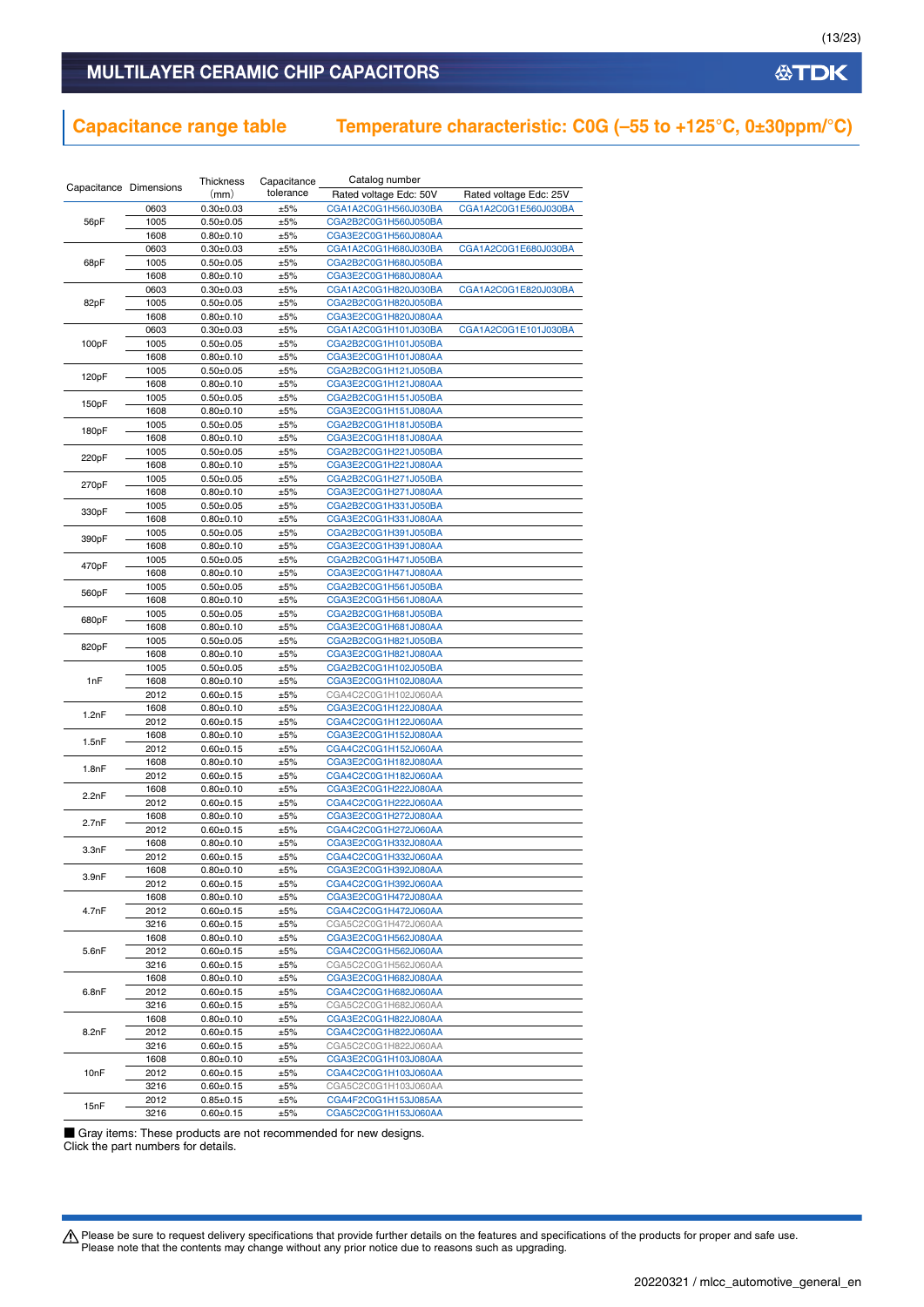# **Capacitance range table Temperature characteristic: C0G (–55 to +125°C, 0±30ppm/°C)**

| Capacitance Dimensions |      | <b>Thickness</b> | Capacitance | Catalog number         |
|------------------------|------|------------------|-------------|------------------------|
|                        |      | (mm)             | tolerance   | Rated voltage Edc: 50V |
|                        | 2012 | $1.25 + 0.20$    | $+5%$       | CGA4J2C0G1H223J125AA   |
| 22nF                   | 3216 | $0.60 + 0.15$    | ±5%         | CGA5C2C0G1H223J060AA   |
|                        | 3225 | $1.25 + 0.20$    | $+5%$       | CGA6J2C0G1H223J125AA   |
|                        | 2012 | $1.25 \pm 0.20$  | ±5%         | CGA4J2C0G1H333J125AA   |
| 33nF                   | 3216 | $0.85 \pm 0.15$  | ±5%         | CGA5F2C0G1H333J085AA   |
|                        | 3225 | $1.60 + 0.20$    | ±5%         | CGA6L2C0G1H333J160AA   |
|                        | 3216 | $1.15 \pm 0.15$  | ±5%         | CGA5H2C0G1H473J115AA   |
| 47nF                   | 3225 | $2.00+0.20$      | ±5%         | CGA6M2C0G1H473J200AA   |
|                        | 4532 | $1.60 + 0.20$    | ±5%         | CGA8L2C0G1H473J160KA   |
|                        | 3216 | $1.60 + 0.20$    | ±5%         | CGA5L2C0G1H683J160AA   |
| 68nF                   | 3225 | $2.00+0.20$      | ±5%         | CGA6M2C0G1H683J200AA   |
|                        | 4532 | $1.60 + 0.20$    | ±5%         | CGA8L2C0G1H683J160KA   |
|                        | 3216 | $1.60 + 0.20$    | ±5%         | CGA5L2C0G1H104J160AA   |
| 100 <sub>n</sub> F     | 3225 | $2.50+0.30$      | ±5%         | CGA6P2C0G1H104J250AA   |
|                        | 4532 | $2.00+0.20$      | ±5%         | CGA8M2C0G1H104J200KA   |
| 150 <sub>n</sub> F     | 4532 | $2.50+0.30$      | ±5%         | CGA8P2C0G1H154J250KA   |
| 220 <sub>n</sub> F     | 4532 | $3.20+0.30$      | ±5%         | CGA8R2C0G1H224J320KA   |

■ Gray items: These products are not recommended for new designs. Click the part numbers for details.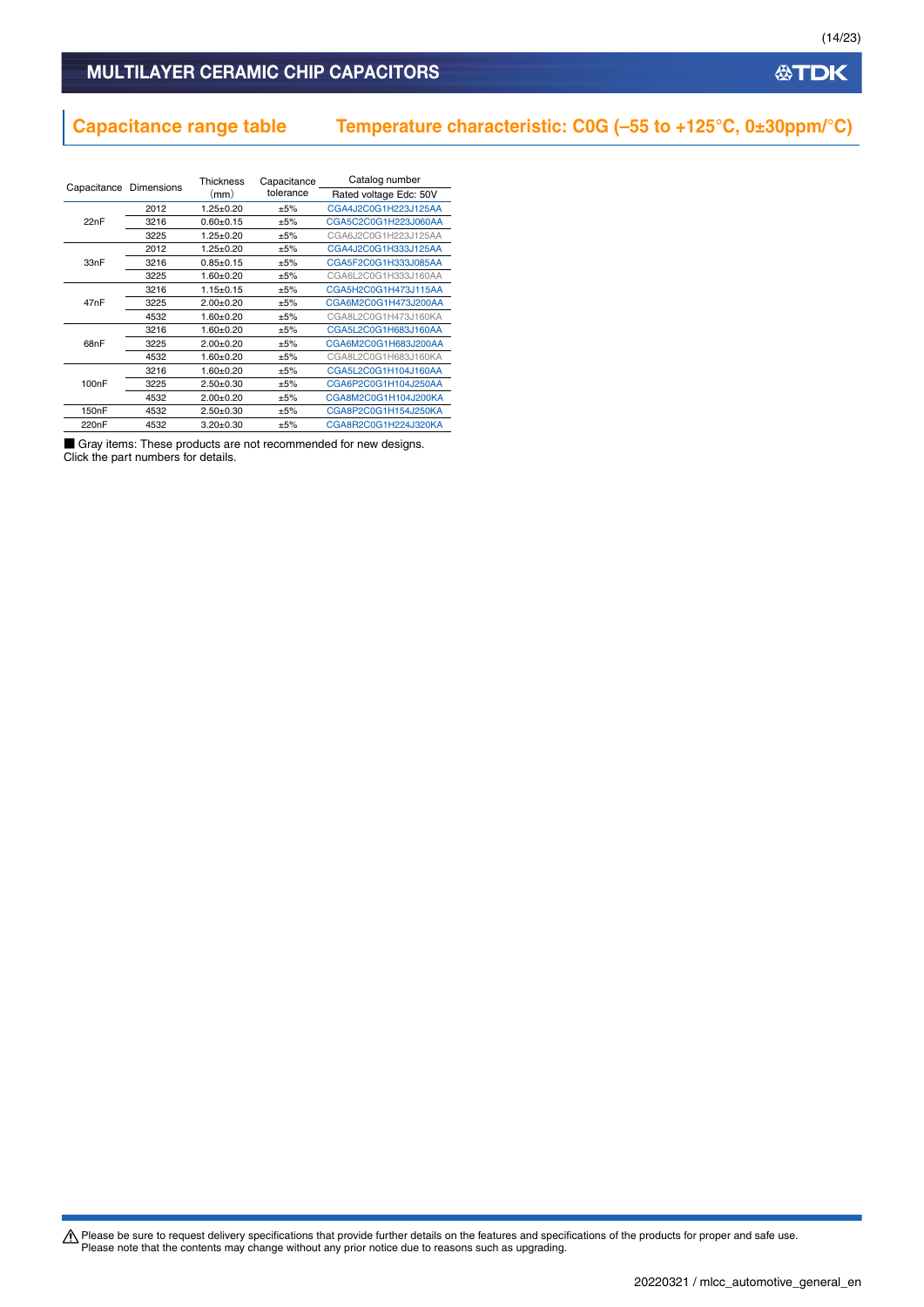# **Capacitance range table Temperature characteristic: X5R (–55 to +85°C, ±15%)**

|                        |                       | Thickness       | Capacitance  | Catalog number                               |                        |                        |
|------------------------|-----------------------|-----------------|--------------|----------------------------------------------|------------------------|------------------------|
| Capacitance Dimensions |                       | (mm)            | tolerance    | Rated voltage Edc: 50V                       | Rated voltage Edc: 35V | Rated voltage Edc: 25V |
|                        | 1005<br>$0.50 + 0.05$ |                 | ±10%         | CGA2B2X5R1H221K050BA                         |                        |                        |
| 220pF                  |                       |                 | ±20%         | CGA2B2X5R1H221M050BA                         |                        |                        |
| 330pF                  | 1005                  | $0.50 \pm 0.05$ | ±10%         | CGA2B2X5R1H331K050BA                         |                        |                        |
|                        |                       |                 | ±20%         | CGA2B2X5R1H331M050BA                         |                        |                        |
| 470pF                  | 1005                  | $0.50 \pm 0.05$ | ±10%         | CGA2B2X5R1H471K050BA                         |                        |                        |
|                        |                       |                 | ±20%         | CGA2B2X5R1H471M050BA                         |                        |                        |
| 680pF                  | 1005                  | $0.50 \pm 0.05$ | ±10%         | CGA2B2X5R1H681K050BA                         |                        |                        |
|                        |                       |                 | ±20%         | CGA2B2X5R1H681M050BA                         |                        |                        |
|                        | 1005                  | $0.50 \pm 0.05$ | ±10%         | CGA2B2X5R1H102K050BA                         |                        |                        |
| 1nF                    |                       |                 | ±20%         | CGA2B2X5R1H102M050BA                         |                        |                        |
|                        | 1608                  | $0.80 + 0.10$   | ±10%         | CGA3E2X5R1H102K080AA                         |                        |                        |
|                        |                       |                 | ±20%         | CGA3E2X5R1H102M080AA                         |                        |                        |
|                        | 1005                  | $0.50 \pm 0.05$ | ±10%         | CGA2B2X5R1H152K050BA                         |                        |                        |
| 1.5nF                  |                       |                 | ±20%         | CGA2B2X5R1H152M050BA                         |                        |                        |
|                        | 1608                  | $0.80 \pm 0.10$ | ±10%         | CGA3E2X5R1H152K080AA                         |                        |                        |
|                        |                       |                 | ±20%         | CGA3E2X5R1H152M080AA                         |                        |                        |
|                        | 1005                  | $0.50 \pm 0.05$ | ±10%         | CGA2B2X5R1H222K050BA                         |                        |                        |
| 2.2nF                  |                       |                 | ±20%         | CGA2B2X5R1H222M050BA                         |                        |                        |
|                        | 1608                  | $0.80 + 0.10$   | ±10%         | CGA3E2X5R1H222K080AA                         |                        |                        |
|                        |                       |                 | ±20%         | CGA3E2X5R1H222M080AA                         |                        |                        |
|                        | 1005                  | $0.50 + 0.05$   | ±10%<br>±20% | CGA2B2X5R1H332K050BA<br>CGA2B2X5R1H332M050BA |                        |                        |
| 3.3nF                  |                       |                 | ±10%         | CGA3E2X5R1H332K080AA                         |                        |                        |
|                        | 1608                  | $0.80 + 0.10$   | ±20%         | CGA3E2X5R1H332M080AA                         |                        |                        |
|                        |                       |                 | ±10%         | CGA2B2X5R1H472K050BA                         |                        |                        |
|                        | 1005                  | $0.50 \pm 0.05$ | ±20%         | CGA2B2X5R1H472M050BA                         |                        |                        |
| 4.7nF                  |                       |                 | ±10%         | CGA3E2X5R1H472K080AA                         |                        |                        |
|                        | 1608                  | $0.80 + 0.10$   | ±20%         | CGA3E2X5R1H472M080AA                         |                        |                        |
|                        |                       |                 | ±10%         | CGA2B2X5R1H682K050BA                         |                        |                        |
|                        | 1005                  | $0.50 \pm 0.05$ | ±20%         | CGA2B2X5R1H682M050BA                         |                        |                        |
| 6.8nF                  | 1608                  |                 | ±10%         | CGA3E2X5R1H682K080AA                         |                        |                        |
|                        |                       | $0.80 \pm 0.10$ | ±20%         | CGA3E2X5R1H682M080AA                         |                        |                        |
|                        | 1005<br>1608          | $0.50 \pm 0.05$ | ±10%         | CGA2B3X5R1H103K050BB                         | CGA2B3X5R1V103K050BB   | CGA2B2X5R1E103K050BA   |
| 10 <sub>n</sub> F      |                       |                 | ±20%         | CGA2B3X5R1H103M050BB                         | CGA2B3X5R1V103M050BB   | CGA2B2X5R1E103M050BA   |
|                        |                       | $0.80 \pm 0.10$ | ±10%         | CGA3E2X5R1H103K080AA                         |                        |                        |
|                        |                       |                 | ±20%         | CGA3E2X5R1H103M080AA                         |                        |                        |
|                        | 1005                  | $0.50 \pm 0.05$ | ±10%         | CGA2B3X5R1H153K050BB                         | CGA2B3X5R1V153K050BB   | CGA2B2X5R1E153K050BA   |
| 15nF                   |                       |                 | ±20%         | CGA2B3X5R1H153M050BB                         | CGA2B3X5R1V153M050BB   | CGA2B2X5R1E153M050BA   |
|                        | 1608                  | $0.80 + 0.10$   | ±10%         | CGA3E2X5R1H153K080AA                         |                        |                        |
|                        |                       |                 | ±20%         | CGA3E2X5R1H153M080AA                         |                        |                        |
|                        | 1005                  | $0.50 \pm 0.05$ | ±10%         | CGA2B3X5R1H223K050BB                         | CGA2B3X5R1V223K050BB   | CGA2B2X5R1E223K050BA   |
| 22nF                   |                       |                 | ±20%         | CGA2B3X5R1H223M050BB                         | CGA2B3X5R1V223M050BB   | CGA2B2X5R1E223M050BA   |
|                        | 1608                  | $0.80 \pm 0.10$ | ±10%         | CGA3E2X5R1H223K080AA                         |                        |                        |
|                        |                       |                 | ±20%<br>±10% | CGA3E2X5R1H223M080AA<br>CGA2B3X5R1H333K050BB | CGA2B3X5R1V333K050BB   | CGA2B2X5R1E333K050BA   |
|                        | 1005                  | $0.50 \pm 0.05$ | ±20%         | CGA2B3X5R1H333M050BB                         | CGA2B3X5R1V333M050BB   | CGA2B2X5R1E333M050BA   |
| 33nF                   |                       |                 | ±10%         | CGA3E2X5R1H333K080AA                         |                        |                        |
|                        | 1608                  | $0.80 + 0.10$   | ±20%         | CGA3E2X5R1H333M080AA                         |                        |                        |
|                        |                       |                 | ±10%         | CGA2B3X5R1H473K050BB                         | CGA2B3X5R1V473K050BB   | CGA2B2X5R1E473K050BA   |
|                        | 1005                  | $0.50 \pm 0.05$ | ±20%         | CGA2B3X5R1H473M050BB                         | CGA2B3X5R1V473M050BB   | CGA2B2X5R1E473M050BA   |
| 47nF                   |                       |                 | ±10%         | CGA3E2X5R1H473K080AA                         |                        |                        |
|                        | 1608                  | $0.80 \pm 0.10$ | ±20%         | CGA3E2X5R1H473M080AA                         |                        |                        |
|                        |                       |                 | ±10%         | CGA2B3X5R1H683K050BB                         | CGA2B3X5R1V683K050BB   | CGA2B3X5R1E683K050BB   |
|                        | 1005                  | $0.50 + 0.05$   | ±20%         | CGA2B3X5R1H683M050BB                         | CGA2B3X5R1V683M050BB   | CGA2B3X5R1E683M050BB   |
| 68nF                   |                       | $0.80 + 0.10$   | ±10%         | CGA3E2X5R1H683K080AA                         |                        |                        |
|                        | 1608                  |                 | ±20%         | CGA3E2X5R1H683M080AA                         |                        |                        |
|                        | 1005                  | $0.50 \pm 0.05$ | ±10%         | CGA2B3X5R1H104K050BB                         | CGA2B3X5R1V104K050BB   | CGA2B3X5R1E104K050BB   |
| 100 <sub>n</sub> F     |                       |                 | ±20%         | CGA2B3X5R1H104M050BB                         | CGA2B3X5R1V104M050BB   | CGA2B3X5R1E104M050BB   |
|                        | 1608                  | $0.80 + 0.10$   | ±10%         | CGA3E2X5R1H104K080AA                         |                        | CGA3E2X5R1E104K080AA   |
|                        |                       |                 | ±20%         | CGA3E2X5R1H104M080AA                         |                        | CGA3E2X5R1E104M080AA   |
|                        | 1608                  | $0.80 \pm 0.10$ | ±10%         | CGA3E3X5R1H154K080AB                         | CGA3E3X5R1V154K080AB   | CGA3E2X5R1E154K080AA   |
| 150 <sub>n</sub> F     |                       |                 | ±20%         | CGA3E3X5R1H154M080AB                         | CGA3E3X5R1V154M080AB   | CGA3E2X5R1E154M080AA   |
|                        | 2012                  | $1.25 \pm 0.20$ | ±10%         | CGA4J2X5R1H154K125AA                         |                        |                        |
|                        |                       |                 | ±20%         | CGA4J2X5R1H154M125AA                         |                        |                        |

■ Gray items: These products are not recommended for new designs. Click the part numbers for details.

Please be sure to request delivery specifications that provide further details on the features and specifications of the products for proper and safe use.<br>Please note that the contents may change without any prior notice d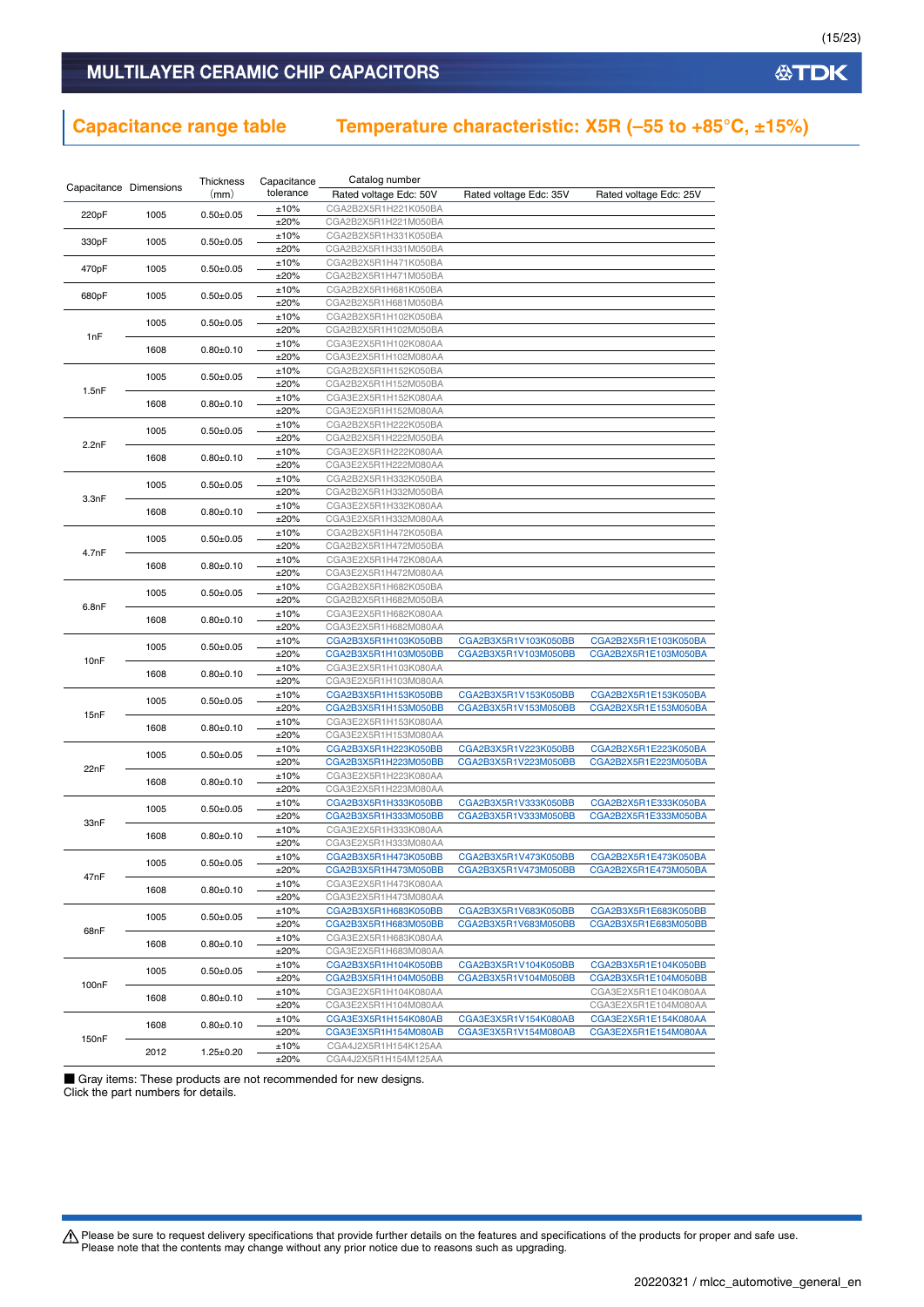# **Capacitance range table Temperature characteristic: X5R (–55 to +85°C, ±15%)**

| Capacitance Dimensions |      | Thickness              | Catalog number<br>Capacitance |                        |                        |                        |
|------------------------|------|------------------------|-------------------------------|------------------------|------------------------|------------------------|
|                        |      |                        | tolerance                     | Rated voltage Edc: 50V | Rated voltage Edc: 35V | Rated voltage Edc: 25V |
|                        | 1608 | $0.80 + 0.10$          | ±10%                          | CGA3E3X5R1H224K080AB   | CGA3E3X5R1V224K080AB   | CGA3E2X5R1E224K080AA   |
| 220 <sub>n</sub> F     |      |                        | ±20%                          | CGA3E3X5R1H224M080AB   | CGA3E3X5R1V224M080AB   | CGA3E2X5R1E224M080AA   |
|                        | 2012 | $1.25 \pm 0.20$        | ±10%                          | CGA4J2X5R1H224K125AA   |                        |                        |
|                        |      |                        | ±20%                          | CGA4J2X5R1H224M125AA   |                        |                        |
| 1608                   |      | $0.80 + 0.10$          | ±10%                          | CGA3E3X5R1H334K080AB   | CGA3E3X5R1V334K080AB   | CGA3E3X5R1E334K080AB   |
| 330nF                  |      |                        | ±20%                          | CGA3E3X5R1H334M080AB   | CGA3E3X5R1V334M080AB   | CGA3E3X5R1E334M080AB   |
|                        | 2012 | $1.25 \pm 0.20$        | ±10%                          | CGA4J2X5R1H334K125AA   |                        |                        |
|                        |      |                        | ±20%                          | CGA4J2X5R1H334M125AA   |                        |                        |
|                        | 1608 | $0.80 + 0.10$          | ±10%                          | CGA3E3X5R1H474K080AB   | CGA3E3X5R1V474K080AB   | CGA3E3X5R1E474K080AB   |
|                        |      |                        | ±20%                          | CGA3E3X5R1H474M080AB   | CGA3E3X5R1V474M080AB   | CGA3E3X5R1E474M080AB   |
| 470nF                  | 2012 | $1.25 \pm 0.20$        | ±10%                          | CGA4J3X5R1H474K125AB   | CGA4J3X5R1V474K125AB   | CGA4J2X5R1E474K125AA   |
|                        |      |                        | ±20%                          | CGA4J3X5R1H474M125AB   | CGA4J3X5R1V474M125AB   | CGA4J2X5R1E474M125AA   |
|                        | 3216 | $1.60 + 0.30, -0.10$   | ±10%                          | CGA5L2X5R1H474K160AA   |                        |                        |
|                        |      |                        | ±20%                          | CGA5L2X5R1H474M160AA   |                        |                        |
|                        | 1608 | $0.80 + 0.10$          | ±10%                          | CGA3E3X5R1H684K080AB   | CGA3E3X5R1V684K080AB   | CGA3E3X5R1E684K080AB   |
|                        |      |                        | ±20%                          | CGA3E3X5R1H684M080AB   | CGA3E3X5R1V684M080AB   | CGA3E3X5R1E684M080AB   |
| 680nF                  | 2012 | $1.25 \pm 0.20$        | ±10%                          | CGA4J3X5R1H684K125AB   | CGA4J3X5R1V684K125AB   | CGA4J2X5R1E684K125AA   |
|                        |      |                        | ±20%                          | CGA4J3X5R1H684M125AB   | CGA4J3X5R1V684M125AB   | CGA4J2X5R1E684M125AA   |
|                        | 3216 | $1.60 + 0.30, -0.10$   | ±10%                          | CGA5L2X5R1H684K160AA   |                        |                        |
|                        |      |                        | ±20%                          | CGA5L2X5R1H684M160AA   |                        |                        |
|                        | 1608 | $0.80 + 0.10$          | ±10%                          | CGA3E3X5R1H105K080AB   | CGA3E3X5R1V105K080AB   | CGA3E3X5R1E105K080AB   |
|                        | 2012 |                        | ±20%                          | CGA3E3X5R1H105M080AB   | CGA3E3X5R1V105M080AB   | CGA3E3X5R1E105M080AB   |
| 1µF                    |      | $1.25 \pm 0.20$        | ±10%                          | CGA4J3X5R1H105K125AB   | CGA4J3X5R1V105K125AB   | CGA4J2X5R1E105K125AA   |
|                        |      |                        | ±20%                          | CGA4J3X5R1H105M125AB   | CGA4J3X5R1V105M125AB   | CGA4J2X5R1E105M125AA   |
|                        | 3216 | $1.60 + 0.30, -0.10$   | ±10%                          | CGA5L2X5R1H105K160AA   |                        |                        |
|                        |      |                        | ±20%                          | CGA5L2X5R1H105M160AA   |                        |                        |
|                        | 2012 | $1.25 \pm 0.20$        | ±10%                          | CGA4J3X5R1H155K125AB   | CGA4J3X5R1V155K125AB   | CGA4J3X5R1E155K125AB   |
| $1.5 \mu F$            |      |                        | ±20%                          | CGA4J3X5R1H155M125AB   | CGA4J3X5R1V155M125AB   | CGA4J3X5R1E155M125AB   |
|                        | 3216 | $1.60 + 0.30, -0.10$   | ±10%                          | CGA5L3X5R1H155K160AB   | CGA5L3X5R1V155K160AB   | CGA5L2X5R1E155K160AA   |
|                        |      |                        | ±20%                          | CGA5L3X5R1H155M160AB   | CGA5L3X5R1V155M160AB   | CGA5L2X5R1E155M160AA   |
|                        | 2012 | $1.25 \pm 0.20$        | ±10%                          | CGA4J3X5R1H225K125AB   | CGA4J3X5R1V225K125AB   | CGA4J3X5R1E225K125AB   |
| $2.2\mu F$             |      |                        | ±20%                          | CGA4J3X5R1H225M125AB   | CGA4J3X5R1V225M125AB   | CGA4J3X5R1E225M125AB   |
|                        | 3216 | $1.60 + 0.30, -0.10$   | ±10%                          | CGA5L3X5R1H225K160AB   | CGA5L3X5R1V225K160AB   | CGA5L2X5R1E225K160AA   |
|                        |      |                        | ±20%                          | CGA5L3X5R1H225M160AB   | CGA5L3X5R1V225M160AB   | CGA5L2X5R1E225M160AA   |
|                        | 2012 | $1.25 \pm 0.20$        | ±10%                          | CGA4J3X5R1H335K125AB   | CGA4J3X5R1V335K125AB   | CGA4J3X5R1E335K125AB   |
| $3.3\mu F$             |      |                        | ±20%                          | CGA4J3X5R1H335M125AB   | CGA4J3X5R1V335M125AB   | CGA4J3X5R1E335M125AB   |
|                        | 3216 | $1.60 + 0.30, -0.10$   | ±10%                          | CGA5L3X5R1H335K160AB   | CGA5L3X5R1V335K160AB   | CGA5L2X5R1E335K160AA   |
|                        |      |                        | ±20%                          | CGA5L3X5R1H335M160AB   | CGA5L3X5R1V335M160AB   | CGA5L2X5R1E335M160AA   |
|                        | 2012 | $1.25 \pm 0.20$        | ±10%                          | CGA4J3X5R1H475K125AB   | CGA4J3X5R1V475K125AB   | CGA4J3X5R1E475K125AB   |
| $4.7 \mu F$            |      |                        | ±20%                          | CGA4J3X5R1H475M125AB   | CGA4J3X5R1V475M125AB   | CGA4J3X5R1E475M125AB   |
|                        | 3216 | $1.60 + 0.30, -0.10 -$ | ±10%                          | CGA5L3X5R1H475K160AB   | CGA5L3X5R1V475K160AB   | CGA5L2X5R1E475K160AA   |
|                        |      |                        | ±20%                          | CGA5L3X5R1H475M160AB   | CGA5L3X5R1V475M160AB   | CGA5L2X5R1E475M160AA   |
| $6.8\mu F$             | 3216 | $1.60 + 0.30, -0.10$   | ±10%                          | CGA5L3X5R1H685K160AB   | CGA5L3X5R1V685K160AB   | CGA5L3X5R1E685K160AB   |
|                        |      |                        | ±20%                          | CGA5L3X5R1H685M160AB   | CGA5L3X5R1V685M160AB   | CGA5L3X5R1E685M160AB   |
| $10\mu F$              | 3216 | $1.60 + 0.30, -0.10$   | ±10%                          | CGA5L3X5R1H106K160AB   | CGA5L3X5R1V106K160AB   | CGA5L3X5R1E106K160AB   |
|                        |      |                        | ±20%                          | CGA5L3X5R1H106M160AB   | CGA5L3X5R1V106M160AB   | CGA5L3X5R1E106M160AB   |

■ Gray items: These products are not recommended for new designs. Click the part numbers for details.

Please be sure to request delivery specifications that provide further details on the features and specifications of the products for proper and safe use.<br>Please note that the contents may change without any prior notice d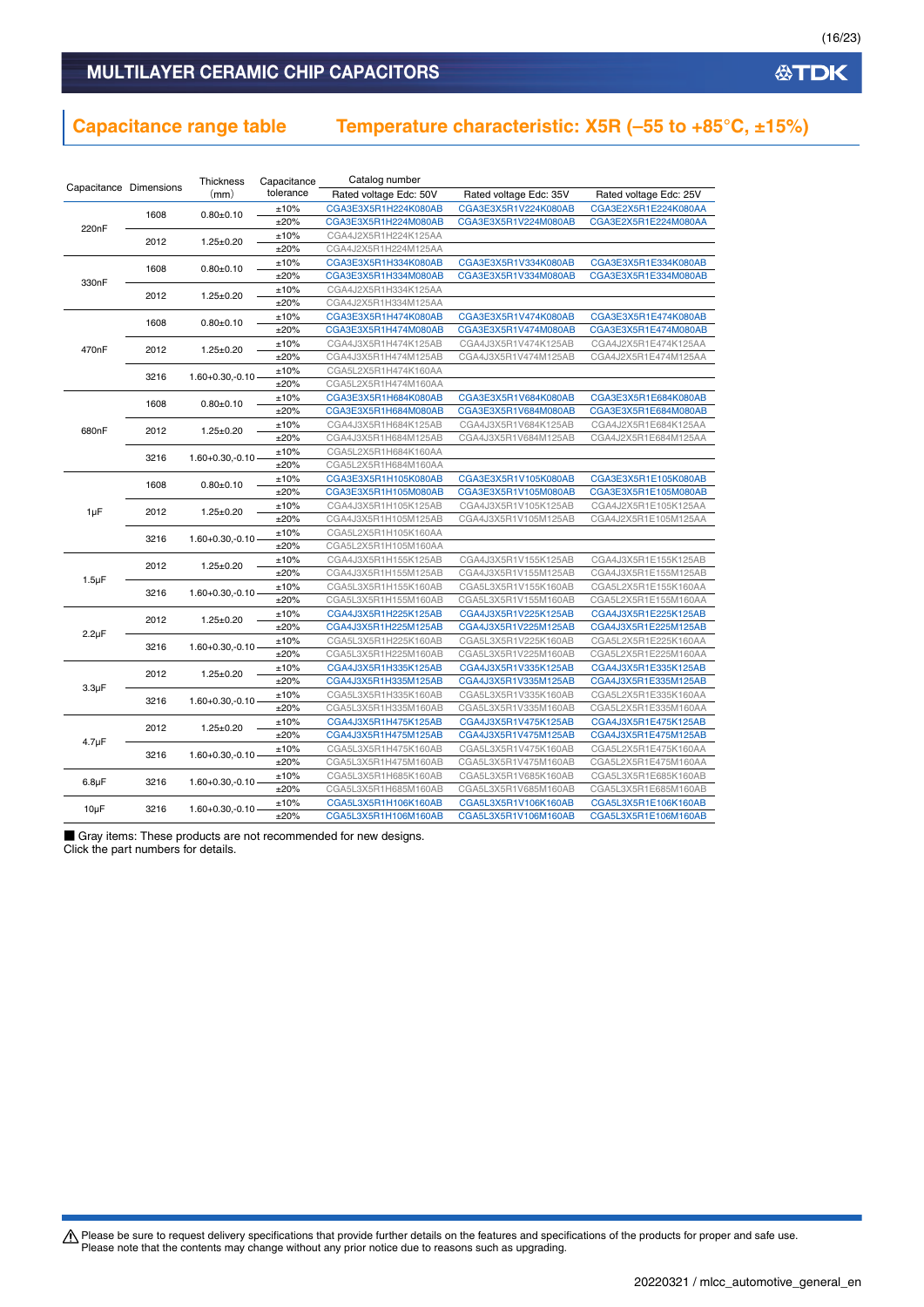# **Capacitance range table Temperature characteristic: X5R (–55 to +85°C, ±15%)**

| Capacitance Dimensions |                               | Thickness            | Capacitance  | Catalog number                               |                                              |                         |
|------------------------|-------------------------------|----------------------|--------------|----------------------------------------------|----------------------------------------------|-------------------------|
|                        |                               | (mm)                 | tolerance    | Rated voltage Edc: 16V                       | Rated voltage Edc: 10V                       | Rated voltage Edc: 6.3V |
|                        | 33nF<br>1005<br>$0.50 + 0.05$ |                      | ±10%         | CGA2B2X5R1C333K050BA                         |                                              |                         |
|                        |                               |                      | ±20%         | CGA2B2X5R1C333M050BA                         |                                              |                         |
| 47nF                   | 1005                          | $0.50 + 0.05$        | ±10%         | CGA2B2X5R1C473K050BA                         |                                              |                         |
|                        |                               |                      | ±20%         | CGA2B2X5R1C473M050BA                         |                                              |                         |
| 68nF                   | 1005                          | $0.50 + 0.05$        | ±10%         | CGA2B2X5R1C683K050BA                         |                                              |                         |
|                        |                               |                      | ±20%         | CGA2B2X5R1C683M050BA                         |                                              |                         |
| 100 <sub>n</sub> F     | 1005                          | $0.50 + 0.05$        | ±10%         | CGA2B2X5R1C104K050BA                         | CGA2B2X5R1A104K050BA                         |                         |
|                        |                               |                      | ±20%         | CGA2B2X5R1C104M050BA                         | CGA2B2X5R1A104M050BA                         |                         |
| 150 <sub>n</sub> F     | 1005                          | $0.50 + 0.05$        | ±10%         | CGA2B1X5R1C154K050BC                         | CGA2B3X5R1A154K050BB                         |                         |
|                        |                               |                      | ±20%         | CGA2B1X5R1C154M050BC                         | CGA2B3X5R1A154M050BB                         |                         |
|                        | 1005                          | $0.50 \pm 0.05$      | ±10%         | CGA2B1X5R1C224K050BC                         | CGA2B3X5R1A224K050BB                         |                         |
| 220 <sub>n</sub> F     |                               |                      | ±20%         | CGA2B1X5R1C224M050BC                         | CGA2B3X5R1A224M050BB                         |                         |
|                        | 1608                          | $0.80 + 0.10$        | ±10%         | CGA3E2X5R1C224K080AA                         |                                              |                         |
|                        |                               |                      | ±20%         | CGA3E2X5R1C224M080AA                         |                                              |                         |
| 330nF                  | 1608                          | $0.80 + 0.10$        | ±10%         | CGA3E2X5R1C334K080AA                         | CGA3E2X5R1A334K080AA                         |                         |
|                        |                               |                      | ±20%         | CGA3E2X5R1C334M080AA                         | CGA3E2X5R1A334M080AA                         |                         |
| 470nF                  | 1608                          | $0.80 + 0.10$        | ±10%<br>±20% | CGA3E2X5R1C474K080AA<br>CGA3E2X5R1C474M080AA | CGA3E2X5R1A474K080AA<br>CGA3E2X5R1A474M080AA |                         |
|                        |                               |                      | ±10%         | CGA3E2X5R1C684K080AA                         | CGA3E2X5R1A684K080AA                         |                         |
|                        | 1608                          | $0.80 + 0.10$        | ±20%         | CGA3E2X5R1C684M080AA                         | CGA3E2X5R1A684M080AA                         |                         |
| 680nF                  |                               |                      | ±10%         | CGA4J2X5R1C684K125AA                         |                                              |                         |
|                        | 2012                          | $1.25 \pm 0.20$      | ±20%         | CGA4J2X5R1C684M125AA                         |                                              |                         |
|                        | 1608<br>2012                  | $0.80 + 0.10$        | ±10%         | CGA3E1X5R1C105K080AC                         | CGA3E2X5R1A105K080AA                         |                         |
|                        |                               |                      | ±20%         | CGA3E1X5R1C105M080AC                         | CGA3E2X5R1A105M080AA                         |                         |
| 1µF                    |                               |                      | ±10%         | CGA4J2X5R1C105K125AA                         |                                              |                         |
|                        |                               | $1.25 \pm 0.20$      | ±20%         | CGA4J2X5R1C105M125AA                         |                                              |                         |
|                        |                               |                      | ±10%         | CGA3E1X5R1C155K080AC                         | CGA3E3X5R1A155K080AB                         |                         |
|                        | 1608                          | $0.80 + 0.10$        | ±20%         | CGA3E1X5R1C155M080AC                         | CGA3E3X5R1A155M080AB                         |                         |
| $1.5 \mu F$            |                               |                      | ±10%         | CGA4J2X5R1C155K125AA                         | CGA4J2X5R1A155K125AA                         |                         |
|                        | 2012                          | $1.25 \pm 0.20$      | ±20%         | CGA4J2X5R1C155M125AA                         | CGA4J2X5R1A155M125AA                         |                         |
|                        | 1608                          |                      | ±10%         | CGA3E1X5R1C225K080AC                         | CGA3E3X5R1A225K080AB                         |                         |
| $2.2\mu F$             |                               | $0.80 + 0.10$        | ±20%         | CGA3E1X5R1C225M080AC                         | CGA3E3X5R1A225M080AB                         |                         |
|                        | 2012                          | $1.25 \pm 0.20$      | ±10%         | CGA4J2X5R1C225K125AA                         | CGA4J2X5R1A225K125AA                         |                         |
|                        |                               |                      | ±20%         | CGA4J2X5R1C225M125AA                         | CGA4J2X5R1A225M125AA                         |                         |
|                        | 1608                          | $0.80 + 0.10$        | ±10%         |                                              | CGA3E1X5R1A335K080AC                         | CGA3E3X5R0J335K080AB    |
| $3.3\mu F$             |                               |                      | ±20%         |                                              | CGA3E1X5R1A335M080AC                         | CGA3E3X5R0J335M080AB    |
|                        | 2012                          | $1.25 \pm 0.20$      | ±10%         | CGA4J3X5R1C335K125AB                         | CGA4J2X5R1A335K125AA                         |                         |
|                        |                               |                      | ±20%         | CGA4J3X5R1C335M125AB                         | CGA4J2X5R1A335M125AA                         |                         |
|                        | 1608                          | $0.80 + 0.10$        | ±10%         |                                              |                                              | CGA3E1X5R0J475K080AC    |
|                        |                               |                      | ±20%         |                                              |                                              | CGA3E1X5R0J475M080AC    |
| 4.7 <sub>µ</sub> F     | 2012                          | $1.25 \pm 0.20$      | ±10%         | CGA4J3X5R1C475K125AB                         | CGA4J2X5R1A475K125AA                         |                         |
|                        |                               |                      | ±20%         | CGA4J3X5R1C475M125AB                         | CGA4J2X5R1A475M125AA                         |                         |
|                        | 3216                          | $1.60 + 0.30, -0.10$ | ±10%         | CGA5L2X5R1C475K160AA                         |                                              |                         |
|                        |                               |                      | ±20%<br>±10% | CGA5L2X5R1C475M160AA<br>CGA4J1X5R1C685K125AC | CGA4J3X5R1A685K125AB                         |                         |
| $6.8\mu F$             | 2012                          | $1.25 \pm 0.20$      | ±20%         | CGA4J1X5R1C685M125AC                         | CGA4J3X5R1A685M125AB                         |                         |
|                        |                               |                      | ±10%         | CGA5L2X5R1C685K160AA                         |                                              |                         |
|                        | 3216                          | $1.60 + 0.30, -0.10$ | ±20%         | CGA5L2X5R1C685M160AA                         |                                              |                         |
|                        |                               |                      | ±10%         | CGA4J1X5R1C106K125AC                         | CGA4J3X5R1A106K125AB                         |                         |
|                        | 2012                          | $1.25 \pm 0.20$      | ±20%         | CGA4J1X5R1C106M125AC                         | CGA4J3X5R1A106M125AB                         |                         |
| 10µF                   |                               |                      | ±10%         | CGA5L1X5R1C106K160AC                         |                                              |                         |
|                        | 3216                          | $1.60 + 0.30, -0.10$ | ±20%         | CGA5L1X5R1C106M160AC                         |                                              |                         |
| $15\mu F$              | 3216                          | $1.60 + 0.30, -0.10$ | ±20%         | CGA5L1X5R1C156M160AC                         |                                              |                         |
| $22\mu F$              | 3216                          | $1.60 + 0.30, -0.10$ | ±20%         | CGA5L1X5R1C226M160AC                         |                                              |                         |
|                        |                               |                      |              |                                              |                                              |                         |

■ Gray items: These products are not recommended for new designs. Click the part numbers for details.

Please be sure to request delivery specifications that provide further details on the features and specifications of the products for proper and safe use.<br>Please note that the contents may change without any prior notice d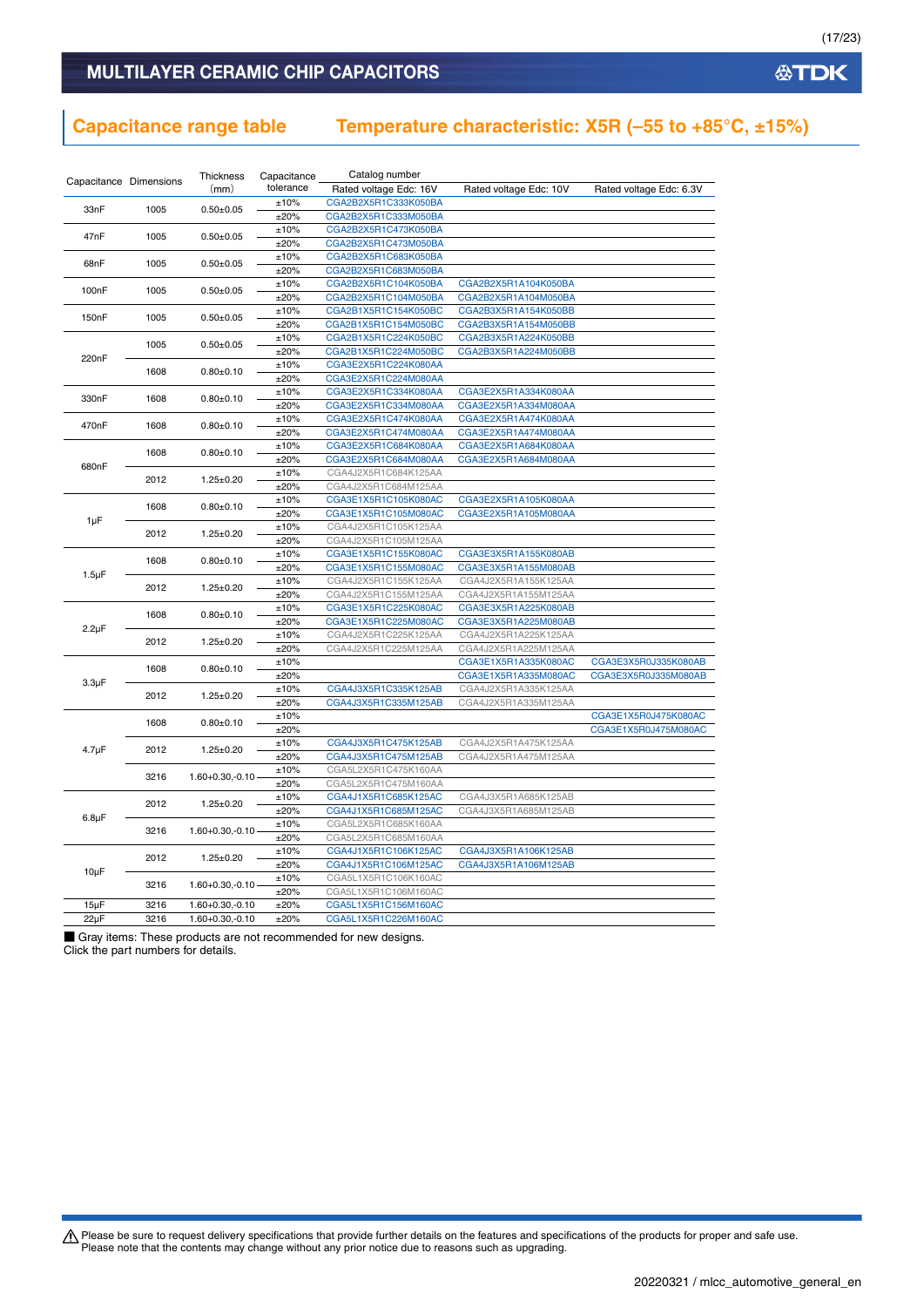# MULTILAYER CERAMIC CHIP CAPACITORS

# **Capacitance range table Temperature characteristic: X7R (–55 to +125°C, ±15%)**

|                        |      | Thickness       | Capacitance  | Catalog number         |                        |                        |
|------------------------|------|-----------------|--------------|------------------------|------------------------|------------------------|
| Capacitance Dimensions |      | (mm)            | tolerance    | Rated voltage Edc: 50V | Rated voltage Edc: 35V | Rated voltage Edc: 25V |
|                        |      |                 | ±10%         | CGA1A2X7R1H101K030BA   |                        | CGA1A2X7R1E101K030BA   |
| 100pF                  | 0603 | $0.30 \pm 0.03$ | ±20%         | CGA1A2X7R1H101M030BA   |                        | CGA1A2X7R1E101M030BA   |
|                        |      |                 | ±10%         | CGA1A2X7R1H151K030BA   |                        | CGA1A2X7R1E151K030BA   |
| 150pF                  | 0603 | $0.30 \pm 0.03$ | ±20%         | CGA1A2X7R1H151M030BA   |                        | CGA1A2X7R1E151M030BA   |
|                        |      |                 | ±10%         | CGA1A2X7R1H221K030BA   |                        | CGA1A2X7R1E221K030BA   |
|                        | 0603 | $0.30 + 0.03$   | ±20%         | CGA1A2X7R1H221M030BA   |                        | CGA1A2X7R1E221M030BA   |
| 220pF                  |      |                 | ±10%         | CGA2B2X7R1H221K050BA   |                        |                        |
|                        | 1005 | $0.50 \pm 0.05$ |              |                        |                        |                        |
|                        |      |                 | ±20%         | CGA2B2X7R1H221M050BA   |                        |                        |
|                        | 0603 | $0.30 \pm 0.03$ | ±10%         | CGA1A2X7R1H331K030BA   |                        | CGA1A2X7R1E331K030BA   |
| 330pF                  |      |                 | ±20%         | CGA1A2X7R1H331M030BA   |                        | CGA1A2X7R1E331M030BA   |
|                        | 1005 | $0.50 \pm 0.05$ | ±10%         | CGA2B2X7R1H331K050BA   |                        |                        |
|                        |      |                 | ±20%         | CGA2B2X7R1H331M050BA   |                        |                        |
|                        | 0603 | $0.30 \pm 0.03$ | ±10%         | CGA1A2X7R1H471K030BA   |                        | CGA1A2X7R1E471K030BA   |
| 470pF                  |      |                 | ±20%         | CGA1A2X7R1H471M030BA   |                        | CGA1A2X7R1E471M030BA   |
|                        | 1005 | $0.50 + 0.05$   | ±10%         | CGA2B2X7R1H471K050BA   |                        |                        |
|                        |      |                 | ±20%         | CGA2B2X7R1H471M050BA   |                        |                        |
|                        | 0603 | $0.30 \pm 0.03$ | ±10%         |                        |                        | CGA1A2X7R1E681K030BA   |
| 680pF                  |      |                 | ±20%         |                        |                        | CGA1A2X7R1E681M030BA   |
|                        | 1005 | $0.50+0.05$     | ±10%         | CGA2B2X7R1H681K050BA   |                        |                        |
|                        |      |                 | ±20%         | CGA2B2X7R1H681M050BA   |                        |                        |
|                        | 0603 | $0.30 \pm 0.03$ | ±10%         |                        |                        | CGA1A2X7R1E102K030BA   |
|                        |      |                 | ±20%         |                        |                        | CGA1A2X7R1E102M030BA   |
| 1 <sub>nF</sub>        | 1005 | $0.50 \pm 0.05$ | ±10%         | CGA2B2X7R1H102K050BA   |                        |                        |
|                        |      |                 | ±20%         | CGA2B2X7R1H102M050BA   |                        |                        |
|                        |      |                 | ±10%         | CGA3E2X7R1H102K080AA   |                        |                        |
|                        | 1608 | $0.80 + 0.10$   | ±20%         | CGA3E2X7R1H102M080AA   |                        |                        |
|                        |      |                 | ±10%         |                        |                        | CGA1A2X7R1E152K030BA   |
|                        | 0603 | $0.30 + 0.03$   | ±20%         |                        |                        | CGA1A2X7R1E152M030BA   |
|                        |      |                 | ±10%         | CGA2B2X7R1H152K050BA   |                        |                        |
| 1.5nF                  | 1005 | $0.50 \pm 0.05$ | ±20%         | CGA2B2X7R1H152M050BA   |                        |                        |
|                        | 1608 |                 | ±10%         | CGA3E2X7R1H152K080AA   |                        |                        |
|                        |      | $0.80 + 0.10$   | ±20%         | CGA3E2X7R1H152M080AA   |                        |                        |
|                        |      |                 | ±10%         |                        |                        | CGA1A2X7R1E222K030BA   |
|                        | 0603 | $0.30 \pm 0.03$ | ±20%         |                        |                        | CGA1A2X7R1E222M030BA   |
|                        |      |                 | ±10%         | CGA2B2X7R1H222K050BA   |                        |                        |
| 2.2nF                  | 1005 | $0.50 \pm 0.05$ | ±20%         | CGA2B2X7R1H222M050BA   |                        |                        |
|                        |      |                 | ±10%         | CGA3E2X7R1H222K080AA   |                        |                        |
|                        | 1608 | $0.80 \pm 0.10$ | ±20%         | CGA3E2X7R1H222M080AA   |                        |                        |
|                        |      |                 | ±10%         |                        |                        | CGA1A2X7R1E332K030BA   |
|                        | 0603 | $0.30 \pm 0.03$ | ±20%         |                        |                        | CGA1A2X7R1E332M030BA   |
|                        |      |                 | ±10%         | CGA2B2X7R1H332K050BA   |                        |                        |
| 3.3nF                  | 1005 | $0.50 \pm 0.05$ | ±20%         | CGA2B2X7R1H332M050BA   |                        |                        |
|                        |      |                 | ±10%         | CGA3E2X7R1H332K080AA   |                        |                        |
|                        | 1608 | $0.80 + 0.10$   | ±20%         | CGA3E2X7R1H332M080AA   |                        |                        |
|                        |      |                 | ±10%         | CGA2B2X7R1H472K050BA   |                        |                        |
|                        | 1005 | $0.50 \pm 0.05$ | ±20%         | CGA2B2X7R1H472M050BA   |                        |                        |
| 4.7nF                  |      |                 | ±10%         | CGA3E2X7R1H472K080AA   |                        |                        |
|                        | 1608 | $0.80 \pm 0.10$ | ±20%         | CGA3E2X7R1H472M080AA   |                        |                        |
|                        |      |                 |              | CGA2B2X7R1H682K050BA   |                        |                        |
|                        | 1005 | $0.50+0.05$     | ±10%<br>±20% | CGA2B2X7R1H682M050BA   |                        |                        |
| 6.8nF                  |      |                 | ±10%         |                        |                        |                        |
|                        | 1608 | $0.80 \pm 0.10$ |              | CGA3E2X7R1H682K080AA   |                        |                        |
|                        |      |                 | ±20%         | CGA3E2X7R1H682M080AA   |                        |                        |
|                        | 1005 | $0.50 \pm 0.05$ | ±10%         | CGA2B3X7R1H103K050BB   | CGA2B3X7R1V103K050BB   | CGA2B2X7R1E103K050BA   |
| 10nF                   |      |                 | ±20%         | CGA2B3X7R1H103M050BB   | CGA2B3X7R1V103M050BB   | CGA2B2X7R1E103M050BA   |
|                        | 1608 | $0.80 \pm 0.10$ | ±10%         | CGA3E2X7R1H103K080AA   |                        |                        |
|                        |      |                 | ±20%         | CGA3E2X7R1H103M080AA   |                        |                        |
|                        | 1005 | $0.50 \pm 0.05$ | ±10%         | CGA2B3X7R1H153K050BB   | CGA2B3X7R1V153K050BB   | CGA2B2X7R1E153K050BA   |
| 15nF                   |      |                 | ±20%         | CGA2B3X7R1H153M050BB   | CGA2B3X7R1V153M050BB   | CGA2B2X7R1E153M050BA   |
|                        | 1608 | $0.80 + 0.10$   | ±10%         | CGA3E2X7R1H153K080AA   |                        |                        |
|                        |      |                 | ±20%         | CGA3E2X7R1H153M080AA   |                        |                        |
|                        | 1005 | $0.50 \pm 0.05$ | ±10%         | CGA2B3X7R1H223K050BB   | CGA2B3X7R1V223K050BB   | CGA2B2X7R1E223K050BA   |
| 22nF                   |      |                 | ±20%         | CGA2B3X7R1H223M050BB   | CGA2B3X7R1V223M050BB   | CGA2B2X7R1E223M050BA   |
|                        | 1608 | $0.80 + 0.10$   | ±10%         | CGA3E2X7R1H223K080AA   |                        |                        |
|                        |      |                 | ±20%         | CGA3E2X7R1H223M080AA   |                        |                        |

Click the part numbers for details.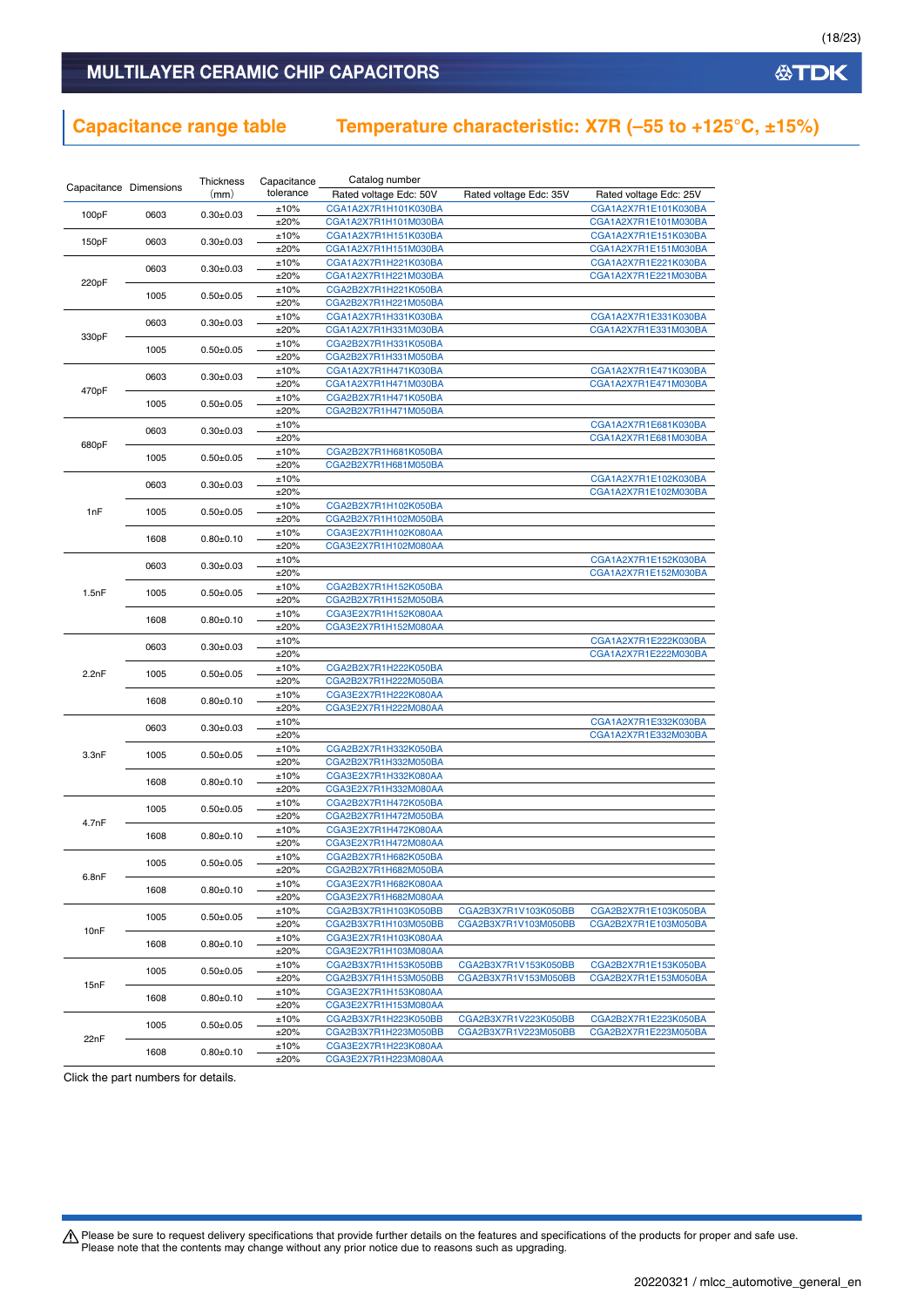# **Capacitance range table Temperature characteristic: X7R (–55 to +125°C, ±15%)**

|                        |              | Thickness            | Capacitance  | Catalog number                               |                        |                        |
|------------------------|--------------|----------------------|--------------|----------------------------------------------|------------------------|------------------------|
| Capacitance Dimensions |              | (mm)                 | tolerance    | Rated voltage Edc: 50V                       | Rated voltage Edc: 35V | Rated voltage Edc: 25V |
|                        |              |                      | ±10%         | CGA2B3X7R1H333K050BB                         | CGA2B3X7R1V333K050BB   | CGA2B1X7R1E333K050BC   |
|                        | 1005         | $0.50 + 0.05$        | ±20%         | CGA2B3X7R1H333M050BB                         | CGA2B3X7R1V333M050BB   | CGA2B1X7R1E333M050BC   |
| 33nF                   |              |                      | ±10%         | CGA3E2X7R1H333K080AA                         |                        |                        |
|                        | 1608         | $0.80 \pm 0.10$      | ±20%         | CGA3E2X7R1H333M080AA                         |                        |                        |
|                        |              |                      | ±10%         | CGA2B3X7R1H473K050BB                         | CGA2B3X7R1V473K050BB   | CGA2B1X7R1E473K050BC   |
|                        | 1005         | $0.50 + 0.05$        | ±20%         | CGA2B3X7R1H473M050BB                         | CGA2B3X7R1V473M050BB   | CGA2B1X7R1E473M050BC   |
| 47nF                   |              |                      | ±10%         | CGA3E2X7R1H473K080AA                         |                        |                        |
|                        | 1608         | $0.80 \pm 0.10$      | ±20%         | CGA3E2X7R1H473M080AA                         |                        |                        |
|                        |              |                      | ±10%         | CGA2B3X7R1H683K050BB                         | CGA2B3X7R1V683K050BB   | CGA2B3X7R1E683K050BB   |
|                        | 1005         | $0.50 + 0.05$        | ±20%         |                                              | CGA2B3X7R1V683M050BB   |                        |
| 68nF                   |              |                      |              | CGA2B3X7R1H683M050BB                         |                        | CGA2B3X7R1E683M050BB   |
|                        | 1608         | $0.80+0.10$          | ±10%         | CGA3E2X7R1H683K080AA                         |                        |                        |
|                        |              |                      | ±20%         | CGA3E2X7R1H683M080AA                         |                        |                        |
|                        | 1005         | $0.50 \pm 0.05$      | ±10%         | CGA2B3X7R1H104K050BB                         | CGA2B3X7R1V104K050BB   | CGA2B3X7R1E104K050BB   |
|                        |              |                      | ±20%         | CGA2B3X7R1H104M050BB                         | CGA2B3X7R1V104M050BB   | CGA2B3X7R1E104M050BB   |
| 100 <sub>n</sub> F     | 1608         | $0.80 + 0.10$        | ±10%         | CGA3E2X7R1H104K080AA                         |                        | CGA3E2X7R1E104K080AA   |
|                        |              |                      | ±20%         | CGA3E2X7R1H104M080AA                         |                        | CGA3E2X7R1E104M080AA   |
|                        | 2012         | $1.25 \pm 0.20$      | ±10%         | CGA4J2X7R1H104K125AA                         |                        |                        |
|                        | 1005         | $0.50 \pm 0.05$      | ±10%         |                                              | CGA2B1X7R1V154K050BC   | CGA2B3X7R1E154K050BB   |
|                        |              |                      | ±20%         |                                              | CGA2B1X7R1V154M050BC   | CGA2B3X7R1E154M050BB   |
| 150 <sub>n</sub> F     | 1608         | $0.80 + 0.10$        | ±10%         | CGA3E3X7R1H154K080AB                         | CGA3E3X7R1V154K080AB   | CGA3E2X7R1E154K080AA   |
|                        |              |                      | ±20%         | CGA3E3X7R1H154M080AB                         | CGA3E3X7R1V154M080AB   | CGA3E2X7R1E154M080AA   |
|                        | 2012         | $1.25 \pm 0.20$      | ±10%         | CGA4J2X7R1H154K125AA                         |                        |                        |
|                        |              |                      | ±20%         | CGA4J2X7R1H154M125AA                         |                        |                        |
|                        | 1005         | $0.50 + 0.05$        | ±10%         |                                              | CGA2B1X7R1V224K050BC   | CGA2B3X7R1E224K050BB   |
|                        |              |                      | ±20%         |                                              | CGA2B1X7R1V224M050BC   | CGA2B3X7R1E224M050BB   |
| 220 <sub>n</sub> F     | 1608         | $0.80 + 0.10$        | ±10%         | CGA3E3X7R1H224K080AB                         | CGA3E3X7R1V224K080AB   | CGA3E1X7R1E224K080AC   |
|                        |              |                      | ±20%         | CGA3E3X7R1H224M080AB                         | CGA3E3X7R1V224M080AB   | CGA3E1X7R1E224M080AC   |
|                        | 2012         | $1.25 \pm 0.20$      | ±10%         | CGA4J2X7R1H224K125AA                         |                        | CGA4J2X7R1E224K125AA   |
|                        |              |                      | ±20%         | CGA4J2X7R1H224M125AA                         |                        |                        |
|                        | 1608         | $0.80 + 0.10$        | ±10%         | CGA3E3X7R1H334K080AB                         | CGA3E1X7R1V334K080AC   | CGA3E3X7R1E334K080AB   |
|                        |              |                      | ±20%         | CGA3E3X7R1H334M080AB                         | CGA3E1X7R1V334M080AC   | CGA3E3X7R1E334M080AB   |
| 330nF                  |              |                      | ±10%         | CGA4J2X7R1H334K125AA                         |                        |                        |
|                        | 2012         | $1.25 \pm 0.20$      | ±20%         | CGA4J2X7R1H334M125AA                         |                        |                        |
|                        |              |                      | ±10%         | CGA3E3X7R1H474K080AB                         | CGA3E1X7R1V474K080AC   | CGA3E3X7R1E474K080AB   |
|                        | 1608         | $0.80 + 0.10$        | ±20%         | CGA3E3X7R1H474M080AB                         | CGA3E1X7R1V474M080AC   | CGA3E3X7R1E474M080AB   |
|                        | 2012<br>3216 |                      | ±10%         | CGA4J3X7R1H474K125AB                         | CGA4J3X7R1V474K125AB   | CGA4J2X7R1E474K125AA   |
| 470nF                  |              | $1.25 \pm 0.20$      | ±20%         | CGA4J3X7R1H474M125AB                         | CGA4J3X7R1V474M125AB   | CGA4J2X7R1E474M125AA   |
|                        |              |                      | ±10%         | CGA5L2X7R1H474K160AA                         |                        |                        |
|                        |              | $1.60 + 0.30, -0.10$ | ±20%         | CGA5L2X7R1H474M160AA                         |                        |                        |
|                        |              |                      | ±10%         |                                              | CGA3E1X7R1V684K080AC   | CGA3E1X7R1E684K080AC   |
|                        | 1608         | $0.80 + 0.10$        | ±20%         |                                              | CGA3E1X7R1V684M080AC   | CGA3E1X7R1E684M080AC   |
|                        |              |                      | ±10%         | CGA4J3X7R1H684K125AB                         | CGA4J3X7R1V684K125AB   | CGA4J3X7R1E684K125AB   |
| 680nF                  | 2012         | $1.25 \pm 0.20$      | ±20%         | CGA4J3X7R1H684M125AB                         | CGA4J3X7R1V684M125AB   | CGA4J3X7R1E684M125AB   |
|                        |              |                      | ±10%         | CGA5L2X7R1H684K160AA                         |                        |                        |
|                        | 3216         | $1.60 + 0.30, -0.10$ | ±20%         | CGA5L2X7R1H684M160AA                         |                        |                        |
|                        |              |                      | ±10%         |                                              | CGA3E1X7R1V105K080AC   | CGA3E1X7R1E105K080AC   |
|                        | 1608         | $0.80 \pm 0.10$      | ±20%         |                                              | CGA3E1X7R1V105M080AC   | CGA3E1X7R1E105M080AC   |
|                        |              |                      | ±10%         | CGA4J3X7R1H105K125AB                         | CGA4J3X7R1V105K125AB   | CGA4J3X7R1E105K125AB   |
|                        | 2012         | $1.25 \pm 0.20$      | ±20%         | CGA4J3X7R1H105M125AB                         | CGA4J3X7R1V105M125AB   | CGA4J3X7R1E105M125AB   |
| $1\mu F$               |              |                      | ±10%         | CGA5L3X7R1H105K160AB                         |                        | CGA5L2X7R1E105K160AA   |
|                        | 3216         | $1.60 + 0.30, -0.10$ | ±20%         | CGA5L3X7R1H105M160AB                         |                        | CGA5L2X7R1E105M160AA   |
|                        |              |                      | ±10%         | CGA6L2X7R1H105K160AA                         |                        |                        |
|                        | 3225         | $1.60 \pm 0.20$      | ±20%         | CGA6L2X7R1H105M160AA                         |                        |                        |
|                        |              |                      | ±10%         | CGA4J3X7R1H155K125AB                         | CGA4J1X7R1V155K125AC   | CGA4J3X7R1E155K125AB   |
| $1.5 \mu F$            | 2012         | $1.25 \pm 0.20$      | ±20%         | CGA4J3X7R1H155M125AB                         | CGA4J1X7R1V155M125AC   | CGA4J3X7R1E155M125AB   |
|                        |              |                      | ±10%         | CGA5L3X7R1H155K160AB                         | CGA5L3X7R1V155K160AB   | CGA5L2X7R1E155K160AA   |
|                        | 3216         | $1.60 + 0.30, -0.10$ | ±20%         |                                              | CGA5L3X7R1V155M160AB   | CGA5L2X7R1E155M160AA   |
|                        |              |                      |              | CGA5L3X7R1H155M160AB<br>CGA6M2X7R1H155K200AA |                        |                        |
|                        | 3225         | $2.00 \pm 0.20$      | ±10%<br>±20% | CGA6M2X7R1H155M200AA                         |                        |                        |
|                        |              |                      |              |                                              |                        |                        |
|                        | 4532         | $1.60 \pm 0.20$      | ±10%         | CGA8L2X7R1H155K160KA                         |                        |                        |
|                        | 2012         | $1.25 \pm 0.20$      | ±10%         | CGA4J3X7R1H225K125AB                         | CGA4J1X7R1V225K125AC   | CGA4J3X7R1E225K125AB   |
|                        |              |                      | ±20%         | CGA4J3X7R1H225M125AB                         | CGA4J1X7R1V225M125AC   | CGA4J3X7R1E225M125AB   |
|                        | 3216         | $1.60 + 0.30, -0.10$ | ±10%         | CGA5L3X7R1H225K160AB                         | CGA5L3X7R1V225K160AB   | CGA5L2X7R1E225K160AA   |
| $2.2\mu F$             |              |                      | ±20%         | CGA5L3X7R1H225M160AB                         | CGA5L3X7R1V225M160AB   | CGA5L2X7R1E225M160AA   |
|                        | 3225         | $2.00 \pm 0.20$      | ±10%         | CGA6M3X7R1H225K200AB                         |                        |                        |
|                        |              |                      | ±20%         | CGA6M3X7R1H225M200AB                         |                        |                        |
|                        | 4532         | $1.60 \pm 0.20$      | ±10%         | CGA8L2X7R1H225K160KA                         |                        |                        |

■ Gray items: These products are not recommended for new designs.

Click the part numbers for details.

Please be sure to request delivery specifications that provide further details on the features and specifications of the products for proper and safe use.<br>Please note that the contents may change without any prior notice d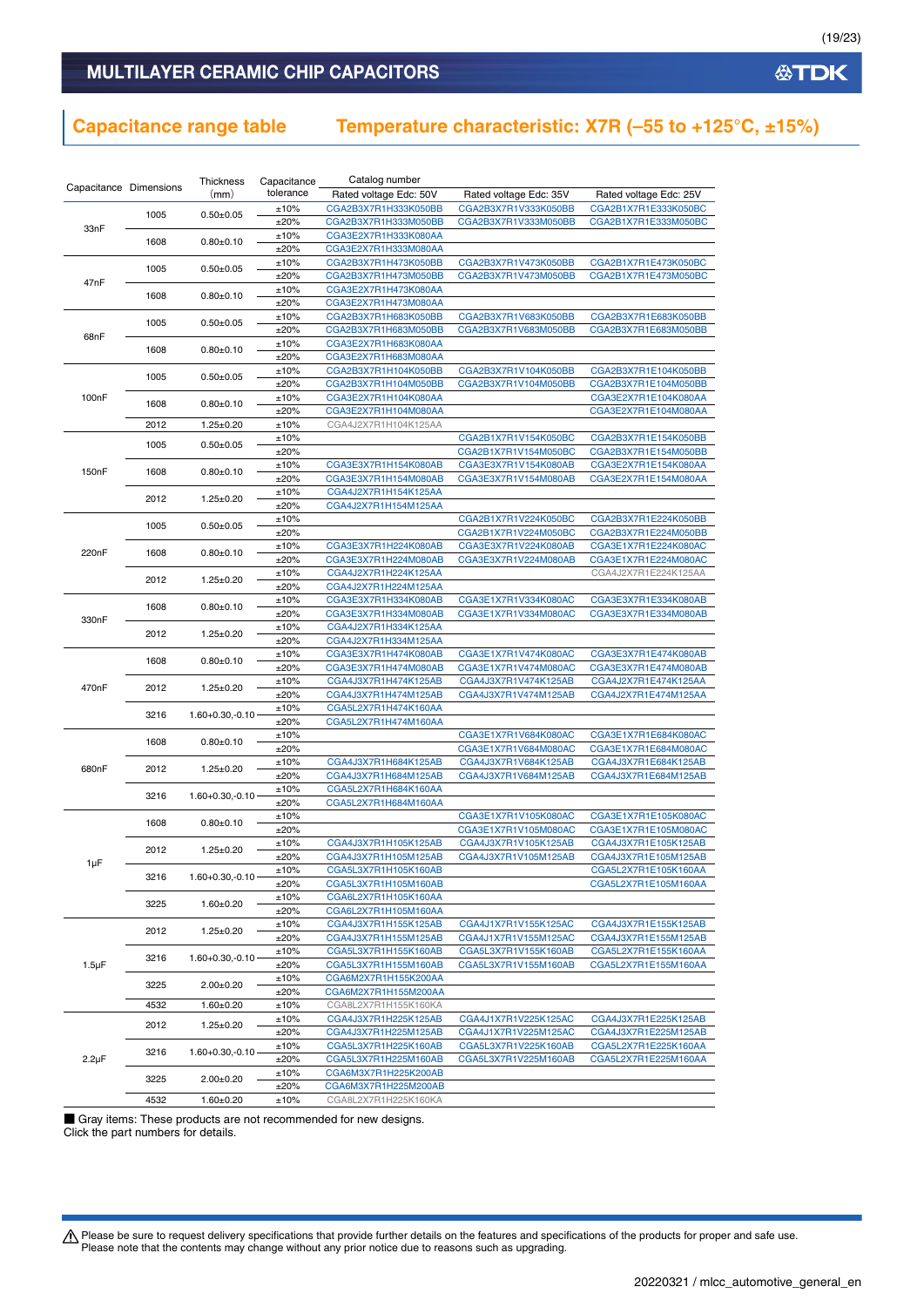# **Capacitance range table Temperature characteristic: X7R (–55 to +125°C, ±15%)**

|                        |      | Thickness            | Capacitance | Catalog number         |                        |                        |                        |  |  |                      |
|------------------------|------|----------------------|-------------|------------------------|------------------------|------------------------|------------------------|--|--|----------------------|
| Capacitance Dimensions |      | (mm)                 | tolerance   | Rated voltage Edc: 75V | Rated voltage Edc: 50V | Rated voltage Edc: 35V | Rated voltage Edc: 25V |  |  |                      |
|                        | 2012 | $1.25 \pm 0.20$      | ±10%        |                        |                        | CGA4J1X7R1V335K125AC   | CGA4J1X7R1E335K125AC   |  |  |                      |
|                        |      |                      | ±20%        |                        |                        | CGA4J1X7R1V335M125AC   | CGA4J1X7R1E335M125AC   |  |  |                      |
|                        | 3216 | $1.60 + 0.30, -0.10$ | ±10%        |                        | CGA5L3X7R1H335K160AB   | CGA5L1X7R1V335K160AC   | CGA5L1X7R1E335K160AC   |  |  |                      |
| $3.3\mu F$             |      |                      | ±20%        |                        | CGA5L3X7R1H335M160AB   | CGA5L1X7R1V335M160AC   | CGA5L1X7R1E335M160AC   |  |  |                      |
|                        | 3225 | $2.50 + 0.30$        | ±10%        |                        | CGA6P3X7R1H335K250AB   |                        |                        |  |  |                      |
|                        |      |                      | ±20%        |                        | CGA6P3X7R1H335M250AB   |                        |                        |  |  |                      |
|                        | 4532 | $2.00 \pm 0.20$      | ±10%        |                        | CGA8M2X7R1H335K200KA   |                        |                        |  |  |                      |
|                        | 2012 | $1.25 \pm 0.20$      | ±10%        |                        | CGA4J1X7R1H475K125AC   | CGA4J1X7R1V475K125AC   | CGA4J1X7R1E475K125AC   |  |  |                      |
|                        |      |                      | ±20%        |                        |                        | CGA4J1X7R1V475M125AC   | CGA4J1X7R1E475M125AC   |  |  |                      |
| 3216                   |      | $1.60 + 0.30, -0.10$ | ±10%        |                        | CGA5L3X7R1H475K160AB   | CGA5L1X7R1V475K160AC   | CGA5L1X7R1E475K160AC   |  |  |                      |
|                        |      |                      | ±20%        |                        | CGA5L3X7R1H475M160AB   | CGA5L1X7R1V475M160AC   | CGA5L1X7R1E475M160AC   |  |  |                      |
| $4.7 \mu F$            | 3225 | $2.50 \pm 0.30$      | ±10%        |                        | CGA6P3X7R1H475K250AB   |                        |                        |  |  |                      |
|                        |      |                      | ±20%        |                        | CGA6P3X7R1H475M250AB   |                        |                        |  |  |                      |
|                        | 4532 |                      |             |                        | $1.60 + 0.20$          | ±10%                   |                        |  |  | CGA8L2X7R1E475K160KA |
|                        |      |                      | ±20%        |                        |                        |                        | CGA8L2X7R1E475M160KA   |  |  |                      |
|                        |      | $2.00 \pm 0.20$      | ±10%        |                        | CGA8M3X7R1H475K200KB   |                        |                        |  |  |                      |
|                        | 5750 | $2.00 \pm 0.20$      | ±10%        |                        | CGA9M2X7R1H475K200KA   |                        |                        |  |  |                      |
|                        | 3216 |                      | ±10%        |                        |                        | CGA5L1X7R1V685K160AC   | CGA5L1X7R1E685K160AC   |  |  |                      |
|                        |      | $1.60 + 0.30, -0.10$ | ±20%        |                        |                        | CGA5L1X7R1V685M160AC   | CGA5L1X7R1E685M160AC   |  |  |                      |
|                        | 3225 | $2.50 + 0.30$        | ±10%        |                        |                        |                        | CGA6P3X7R1E685K250AB   |  |  |                      |
| $6.8\mu F$             |      |                      | ±20%        |                        |                        |                        | CGA6P3X7R1E685M250AB   |  |  |                      |
|                        | 4532 | $2.50 + 0.30$        | ±10%        |                        | CGA8P3X7R1H685K250KB   |                        |                        |  |  |                      |
|                        | 5750 | $2.50 \pm 0.30$      | ±10%        |                        | CGA9P2X7R1H685K250KA   |                        |                        |  |  |                      |
|                        | 3216 | $1.60 + 0.30, -0.10$ | ±10%        |                        | CGA5L1X7R1H106K160AC   | CGA5L1X7R1V106K160AC   | CGA5L1X7R1E106K160AC   |  |  |                      |
|                        |      |                      | ±20%        |                        |                        | CGA5L1X7R1V106M160AC   | CGA5L1X7R1E106M160AC   |  |  |                      |
|                        | 3225 | $2.50 + 0.30$        | ±10%        | CGA6P1X7R1N106K250AC   |                        |                        | CGA6P1X7R1E106K250AC   |  |  |                      |
| $10\mu F$              |      |                      | ±20%        | CGA6P1X7R1N106M250AC   |                        |                        | CGA6P1X7R1E106M250AC   |  |  |                      |
|                        | 4532 | $2.50 + 0.30$        | ±10%        |                        |                        |                        | CGA8P2X7R1E106K250KA   |  |  |                      |
|                        | 5750 | $2.00 \pm 0.20$      | ±20%        |                        |                        |                        | CGA9M2X7R1E106M200KA   |  |  |                      |
|                        |      | $2.30 + 0.20$        | ±10%        |                        | CGA9N3X7R1H106K230KB   |                        |                        |  |  |                      |
|                        | 3225 | $2.00 \pm 0.20$      | ±20%        |                        |                        |                        | CGA6M3X7R1E156M200AB   |  |  |                      |
| $15\mu F$              | 4532 | $2.80 + 0.30$        | ±20%        |                        |                        |                        | CGA8Q3X7R1E156M280KB   |  |  |                      |
|                        | 5750 | $2.30 \pm 0.20$      | ±20%        |                        |                        |                        | CGA9N2X7R1E156M230KA   |  |  |                      |
|                        | 3225 | $2.50 + 0.30$        | ±20%        |                        |                        |                        | CGA6P3X7R1E226M250AB   |  |  |                      |
| $22\mu F$              | 4532 | $2.50 + 0.30$        | ±20%        |                        |                        |                        | CGA8P1X7R1E226M250KC   |  |  |                      |
|                        | 5750 | $2.50 + 0.30$        | ±20%        |                        | CGA9P3X7R1H226M250KB   |                        | CGA9P2X7R1E226M250KA   |  |  |                      |
| $47\mu F$              | 5750 | $2.30 \pm 0.20$      | ±20%        |                        |                        | CGA9N1X7R1V476M230KC   | CGA9N3X7R1E476M230KB   |  |  |                      |

■ Gray items: These products are not recommended for new designs.

Click the part numbers for details.

Please be sure to request delivery specifications that provide further details on the features and specifications of the products for proper and safe use.<br>Please note that the contents may change without any prior notice d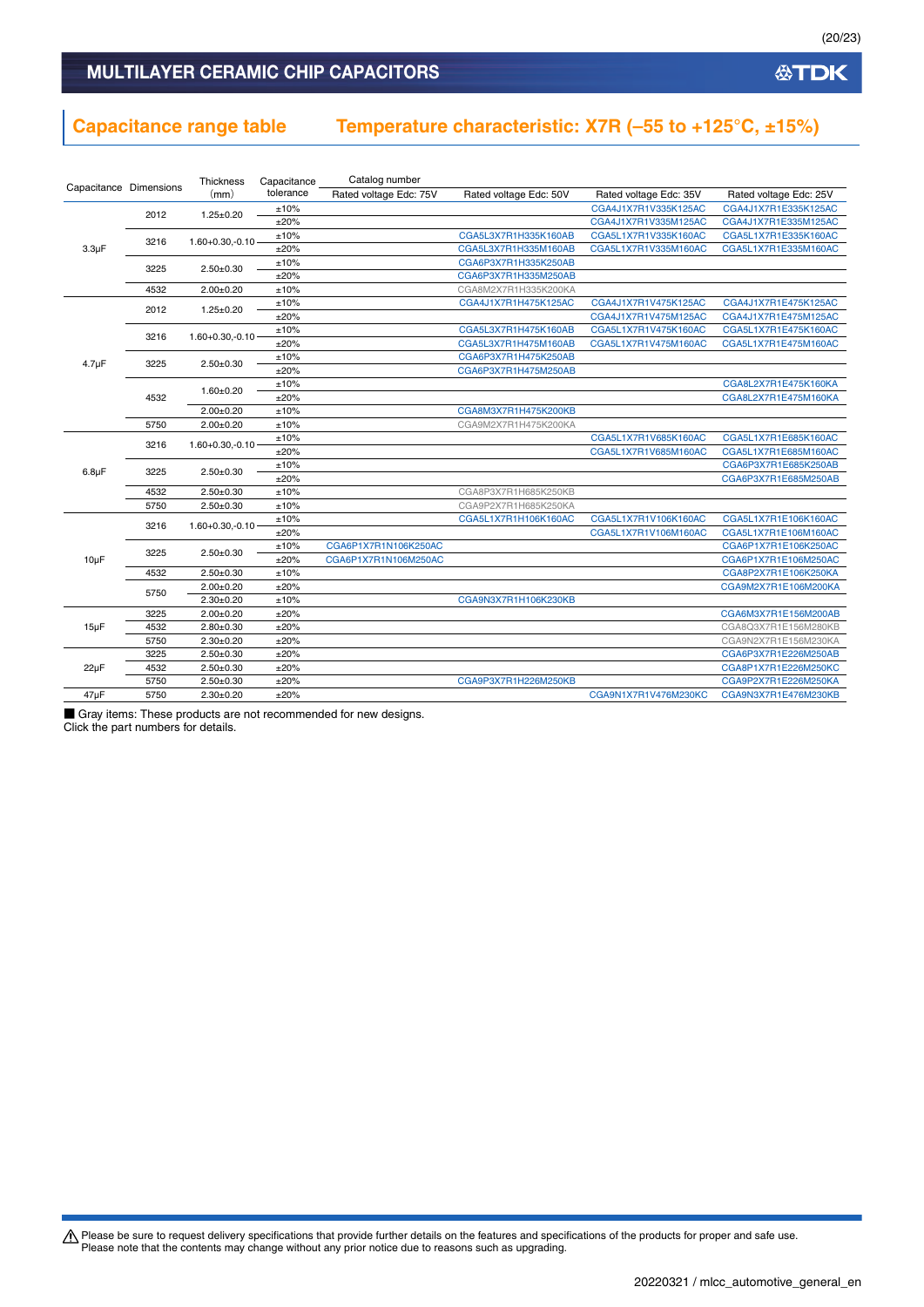# **Capacitance range table Temperature characteristic: X7R (–55 to +125°C, ±15%)**

| Capacitance Dimensions |      | Thickness            | Capacitance  | Catalog number                               |                                              |                                              |
|------------------------|------|----------------------|--------------|----------------------------------------------|----------------------------------------------|----------------------------------------------|
|                        |      | (mm)                 | tolerance    | Rated voltage Edc: 16V                       | Rated voltage Edc: 10V                       | Rated voltage Edc: 6.3V                      |
| 100pF                  | 0603 | $0.30 \pm 0.03$      | ±10%         | CGA1A2X7R1C101K030BA                         |                                              |                                              |
|                        |      |                      | ±20%         | CGA1A2X7R1C101M030BA                         |                                              |                                              |
| 150pF                  | 0603 | $0.30 \pm 0.03$      | ±10%         | CGA1A2X7R1C151K030BA                         |                                              |                                              |
|                        |      |                      | ±20%<br>±10% | CGA1A2X7R1C151M030BA<br>CGA1A2X7R1C221K030BA |                                              |                                              |
| 220pF                  | 0603 | $0.30 \pm 0.03$      | ±20%         | CGA1A2X7R1C221M030BA                         |                                              |                                              |
|                        |      |                      | ±10%         | CGA1A2X7R1C331K030BA                         |                                              |                                              |
| 330pF                  | 0603 | $0.30 \pm 0.03$      | ±20%         | CGA1A2X7R1C331M030BA                         |                                              |                                              |
|                        |      |                      | ±10%         | CGA1A2X7R1C471K030BA                         |                                              |                                              |
| 470pF                  | 0603 | $0.30 \pm 0.03$      | ±20%         | CGA1A2X7R1C471M030BA                         |                                              |                                              |
| 680pF                  | 0603 | $0.30 \pm 0.03$      | ±10%         | CGA1A2X7R1C681K030BA                         |                                              |                                              |
|                        |      |                      | ±20%         | CGA1A2X7R1C681M030BA                         |                                              |                                              |
| 1nF                    | 0603 | $0.30 \pm 0.03$      | ±10%         | CGA1A2X7R1C102K030BA                         |                                              |                                              |
|                        |      |                      | ±20%<br>±10% | CGA1A2X7R1C102M030BA<br>CGA1A2X7R1C152K030BA |                                              |                                              |
| 1.5nF                  | 0603 | $0.30 \pm 0.03$      | ±20%         | CGA1A2X7R1C152M030BA                         |                                              |                                              |
|                        |      |                      | ±10%         | CGA1A2X7R1C222K030BA                         |                                              |                                              |
| 2.2nF                  | 0603 | $0.30 \pm 0.03$      | ±20%         | CGA1A2X7R1C222M030BA                         |                                              |                                              |
| 3.3nF                  | 0603 |                      | ±10%         | CGA1A2X7R1C332K030BA                         |                                              |                                              |
|                        |      | $0.30 \pm 0.03$      | ±20%         | CGA1A2X7R1C332M030BA                         |                                              |                                              |
| 4.7nF                  | 0603 | $0.30 \pm 0.03$      | ±10%         | CGA1A2X7R1C472K030BA                         |                                              |                                              |
|                        |      |                      | ±20%         | CGA1A2X7R1C472M030BA                         |                                              |                                              |
| 6.8nF                  | 0603 | $0.30 \pm 0.03$      | ±10%         | CGA1A2X7R1C682K030BA                         |                                              |                                              |
|                        |      |                      | ±20%         | CGA1A2X7R1C682M030BA                         | CGA1A2X7R1A103K030BA                         |                                              |
| 10nF                   | 0603 | $0.30 \pm 0.03$      | ±10%<br>±20% |                                              | CGA1A2X7R1A103M030BA                         | CGA1A2X7R0J103K030BA<br>CGA1A2X7R0J103M030BA |
|                        |      |                      | ±10%         | CGA2B2X7R1C333K050BA                         |                                              |                                              |
| 33nF                   | 1005 | $0.50 + 0.05$        | ±20%         | CGA2B2X7R1C333M050BA                         |                                              |                                              |
|                        |      |                      | ±10%         | CGA2B2X7R1C473K050BA                         |                                              |                                              |
| 47nF                   | 1005 | $0.50 \pm 0.05$      | ±20%         | CGA2B2X7R1C473M050BA                         |                                              |                                              |
| 68nF                   | 1005 | $0.50 \pm 0.05$      | ±10%         | CGA2B1X7R1C683K050BC                         |                                              |                                              |
|                        |      |                      | ±20%         | CGA2B1X7R1C683M050BC                         |                                              |                                              |
| 100 <sub>n</sub> F     | 1005 | $0.50 \pm 0.05$      | ±10%         | CGA2B1X7R1C104K050BC                         |                                              |                                              |
|                        |      |                      | ±20%         | CGA2B1X7R1C104M050BC                         |                                              |                                              |
| 150nF                  | 1005 | $0.50+0.05$          | ±10%<br>±20% | CGA2B2X7R1C154K050BA<br>CGA2B2X7R1C154M050BA | CGA2B1X7R1A154K050BC                         | CGA2B3X7R0J154K050BB                         |
|                        |      |                      | ±10%         | CGA2B2X7R1C224K050BA                         | CGA2B1X7R1A154M050BC<br>CGA2B1X7R1A224K050BC | CGA2B3X7R0J154M050BB<br>CGA2B3X7R0J224K050BB |
|                        | 1005 | $0.50 \pm 0.05$      | ±20%         | CGA2B2X7R1C224M050BA                         | CGA2B1X7R1A224M050BC                         | CGA2B3X7R0J224M050BB                         |
| 220nF                  |      |                      | ±10%         | CGA3E2X7R1C224K080AA                         |                                              |                                              |
|                        | 1608 | $0.80 + 0.10$        | ±20%         | CGA3E2X7R1C224M080AA                         |                                              |                                              |
| 330nF                  | 1608 | $0.80 \pm 0.10$      | ±10%         | CGA3E1X7R1C334K080AC                         |                                              |                                              |
|                        |      |                      | ±20%         | CGA3E1X7R1C334M080AC                         |                                              |                                              |
|                        | 1608 | $0.80 + 0.10$        | ±10%         | CGA3E1X7R1C474K080AC                         |                                              |                                              |
| 470nF                  |      |                      | ±20%         | CGA3E1X7R1C474M080AC                         |                                              |                                              |
|                        | 2012 | $1.25 \pm 0.20$      | ±10%         | CGA4J2X7R1C474K125AA                         |                                              |                                              |
|                        | 1608 | $0.80 + 0.10$        | ±10%<br>±20% | CGA3E1X7R1C684K080AC<br>CGA3E1X7R1C684M080AC |                                              |                                              |
| 680nF                  |      |                      | ±10%         | CGA4J2X7R1C684K125AA                         |                                              |                                              |
|                        | 2012 | $1.25 \pm 0.20$      | ±20%         | CGA4J2X7R1C684M125AA                         |                                              |                                              |
|                        |      |                      | ±10%         | CGA3E1X7R1C105K080AC                         |                                              |                                              |
|                        | 1608 | $0.80 \pm 0.10$      | ±20%         | CGA3E1X7R1C105M080AC                         |                                              |                                              |
| 1µF                    | 2012 | $1.25 \pm 0.20$      | ±10%         | CGA4J2X7R1C105K125AA                         |                                              |                                              |
|                        |      |                      | ±20%         | CGA4J2X7R1C105M125AA                         |                                              |                                              |
|                        | 1608 | $0.80 + 0.10$        | ±10%         |                                              |                                              | CGA3E1X7R0J155K080AC                         |
| $1.5 \mu F$            |      |                      | ±20%         |                                              |                                              | CGA3E1X7R0J155M080AC                         |
|                        | 2012 | $1.25 \pm 0.20$      | ±10%<br>±20% | CGA4J3X7R1C155K125AB<br>CGA4J3X7R1C155M125AB |                                              |                                              |
|                        |      |                      |              |                                              |                                              |                                              |
|                        | 1608 | $0.80 \pm 0.10$      | ±10%<br>±20% |                                              |                                              | CGA3E1X7R0J225K080AC<br>CGA3E1X7R0J225M080AC |
| $2.2 \mu F$            |      |                      | ±10%         | CGA4J3X7R1C225K125AB                         |                                              |                                              |
|                        | 2012 | $1.25 \pm 0.20$      | ±20%         | CGA4J3X7R1C225M125AB                         |                                              |                                              |
|                        |      |                      | ±10%         | CGA4J3X7R1C335K125AB                         | CGA4J3X7R1A335K125AB                         |                                              |
| $3.3 \mu F$            | 2012 | $1.25 \pm 0.20$      | ±20%         | CGA4J3X7R1C335M125AB                         |                                              |                                              |
|                        | 2012 | $1.25 \pm 0.20$      | ±10%         | CGA4J3X7R1C475K125AB                         | CGA4J3X7R1A475K125AB                         |                                              |
| $4.7 \mu F$            |      |                      | ±20%         | CGA4J3X7R1C475M125AB                         |                                              |                                              |
|                        | 3216 | $1.60 + 0.30, -0.10$ | ±10%         | CGA5L3X7R1C475K160AB                         |                                              |                                              |
|                        |      |                      | ±20%         | CGA5L3X7R1C475M160AB                         |                                              |                                              |
|                        |      |                      |              |                                              |                                              |                                              |

■ Gray item: The product is not recommended for a new design. Click the part numbers for details.

Please be sure to request delivery specifications that provide further details on the features and specifications of the products for proper and safe use.<br>Please note that the contents may change without any prior notice d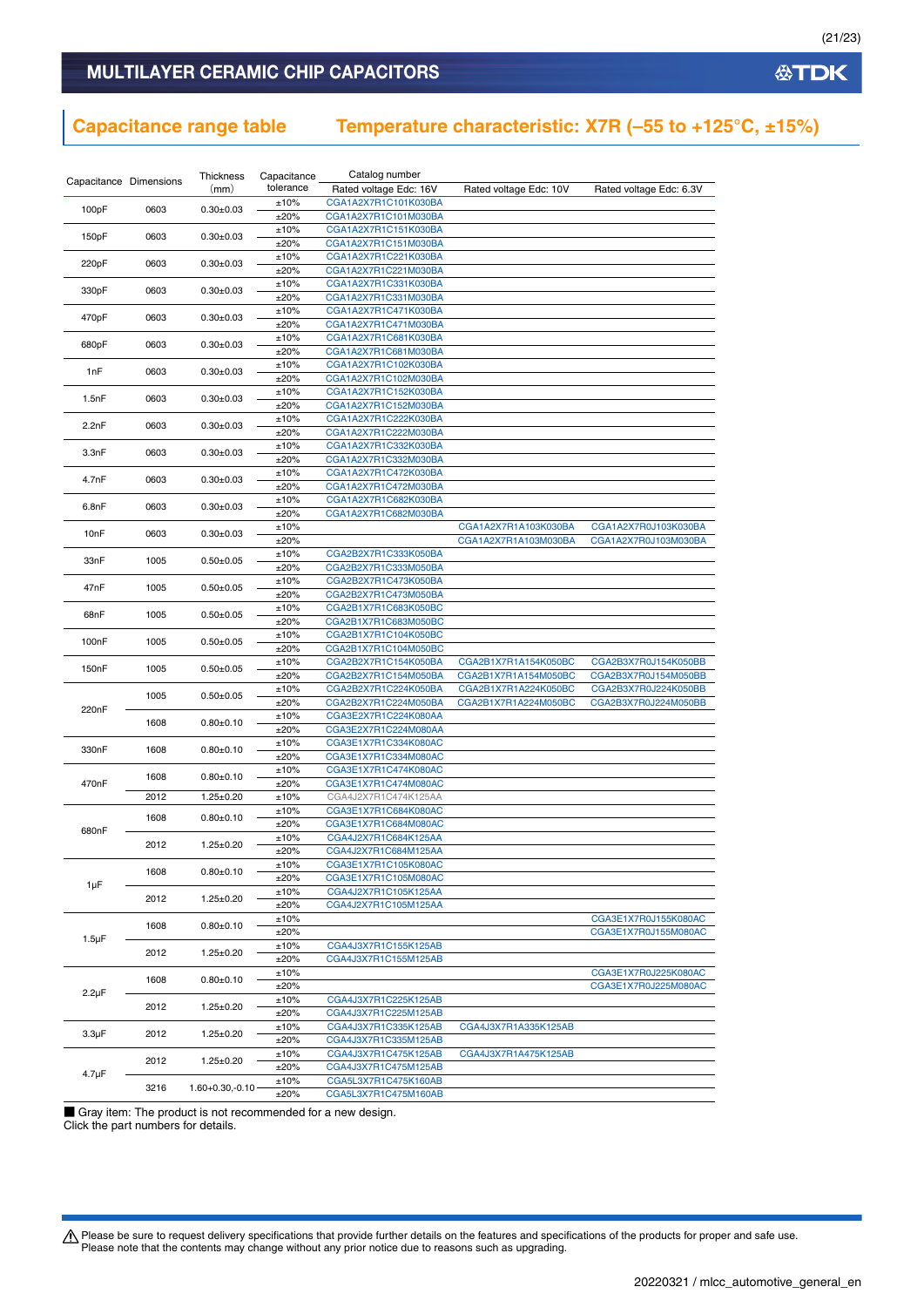# **Capacitance range table Temperature characteristic: X7R (–55 to +125°C, ±15%)**

| Capacitance | <b>Dimensions</b> | <b>Thickness</b><br>(mm) | Capacitance<br>tolerance | Catalog number<br>Rated voltage Edc: 16V | Rated voltage Edc: 6.3V |
|-------------|-------------------|--------------------------|--------------------------|------------------------------------------|-------------------------|
|             |                   |                          | ±10%                     |                                          | CGA4J1X7R0J685K125AC    |
|             | 2012              | $1.25 + 0.20$            | $+20%$                   |                                          | CGA4J1X7R0J685M125AC    |
| $6.8\mu F$  | 3216              | $1.60 + 0.30 - 0.10$     | ±10%                     | CGA5L1X7R1C685K160AC                     |                         |
|             |                   |                          | $+20%$                   | CGA5L1X7R1C685M160AC                     |                         |
|             | 2012              | $1.25 + 0.20$            | ±10%                     |                                          | CGA4J1X7R0J106K125AC    |
|             |                   |                          | $+20%$                   |                                          | CGA4J1X7R0J106M125AC    |
| $10\mu F$   | 3216<br>3225      | $1.60 + 0.30 - 0.10 =$   | ±10%                     | CGA5L1X7R1C106K160AC                     |                         |
|             |                   |                          | $+20%$                   | CGA5L1X7R1C106M160AC                     |                         |
|             |                   | $2.00+0.20$              | ±10%                     | CGA6M3X7R1C106K200AB                     |                         |
|             |                   |                          | $+20%$                   | CGA6M3X7R1C106M200AB                     |                         |
| $15\mu F$   | 3225              | $2.50+0.30$              | ±20%                     | CGA6P3X7R1C156M250AB                     |                         |
|             | 3216              | 1.60+0.30.-0.10          | ±20%                     |                                          | CGA5L1X7R0J226M160AC    |
| $22\mu F$   | 3225              | $2.50+0.30$              | $+20%$                   | CGA6P1X7R1C226M250AC                     |                         |
|             | 4532              | $2.30+0.20$              | $+20%$                   | CGA8N3X7R1C226M230KB                     |                         |
| $33\mu F$   | 4532              | $2.50+0.30$              | $+20%$                   | CGA8P1X7R1C336M250KC                     |                         |
| $47\mu F$   | 5750              | $2.30+0.20$              | ±20%                     | CGA9N3X7R1C476M230KB                     |                         |

■ Gray item: The product is not recommended for a new design.

Click the part numbers for details.

Please be sure to request delivery specifications that provide further details on the features and specifications of the products for proper and safe use.<br>Please note that the contents may change without any prior notice d